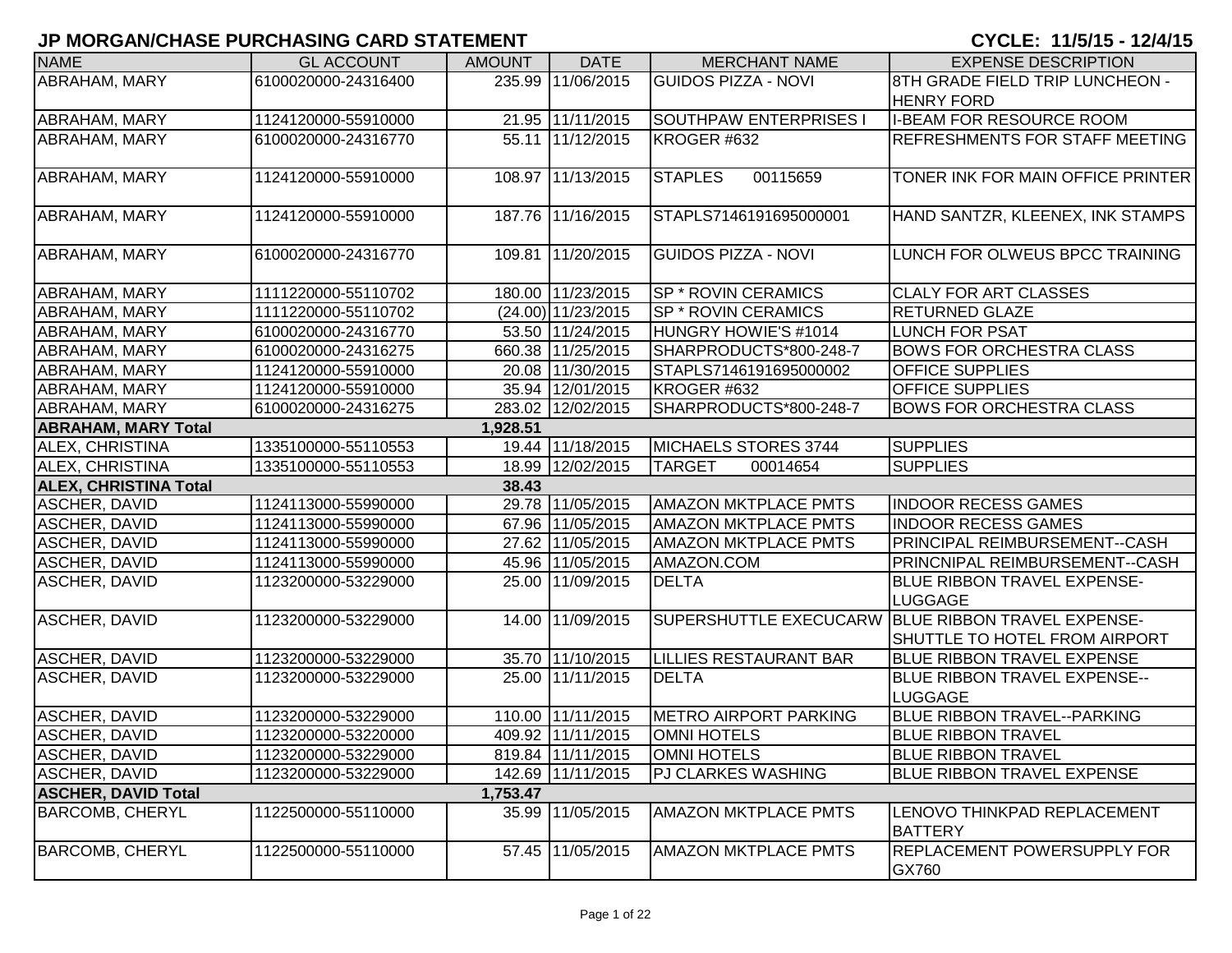# **JP MORGAN/CHASE PURCHASING CARD STATEMENT CYCLE: 11/5/15 - 12/4/15**

| <b>NAME</b>                  | <b>GL ACCOUNT</b>   | <b>AMOUNT</b> | <b>DATE</b>         | <b>MERCHANT NAME</b>        | <b>EXPENSE DESCRIPTION</b>                 |
|------------------------------|---------------------|---------------|---------------------|-----------------------------|--------------------------------------------|
| <b>BARCOMB, CHERYL</b>       | 4245600000-56423958 |               | 231.95 11/06/2015   | <b>AMAZON MKTPLACE PMTS</b> | CANON R600 CAMCORDER, WITH                 |
|                              |                     |               |                     |                             | <b>CHARGER</b>                             |
| <b>BARCOMB, CHERYL</b>       | 1122500000-55110000 |               | 52.90 11/06/2015    | <b>AMAZON MKTPLACE PMTS</b> | MEMORY AND EXTERNAL MIC FOR                |
|                              |                     |               |                     |                             | <b>CANON R600</b>                          |
| <b>BARCOMB, CHERYL</b>       | 1122500000-55110000 |               | 6.49 11/09/2015     | AMAZON.COM                  | MINI HDMI TO HDMI CABLE                    |
| <b>BARCOMB, CHERYL</b>       | 4245600000-56422958 |               | 1,849.26 11/09/2015 | <b>CDW GOVERNMENT</b>       | (3) LAPTOPS FOR TEACHER                    |
|                              |                     |               |                     |                             | <b>EVALUATION</b>                          |
| <b>BARCOMB, CHERYL</b>       | 1126120000-54120824 |               | 220.00 11/09/2015   | <b>SECURITY DESIGNS</b>     | MS DOOR ACCESS SERVICE CALL                |
|                              |                     |               |                     |                             | INV#20785                                  |
| <b>BARCOMB, CHERYL</b>       | 1122500000-54120000 |               | 198.00 11/09/2015   | SQ *POD DROP REPAIR         | (2) IPAD GLASS REPLACEMENTS                |
| <b>BARCOMB, CHERYL</b>       | 1622500686-55110000 |               | 41.45 11/09/2015    | TAYLOR SECURITY LOCK        | LOCKS FOR CHROMEBOOK CART                  |
| <b>BARCOMB, CHERYL</b>       | 4245600000-56423958 |               | 299.00 11/10/2015   | <b>AMAZON MKTPLACE PMTS</b> | <b>VIDEO CAPTURE DEVICE</b>                |
| <b>BARCOMB, CHERYL</b>       | 1122500000-54905000 |               | 2,312.00 11/10/2015 | <b>MCLS</b>                 | <b>ISSUES &amp; CONTROVERSIES, TODAY'S</b> |
|                              |                     |               |                     |                             | <b>SCIENCE, WORLD NEWS DIGEST</b>          |
|                              |                     |               |                     |                             | YEARLY SUBSCRIPTION RENEWAL                |
|                              |                     |               |                     |                             |                                            |
| <b>BARCOMB, CHERYL</b>       | 1122500000-55110000 |               | 189.99 11/18/2015   | DMI* DELL K-12 PTR          | <b>REPLACEMENT FUSER FOR DELL</b>          |
|                              |                     |               |                     |                             | 5330DN PRINTER                             |
| <b>BARCOMB, CHERYL</b>       | 1122500000-55110000 |               | 35.99 11/19/2015    | <b>AMAZON MKTPLACE PMTS</b> | <b>REPLACEMENT BATTERY FOR LENOVO</b>      |
|                              |                     |               |                     |                             | X131E                                      |
| <b>BARCOMB, CHERYL</b>       | 1122500000-55110000 |               | 164.00 11/20/2015   | <b>AMAZON MKTPLACE PMTS</b> | MEMORY FOR DELL GX760'S                    |
| <b>BARCOMB, CHERYL</b>       | 1122500000-55110000 |               | 39.99 11/23/2015    | <b>AMAZON MKTPLACE PMTS</b> | MEMORY FOR HS SECURITY OFFICE              |
|                              |                     |               |                     |                             | <b>COMPUTER</b>                            |
| <b>BARCOMB, CHERYL</b>       | 1122500000-55110000 |               | 39.99 11/23/2015    | <b>AMAZON MKTPLACE PMTS</b> | <b>WIRELESS DISPLAY ADAPTER</b>            |
| <b>BARCOMB, CHERYL</b>       | 1122500000-55110000 |               | 35.99 11/23/2015    | <b>AMAZON MKTPLACE PMTS</b> | <b>REPLACEMENT BATTERY FOR LENOVO</b>      |
|                              |                     |               |                     |                             | X131E                                      |
| <b>BARCOMB, CHERYL</b>       | 1122500000-55110000 |               | 69.49 11/23/2015    | <b>AMAZON MKTPLACE PMTS</b> | <b>GRAPHICS CARD FOR HS SECURITY</b>       |
|                              |                     |               |                     |                             | <b>OFFICE COMPUTER</b>                     |
| <b>BARCOMB, CHERYL</b>       | 1122500000-55110000 |               | 219.70 12/02/2015   | <b>AMAZON MKTPLACE PMTS</b> | 10 REPLACEMENT BATTERIES FOR               |
|                              |                     |               |                     |                             | <b>DELL LATITUDE 2120</b>                  |
| <b>BARCOMB, CHERYL</b>       | 4245618000-56422958 |               | 49.95 12/02/2015    | <b>AMAZON MKTPLACE PMTS</b> | <b>MAKEY MAKEY KIT FOR NM</b>              |
| <b>BARCOMB, CHERYL Total</b> |                     | 6,149.58      |                     |                             |                                            |
| <b>BARR, STEVEN</b>          | 1125200000-57910000 |               | 37.54 11/06/2015    | <b>MARIA'S DELI</b>         | <b>NEGOTIATIONS LUNCH</b>                  |
| <b>BARR, STEVEN</b>          | 6100061000-24316104 |               | 440.00 11/23/2015   | <b>EA GRAPHICS</b>          | CHAMPIONSHIP T-SHIRTS FOR GIRL'S           |
|                              |                     |               |                     |                             | <b>VOLLEYBALL TEAM</b>                     |
| <b>BARR, STEVEN</b>          | 1125200000-53220000 |               | 155.05 11/24/2015   | MCCAMLY PLAZA HOTEL         | <b>OVERNIGHT IN BATTLE CREEK DUE TO</b>    |
|                              |                     |               |                     |                             | <b>SEVERE WEATHER WHILE ATTENDING</b>      |
|                              |                     |               |                     |                             | <b>GIRL'S VOLLEYBALL STATE FINALS</b>      |
|                              |                     |               |                     |                             |                                            |
| <b>BARR, STEVEN Total</b>    |                     | 632.59        |                     |                             |                                            |
| <b>BEDFORD, JULIE</b>        | 1111115000-55110799 |               | 51.94 11/09/2015    | AMAZONPRIME MEMBERSHIP      | MEMBERSHIP RENEWAL                         |
| <b>BEDFORD, JULIE</b>        | 6100015000-24316275 |               | 81.31 11/19/2015    | PANERA BREAD #1153          | MEETING/FOOD                               |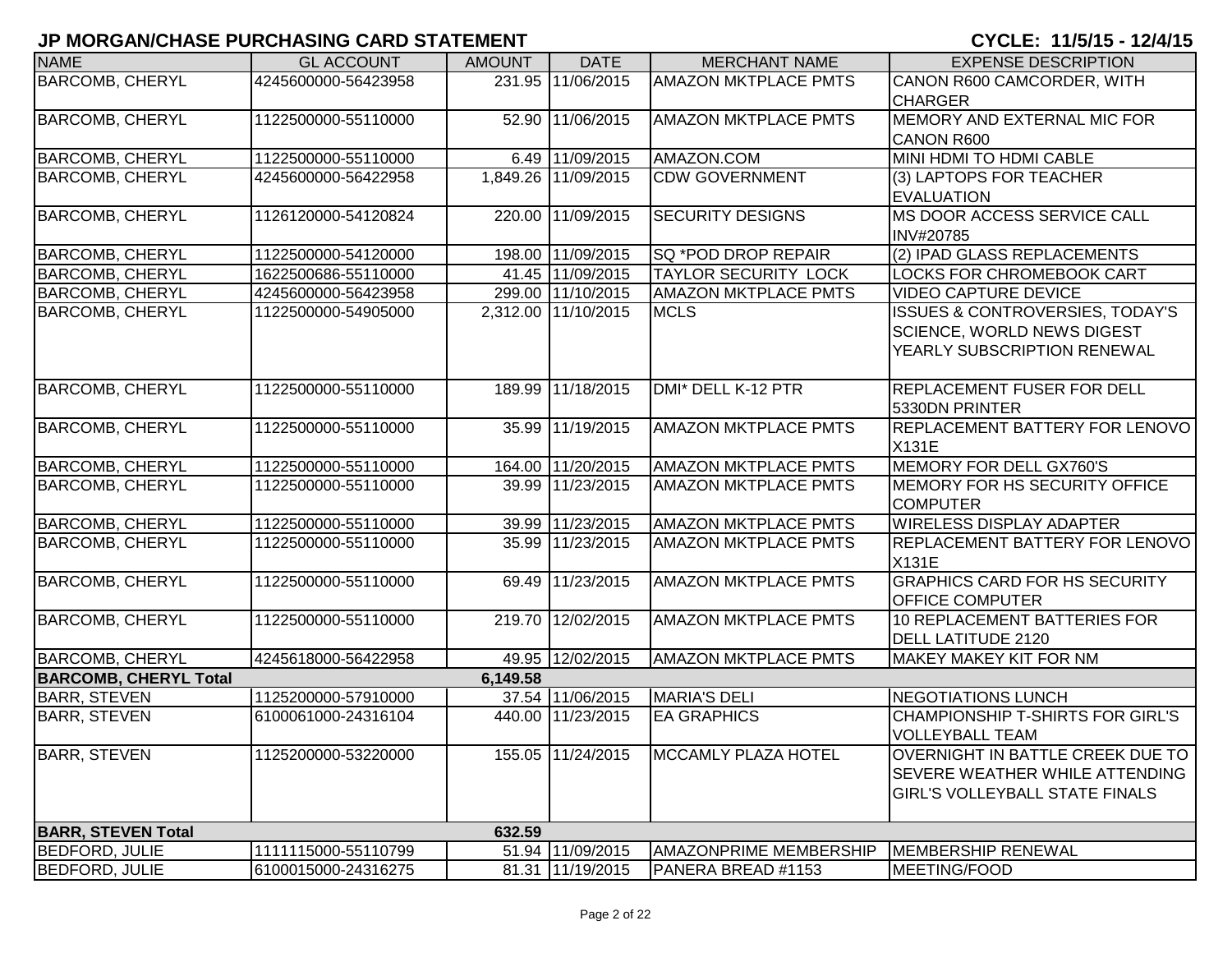| <b>NAME</b>                   | <b>GL ACCOUNT</b>   | <b>AMOUNT</b> | <b>DATE</b>         | <b>MERCHANT NAME</b>          | <b>EXPENSE DESCRIPTION</b>                                     |
|-------------------------------|---------------------|---------------|---------------------|-------------------------------|----------------------------------------------------------------|
| <b>BEDFORD, JULIE</b>         | 6100015000-24316275 |               | 1,596.90 11/30/2015 | APPLE STORE #R041             | <b>SUPPLIES</b>                                                |
| <b>BEDFORD, JULIE</b>         | 6100015000-24316275 |               | 107.01 12/01/2015   | <b>TARGET</b><br>00014654     | <b>SUPPLIES</b>                                                |
| <b>BEDFORD, JULIE</b>         | 6100015000-24316275 |               | 20.61 12/02/2015    | <b>IHOP #3349</b>             | MEETING/FOOD                                                   |
| <b>BEDFORD, JULIE Total</b>   |                     | 1,857.77      |                     |                               |                                                                |
| <b>BENGLE, HOLLY</b>          | 1335100000-52290553 |               | 75.14 11/12/2015    | <b>TARGET</b><br>00014654     | <b>BOARD GAMES AND FLASHLIGHT</b>                              |
| <b>BENGLE, HOLLY</b>          | 1335100000-55990553 |               | 39.40 11/24/2015    | WAL-MART #5893                | <b>3M HOOKS</b>                                                |
| <b>BENGLE, HOLLY Total</b>    |                     | 114.54        |                     |                               |                                                                |
| <b>BLANCHARD, EVAN</b>        | 6100020000-24316239 |               | 35.99 11/06/2015    | J W PEPPER AND SON INC        | <b>MUSIC PREPARATION</b>                                       |
| <b>BLANCHARD, EVAN</b>        | 6100020000-24316239 |               | 10.20 11/13/2015    | <b>KOHL'S #0009</b>           | CONCERT UNIFORM FOR STUDENTS                                   |
|                               |                     |               |                     |                               | <b>WHO NEEDED ASSISTANCE</b>                                   |
| <b>BLANCHARD, EVAN</b>        | 6100020000-24316239 |               | 163.46 12/02/2015   | SAMSCLUB #6657                | <b>SOLO &amp; ENSEMBLE ITEMS,</b><br>REIMBURSED FULLY BY MSBOA |
| <b>BLANCHARD, EVAN</b>        | 6100020000-24316239 |               | 4.65 12/04/2015     | USPS 25692003734302968        | <b>MAILING BAND FESTIVAL</b>                                   |
|                               |                     |               |                     |                               | <b>REGISTRATION &amp; PAYMENT</b>                              |
| <b>BLANCHARD, EVAN Total</b>  |                     | 214.30        |                     |                               |                                                                |
| <b>BLESSED, KATE</b>          | 1335100000-55610553 |               | 40.00 11/20/2015    | LITTLE CAESARS #0057          | <b>HALF DAY PIZZA LUNCH</b>                                    |
| <b>BLESSED, KATE</b>          | 1335100000-55990553 |               | 98.35 11/27/2015    | ORIENTAL TRADING CO           | <b>CRAFT SUPPLIES</b>                                          |
| <b>BLESSED, KATE Total</b>    |                     | 138.35        |                     |                               |                                                                |
| <b>BLOOM, LYNETTE</b>         | 1335100000-53220553 |               | 15.00 11/09/2015    | OAKLAND SCHOOLS-RC INT        | STAFF PROFESSIONAL DEVELOPMENT                                 |
| <b>BLOOM, LYNETTE</b>         | 1335100000-53220553 |               | 15.00 11/25/2015    | <b>APPELBAUM TRAINING INS</b> | STAFF PROFESSIONAL DEVELOPMENT                                 |
| <b>BLOOM, LYNETTE</b>         | 1335100000-53220553 |               | 15.00 12/02/2015    | <b>APPELBAUM TRAINING INS</b> | STAFF PROFESSIONAL DEVELOPMENT                                 |
| <b>BLOOM, LYNETTE Total</b>   |                     | 45.00         |                     |                               |                                                                |
| <b>BRASIL, SANDRA</b>         | 6100022000-24316108 |               | 400.00 11/06/2015   | <b>WHIRLY BALL NOVI</b>       | <b>DEPOSIT FOR STAFF OUTING</b>                                |
| <b>BRASIL, SANDRA</b>         | 6100022000-24316108 |               | 21.95 11/24/2015    | KROGER #486                   | TEA BAGS FOR STAFF APPRECIATION                                |
| <b>BRASIL, SANDRA Total</b>   |                     | 421.95        |                     |                               |                                                                |
| <b>BRATNEY, BETHANY</b>       | 1122222000-55310000 |               | 67.71 11/17/2015    | FOLLETT SCHOOL SOLUTIO        | <b>NEW MATERIALS FOR LMC</b>                                   |
| <b>BRATNEY, BETHANY</b>       | 1122222000-55310000 |               | 63.88 11/18/2015    | <b>BOOKSAMILLION.COM</b>      | NEW SERIES ITEMS FOR LMC                                       |
| <b>BRATNEY, BETHANY</b>       | 1122222000-55990000 |               | 71.58 11/18/2015    | MAC MALL 800-622-6255         | <b>BACK-ORDERED POSTER PRINTER INK</b><br><b>CARTRIDGE</b>     |
| <b>BRATNEY, BETHANY</b>       | 1122222000-55310000 | 34.41         | 11/20/2015          | <b>BOOKSAMILLION.COM</b>      | <b>MISTAKE ORDER - PAYMENT</b><br><b>ATTACHED</b>              |
| <b>BRATNEY, BETHANY</b>       | 1122222000-55310000 |               | 6.85 11/20/2015     | <b>BOOKSAMILLION.COM</b>      | MISTAKE ORDER - SEE ATTACHED<br><b>PAYMENT</b>                 |
| <b>BRATNEY, BETHANY</b>       | 1122222000-55310000 |               | 27.58 11/27/2015    | <b>BOOKSAMILLION.COM</b>      | <b>BACK-ORDERED SERIES ITEMS FOR</b><br><b>LMC</b>             |
| <b>BRATNEY, BETHANY</b>       | 1122222000-55990000 |               | 29.14 12/04/2015    | USPS 25687001630406169        | SHIPPING OF CONTEST ENTRIES                                    |
| <b>BRATNEY, BETHANY Total</b> |                     | 301.15        |                     |                               |                                                                |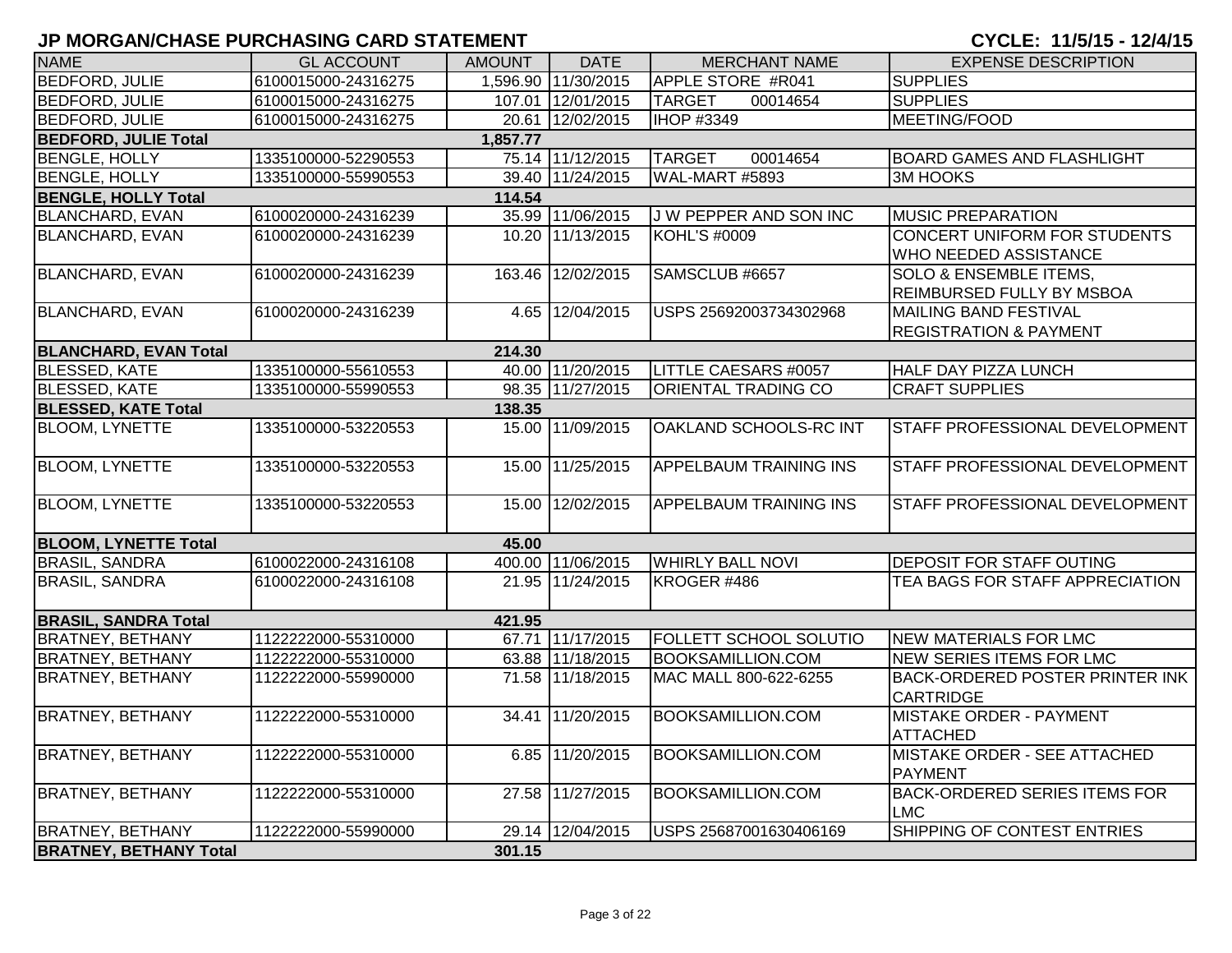| <b>NAME</b>                               | <b>GL ACCOUNT</b>   | <b>AMOUNT</b> | <b>DATE</b>       | <b>MERCHANT NAME</b>                         | <b>EXPENSE DESCRIPTION</b>                                   |
|-------------------------------------------|---------------------|---------------|-------------------|----------------------------------------------|--------------------------------------------------------------|
| <b>BRAUN, LISA</b>                        | 1111220730-55110000 |               | 44.44 12/04/2015  | OFFICE DEPOT #330                            | SUPPLIES FOR STUDENT CHEMISTRY                               |
|                                           |                     |               |                   |                                              | <b>PROJECTS AND REPORTS</b>                                  |
| <b>BRAUN, LISA Total</b>                  |                     | 44.44         |                   |                                              |                                                              |
| <b>BUNKER, JEFFREY</b>                    | 1126160000-55730000 |               | 824.45 11/11/2015 | HAROLDS FRAME SHOP INC                       | <b>GRNDS REPAIRS FOR LITTLE TRAILER</b>                      |
| <b>BUNKER, JEFFREY</b>                    | 1126160000-55730000 |               | 4.98 11/12/2015   | THE HOME DEPOT 2737                          | <b>MTCE REPAIR FOR LITTLE TRAILER</b>                        |
| <b>BUNKER, JEFFREY</b>                    | 1126160000-55992000 |               | 21.08 11/19/2015  | THE HOME DEPOT 2737                          | <b>MTCE SUPPLIES</b>                                         |
| <b>BUNKER, JEFFREY</b>                    | 1126160000-55993000 |               | 15.36 11/23/2015  | MARKS OUTDOOR POWER EQ GRNDS SNOWBRUSH PARTS |                                                              |
| <b>BUNKER, JEFFREY</b>                    | 1126160000-54910000 |               | 378.51 11/25/2015 | BADER AND SONS CO.                           | <b>GRNDS WEEK WHIP REPAIRS, GATOR</b><br><b>SERVICE</b>      |
| <b>BUNKER, JEFFREY Total</b>              |                     | 1,244.38      |                   |                                              |                                                              |
| <b>BURKHARDT, LORETTA</b>                 | 6100020000-24316415 |               | 250.00 11/16/2015 | TOBINS LAKE STUDIOS, I                       | <b>BACKDROP FOR THEATER FALL</b><br><b>PRODUCTION</b>        |
| <b>BURKHARDT, LORETTA Total</b>           |                     | 250.00        |                   |                                              |                                                              |
| <b>BURNHAM, SUSAN</b>                     | 1111111000-55110719 |               | 30.50 12/04/2015  | <b>AMAZON MKTPLACE PMTS</b>                  | <b>DICE TO SUPPORT SECOND GRADE</b><br><b>MATH</b>           |
| <b>BURNHAM, SUSAN Total</b>               |                     | 30.50         |                   |                                              |                                                              |
| <b>CALHOUN, STEPHANIE</b>                 | 1335100000-55110553 |               | 5.99 11/27/2015   | THE HOME DEPOT 2737                          | <b>CLASSROOM SUPPLIES</b>                                    |
| <b>CALHOUN, STEPHANIE Total</b>           |                     | 5.99          |                   |                                              |                                                              |
| CANALES, BETH                             | 1111322000-55110718 |               | 81.46 11/05/2015  | MEIJER INC #054<br>Q <sub>01</sub>           | <b>THANKSGIVING LABS</b>                                     |
| <b>CANALES, BETH</b>                      | 1111322000-55110718 |               | 47.94 11/16/2015  | MEIJER INC #054<br>Q <sub>01</sub>           | <b>MONKEY BREAD</b>                                          |
| CANALES, BETH                             | 1111322000-55110718 |               | 190.46 11/23/2015 | MEIJER INC #054<br>Q <sub>01</sub>           | <b>THANKSGIVING</b>                                          |
| <b>CANALES, BETH</b>                      | 1111322000-55110718 |               | 36.93 11/24/2015  | MEIJER INC #054<br>Q <sub>01</sub>           | <b>DEPARTMENT SUPPLIES</b>                                   |
| CANALES, BETH                             | 1111322000-55110718 |               | 32.84 12/01/2015  | <b>BUSCH'S #1044</b>                         | <b>WHOLE GRAIN LAB AND SPECIAL ED</b><br><b>SUPPLIES</b>     |
| <b>CANALES, BETH</b>                      | 1111322000-55110718 |               | 151.22 12/04/2015 | MEIJER INC #054<br>Q <sub>01</sub>           | <b>CHICKEN FAJITA LAB</b>                                    |
| <b>CANALES, BETH Total</b>                |                     | 540.85        |                   |                                              |                                                              |
| <b>CARTER, NICOLE</b>                     | 1722100000-53220614 |               | 25.00 12/01/2015  | <b>DELTA</b>                                 | PARTIAL BILLING FOR LUGGAGE- IB<br><b>CONFERENCE</b>         |
| <b>CARTER, NICOLE</b>                     | 1722100000-53220614 |               | 71.07 12/03/2015  | <b>CRABBY BILLS-ST. PETE</b>                 | DINNER DURING IB CONFERENCE FOR<br><b>ATTENDING MEMEBERS</b> |
| <b>CARTER, NICOLE</b>                     | 1722100000-53220614 |               | 44.45 12/04/2015  | <b>BEEF O BRADYS</b>                         | DINNER FOR CARTER/LAINE DURING IB<br><b>CONFERENCE</b>       |
| <b>CARTER, NICOLE Total</b>               |                     | 140.52        |                   |                                              |                                                              |
| CHRISTOPOULOS, COURTN1311800000-55110551  |                     |               | 23.00 11/16/2015  | <b>AMAZON MKTPLACE PMTS</b>                  | CLASSROOM TOY MONEY,<br>MANIPULATIVES                        |
| CHRISTOPOULOS, COURTNI1311800000-55110551 |                     |               | 74.46 11/16/2015  | <b>AMAZON MKTPLACE PMTS</b>                  | CLASSROOM TOY MONEY,<br><b>MANIPULATIVES</b>                 |
| CHRISTOPOULOS, COURTNI1311800000-55110551 |                     | 2.74          | 12/01/2015        | WM SUPERCENTER #5893                         | <b>CHOICE TIME SUPPLIES</b>                                  |
| <b>CHRISTOPOULOS, COURTNEY Total</b>      |                     | 100.20        |                   |                                              |                                                              |
| CIANCIO, WANDA                            | 1122500000-54917000 | 356.00        | 12/03/2015        | MOST LIKELY TO SUCCEED                       | LICENSE FEE TO SHOW MOST LIKELY<br><b>TO SUCCEED FILM</b>    |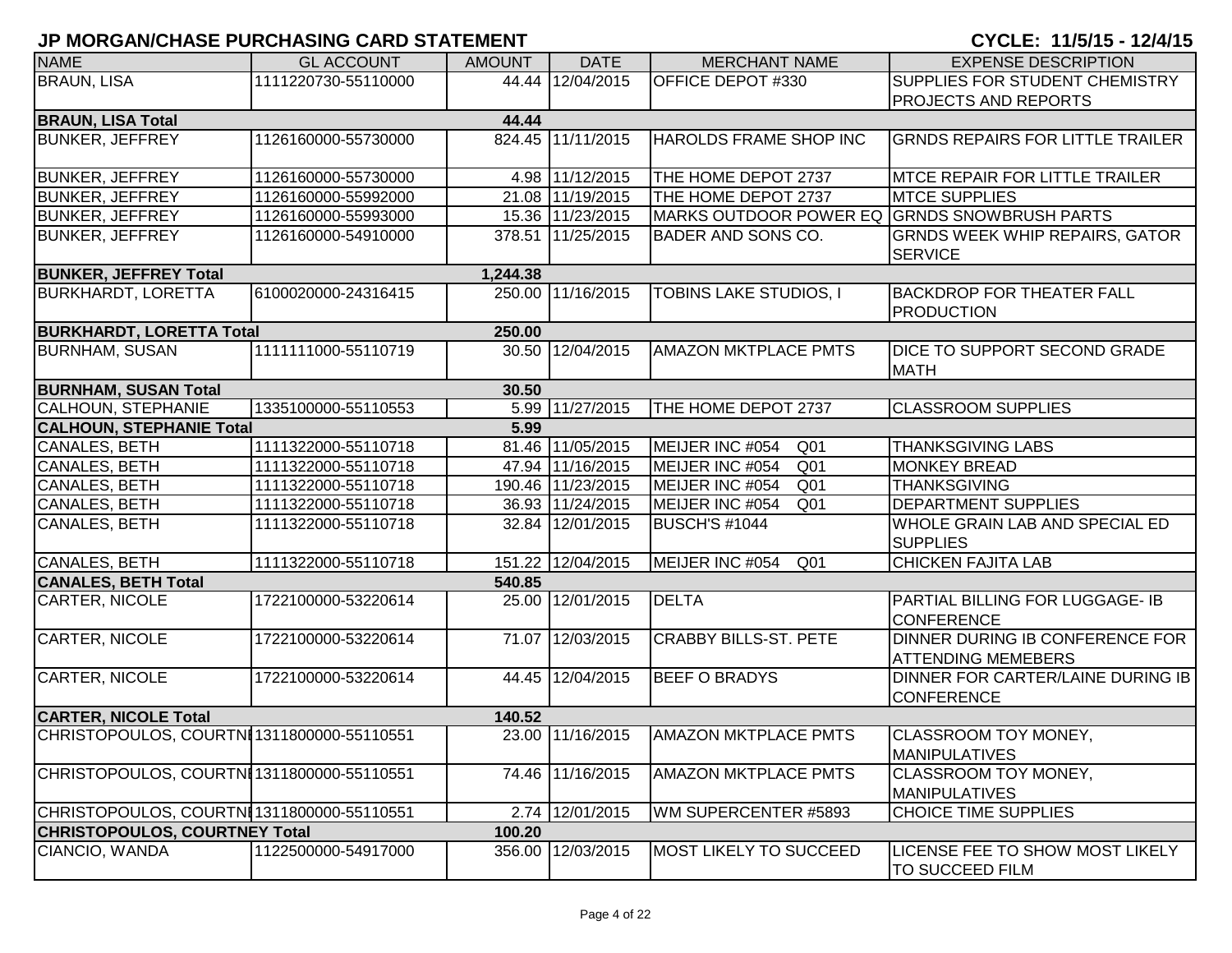| <b>NAME</b>                   | <b>GL ACCOUNT</b>   | <b>AMOUNT</b> | <b>DATE</b>         | <b>MERCHANT NAME</b>          | <b>EXPENSE DESCRIPTION</b>           |
|-------------------------------|---------------------|---------------|---------------------|-------------------------------|--------------------------------------|
| CIANCIO, WANDA                | 1122500000-54917000 |               | 237.00 12/03/2015   | SQ *POD DROP REPAIR           | <b>REPAIR 2 IPADS</b>                |
| <b>CIANCIO, WANDA Total</b>   |                     | 593.00        |                     |                               |                                      |
| CIANFERRA, LINDA              | 6100000000-24316301 |               | 219.80 11/12/2015   | MEIJER INC #122 Q01           | <b>COUNT DAY</b>                     |
| CIANFERRA, LINDA              | 1622100361-53220000 |               | 28.26 11/17/2015    | <b>SHERATON</b>               | <b>MEAL AT MSCA CONFERENCE</b>       |
| CIANFERRA, LINDA              | 1622100361-53220000 |               | 166.95 11/18/2015   | <b>SHERATON</b>               | THIS IS THE TAX THAT WAS CHARGED -   |
|                               |                     |               |                     |                               | <b>HOTEL CREDITED AMOUNT BACK ON</b> |
|                               |                     |               |                     |                               | <b>RECEIPT</b>                       |
| CIANFERRA, LINDA              | 1622100361-53220000 |               | 16.34 11/18/2015    | <b>SHERATON</b>               | <b>CONFERENCE MEAL</b>               |
| CIANFERRA, LINDA              | 1111324511-53710000 |               | 1,102.50 11/25/2015 | <b>STEVE &amp; ROCKY'S</b>    | ESL AMERICAN THANKSGIVING DINNER     |
|                               |                     |               |                     |                               |                                      |
| <b>CIANFERRA, LINDA Total</b> |                     | 1,533.85      |                     |                               |                                      |
| CLARK, KIM                    | 1122218000-55310000 |               | 13.98 11/06/2015    | AMAZON.COM                    | <b>LIBRARY BOOKS</b>                 |
| CLARK, KIM                    | 1122218000-55990000 |               | 42.46 11/09/2015    | BARNES & NOBLE #2107          | <b>OZOBOT STARTER PACK FOR</b>       |
|                               |                     |               |                     |                               | <b>MAKERSPACES</b>                   |
| CLARK, KIM                    | 6100018000-24316501 |               | 100.00 11/11/2015   | AMAZON.COM                    | <b>SUPPLIES</b>                      |
| <b>CLARK, KIM</b>             | 1111118000-55110708 |               | 3.60 11/11/2015     | AMAZON.COM                    | <b>SUPPLIES</b>                      |
| <b>CLARK, KIM</b>             | 1122218000-55310000 |               | 20.96 11/11/2015    | AMAZON.COM                    | <b>LIBRARY BOOKS</b>                 |
| <b>CLARK, KIM</b>             | 6100018000-24316217 |               | 1,000.00 11/11/2015 | SQ *EVOLLVE, INC.             | MAKERSPACE GRANT NEF - OZOBOTS       |
|                               |                     |               |                     |                               |                                      |
| <b>CLARK, KIM</b>             | 6100018000-24316217 |               | 400.00 11/11/2015   | SQ *EVOLLVE, INC.             | MAKERSPACES - NEF GRANT -            |
|                               |                     |               |                     |                               | <b>OZOBOTS</b>                       |
| CLARK, KIM                    | 1122218000-55310000 |               | 7.57 11/12/2015     | <b>AMAZON MKTPLACE PMTS</b>   | <b>LIBRARY BOOK</b>                  |
| CLARK, KIM                    | 1122218000-55310000 |               | 27.18 11/13/2015    | SQ *LOWRY'S BOOKS             | <b>LIBRARY BOOKS</b>                 |
| CLARK, KIM                    | 1122218000-55310000 |               | 70.25 11/16/2015    | AMAZON.COM                    | <b>LIBRARY BOOKS</b>                 |
| CLARK, KIM                    | 1122218000-55310000 |               | 78.97 11/16/2015    | AMAZON.COM                    | <b>LIBRARY BOOKS</b>                 |
| CLARK, KIM                    | 1122218000-55310000 |               | 69.71 11/17/2015    | AMAZON.COM                    | <b>LIBRARY BOOKS</b>                 |
| CLARK, KIM                    | 1122218000-55310000 |               | 271.30 11/17/2015   | AMAZON.COM                    | <b>LIBRARY BOOKS</b>                 |
| CLARK, KIM                    | 1122218000-55310000 |               | 20.38 11/18/2015    | AMAZON.COM                    | <b>LIBRARY BOOKS</b>                 |
| CLARK, KIM                    | 1122218000-55990000 |               | 44.03 11/19/2015    | <b>DEMCO INC</b>              | <b>SPINE LABELS</b>                  |
| CLARK, KIM                    | 1122218000-55310000 |               | 55.96 11/25/2015    | AMAZON.COM                    | <b>LIBRARY BOOKS</b>                 |
| CLARK, KIM                    | 1122218000-55310000 |               | 7.34 12/01/2015     | AMAZON.COM                    | <b>LIBRARY BOOK</b>                  |
| CLARK, KIM                    | 1122218000-55310000 |               | 5.99 12/03/2015     | AMAZON.COM                    | <b>LIBRARY BOOK</b>                  |
| <b>CLARK, KIM</b>             | 1122218000-55990000 |               | 41.97 12/03/2015    | PANERA BREAD #667             | BAGELS FOR BOOKS AND BAGELS          |
| <b>CLARK, KIM Total</b>       |                     | 2,281.65      |                     |                               |                                      |
| <b>COMB, ANDREW</b>           | 6100020000-24316770 |               | 17.97 11/20/2015    | KROGER #366                   | <b>REFRESHMENTS FOR PD</b>           |
| <b>COMB, ANDREW</b>           | 6100020000-24316770 |               | 83.21 12/03/2015    | MEIJER INC #122 Q01           | REFRESHMENTS FOR TWO WEEKS OF        |
|                               |                     |               |                     |                               | PD                                   |
| <b>COMB, ANDREW Total</b>     |                     | 101.18        |                     |                               |                                      |
| COOLMAN, ROBERT               | 1126160000-55992000 |               | 71.25 11/10/2015    | CONSERVA ELECTRIC SUPP        | <b>MTCE STOCK LAMPS</b>              |
| <b>COOLMAN, ROBERT</b>        | 1126160000-55992000 |               | 92.00 11/10/2015    | <b>CONSERVA ELECTRIC SUPP</b> | <b>ESB BOARD ROOM EXIT SIGNS</b>     |
| COOLMAN, ROBERT               | 1126160000-55992000 |               | 3,240.00 11/10/2015 | CONSERVA ELECTRIC SUPP        | <b>MTCE STOCK LAMPS</b>              |
| <b>COOLMAN, ROBERT</b>        | 1126160000-55992000 |               | 703.20 11/10/2015   | CONSERVA ELECTRIC SUPP        | <b>MTCE STOCK LAMPS</b>              |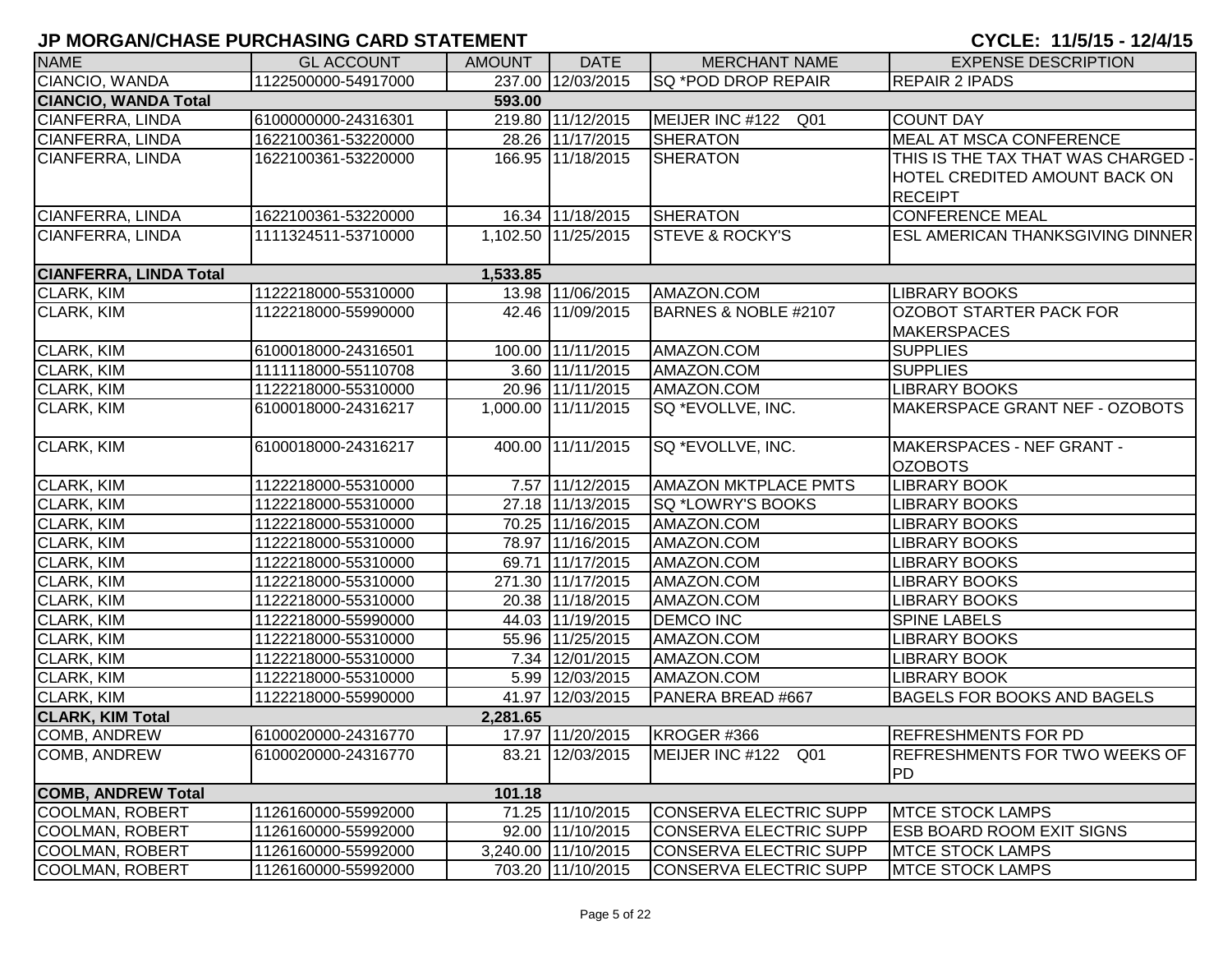| <b>NAME</b>                      | <b>GL ACCOUNT</b>   | AMOUNT I  | <b>DATE</b>          | <b>MERCHANT NAME</b>          | <b>EXPENSE DESCRIPTION</b>            |
|----------------------------------|---------------------|-----------|----------------------|-------------------------------|---------------------------------------|
| <b>COOLMAN, ROBERT</b>           | 1126160000-55992000 |           | 1,179.24 11/11/2015  | <b>MADISON ELECTRIC COMPA</b> | <b>MTCE STOCK SWITCHES</b>            |
| <b>COOLMAN, ROBERT</b>           | 1126160000-55992000 |           | 474.00 11/16/2015    | <b>CONSERVA ELECTRIC SUPP</b> | <b>MTCE STOCK LAMPS</b>               |
| COOLMAN, ROBERT                  | 1126160000-55992000 |           | 560.00 11/16/2015    | CONSERVA ELECTRIC SUPP        | <b>MTCE STOCK EXTERIOR WAL-PAKS</b>   |
| COOLMAN, ROBERT                  | 1126160000-55992000 |           | 148.70 11/18/2015    | CONSERVA ELECTRIC SUPP        | <b>MTCE BALLAST KITS</b>              |
| <b>COOLMAN, ROBERT</b>           | 1126160000-55992000 |           | 459.20 11/19/2015    | <b>CONSERVA ELECTRIC SUPP</b> | <b>MTCE STOCK LAMPS, BALLAST KITS</b> |
| <b>COOLMAN, ROBERT</b>           | 1126160000-55992000 |           | 46.00 12/01/2015     | CONSERVA ELECTRIC SUPP        | <b>ESB EXIT SIGN</b>                  |
| <b>COOLMAN, ROBERT</b>           | 1126160000-55992000 |           | 95.82 12/03/2015     | <b>MADISON ELECTRIC COMPA</b> | <b>MS KITCHEN LAMPS</b>               |
| COOLMAN, ROBERT                  | 1126160000-55992000 |           | 401.10 12/04/2015    | <b>CITY ELECTRIC SUPPLY</b>   | <b>HS GENERATOR FUSES</b>             |
| COOLMAN, ROBERT                  | 1126160000-55992000 |           | 294.00 12/04/2015    | CONSERVA ELECTRIC SUPP        | <b>MTCE BALLAST STOCK</b>             |
| <b>COOLMAN, ROBERT Total</b>     |                     | 7,764.51  |                      |                               |                                       |
| <b>DIATIKAR, CHRISTINE</b>       | 6100061000-24316177 |           | 225.00 11/13/2015    | <b>TEAM SPORTS</b>            | INV 162615/1, POM SHOES               |
| <b>DIATIKAR, CHRISTINE</b>       | 1429300000-55998000 |           | 1,188.00 11/13/2015  | <b>TEAM SPORTS</b>            | INV 176848/1, VOLLEYBALLS             |
| <b>DIATIKAR, CHRISTINE</b>       | 6100061000-24316172 |           | 441.00 11/13/2015    | <b>TEAM SPORTS</b>            | <b>INV 177772/1, FB HATS</b>          |
| <b>DIATIKAR, CHRISTINE</b>       | 6100061000-24316195 |           | 646.00 11/13/2015    | <b>TEAM SPORTS</b>            | INV 177836/1, VB SHIRTS               |
| <b>DIATIKAR, CHRISTINE</b>       | 6100061000-24316172 |           | 440.00 11/13/2015    | <b>TEAM SPORTS</b>            | INV 178017/1, FB POLOS                |
| <b>DIATIKAR, CHRISTINE</b>       | 6100061000-24316172 |           | 315.00 11/13/2015    | <b>TEAM SPORTS</b>            | INV 178116/1, FB HATS                 |
| <b>DIATIKAR, CHRISTINE</b>       | 6100061000-24316116 |           | 780.00 11/13/2015    | <b>TEAM SPORTS</b>            | INV 178718/1, FB EARWARMERS           |
| <b>DIATIKAR, CHRISTINE</b>       | 6100061000-24316195 |           | 953.60 11/13/2015    | <b>TEAM SPORTS</b>            | INV 179458/1, VB CLOTHING             |
| <b>DIATIKAR, CHRISTINE</b>       | 6100061000-24316195 |           | 320.00 11/13/2015    | <b>TEAM SPORTS</b>            | INV 180542/1, VB SHIRTS               |
| <b>DIATIKAR, CHRISTINE</b>       | 6100061000-24316195 |           | 660.00 11/13/2015    | <b>TEAM SPORTS</b>            | <b>INV 181106/1, VB SHIRTS</b>        |
| <b>DIATIKAR, CHRISTINE</b>       | 6100061000-24316116 |           | 170.00 11/13/2015    | <b>TEAM SPORTS</b>            | INV 183613/1, CHEER JACKETS           |
| <b>DIATIKAR, CHRISTINE</b>       | 6100061000-24316195 |           | 315.00 11/13/2015    | <b>TEAM SPORTS</b>            | <b>INV 189181/1, VB SHIRTS</b>        |
| <b>DIATIKAR, CHRISTINE</b>       | 6100061000-24316177 |           | 446.00 11/13/2015    | <b>TEAM SPORTS</b>            | INV 189185/1, HS POMS                 |
| <b>DIATIKAR, CHRISTINE</b>       | 6100061000-24316172 |           | 392.00 11/13/2015    | <b>TEAM SPORTS</b>            | INV 190352/1, FB SHIRTS               |
| <b>DIATIKAR, CHRISTINE</b>       | 6100061000-24316195 |           | 630.00 11/13/2015    | <b>TEAM SPORTS</b>            | <b>INV 191010/1, VB SHIRTS</b>        |
| <b>DIATIKAR, CHRISTINE</b>       | 6100061000-24316177 |           | 1,190.00 11/13/2015  | <b>TEAM SPORTS</b>            | INV 192260/1, POM SHIRTS              |
| <b>DIATIKAR, CHRISTINE</b>       | 6100022000-24316099 |           | 2,000.00 11/13/2015  | US FIRST<br>00 OF 00          | <b>LIVONIA REGISTRATION</b>           |
| <b>DIATIKAR, CHRISTINE</b>       | 1127170000-55730000 |           | 435.00 11/23/2015    | CORRIGAN OIL #2 - BRI         | <b>BULK UREA</b>                      |
| <b>DIATIKAR, CHRISTINE</b>       | 1127170000-55710000 |           | 16,528.26 11/23/2015 | CORRIGAN OIL #2 - BRI         | 7497 GAL DIESEL                       |
| <b>DIATIKAR, CHRISTINE</b>       | 1127170000-55710000 |           | 13,758.20 12/03/2015 | CORRIGAN OIL #2 - BRI         | 7495 GAL DIESEL                       |
| <b>DIATIKAR, CHRISTINE Total</b> |                     | 41,833.06 |                      |                               |                                       |
| <b>DINKELMANN, KATY</b>          | 6100022000-24316108 |           | 178.36 11/17/2015    | <b>ANTONIO'S CUCINA ITALI</b> | STAFF CONFERENCE MEALS                |
| <b>DINKELMANN, KATY</b>          | 6100022000-24316186 |           | 92.86 11/23/2015     | <b>MARIA'S DELI</b>           | HAVEN CONFERENCE LUNCHEON             |
| <b>DINKELMANN, KATY Total</b>    |                     | 271.22    |                      |                               |                                       |
| DONOVAN, KATHRYN                 | 1128300000-54910000 |           | 419.00 11/05/2015    | <b>CAREERBUILDER</b>          | <b>HVAC POSTING</b>                   |
| DONOVAN, KATHRYN Total           |                     | 419.00    |                      |                               |                                       |
| <b>DRAGOO, MICHAEL</b>           | 1126118000-54910000 |           | 431.50 11/05/2015    | <b>BASS</b>                   | DF ALARMS ON CHILLERS                 |
| <b>DRAGOO, MICHAEL</b>           | 1126160000-55992000 |           | 113.92 11/09/2015    | <b>BALTIMORE AIRCOIL COMP</b> | NW COOLING TOWER PUMP                 |
| DRAGOO, MICHAEL                  | 4245611000-56225000 |           | 480.00 11/09/2015    | <b>REDFORD LOCK COMPANY I</b> | VO THUMBTURNS LOCKDOWN                |
| <b>DRAGOO, MICHAEL</b>           | 1126160000-55993000 |           | 5,953.50 11/19/2015  | <b>ANGELO'S WHOLESALE</b>     | <b>DISTRICT ICE MELT</b>              |
| <b>DRAGOO, MICHAEL</b>           | 1126114000-54910000 |           | 353.00 11/19/2015    | <b>BASS</b>                   | PV SCRAMBLED GC CONTROLLER            |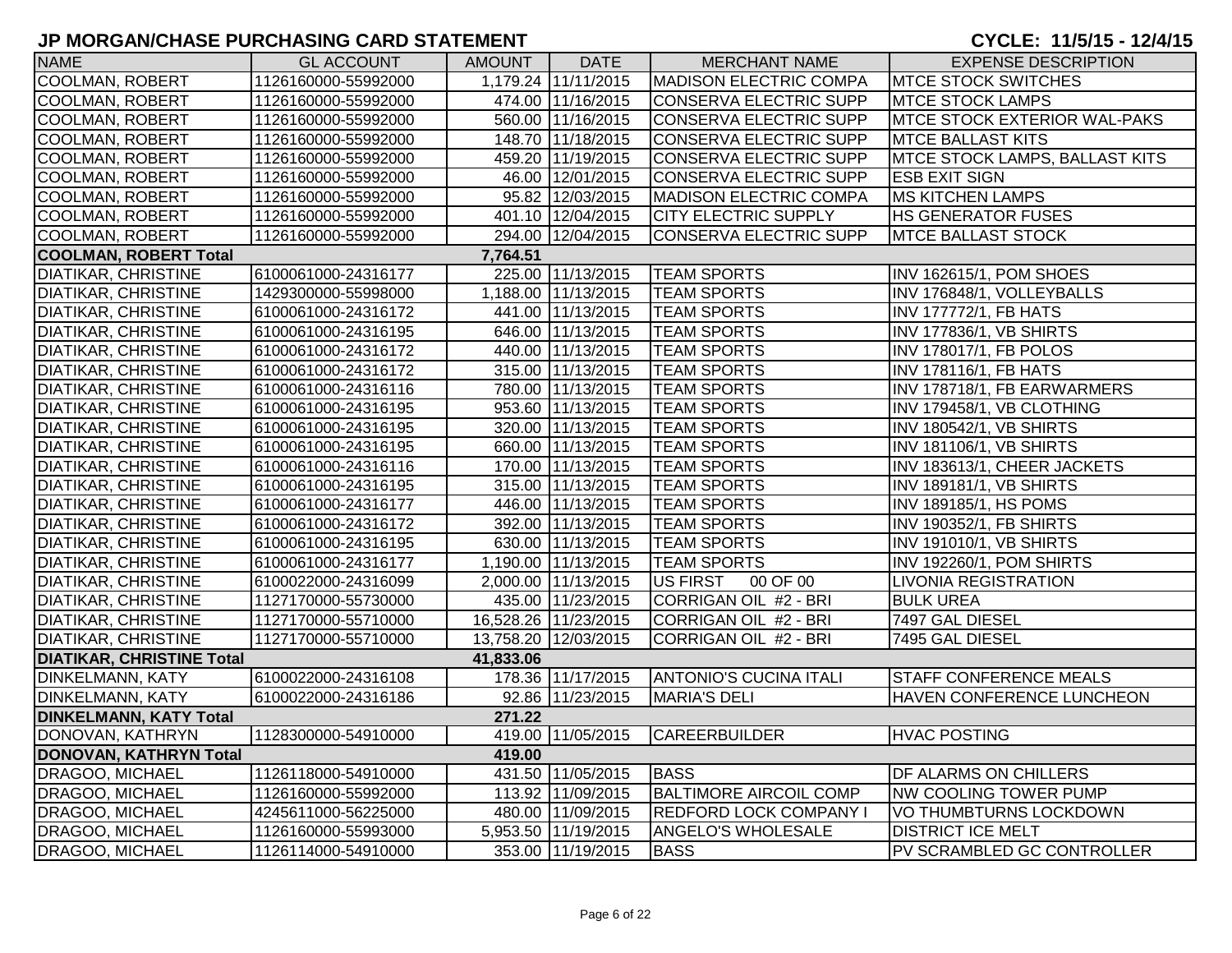# **JP MORGAN/CHASE PURCHASING CARD STATEMENT CYCLE: 11/5/15 - 12/4/15**

| <b>NAME</b>                  | <b>GL ACCOUNT</b>   | <b>AMOUNT</b> | <b>DATE</b>          | <b>MERCHANT NAME</b>              | <b>EXPENSE DESCRIPTION</b>                                         |
|------------------------------|---------------------|---------------|----------------------|-----------------------------------|--------------------------------------------------------------------|
| DRAGOO, MICHAEL              | 1126160000-55992000 |               | 1,314.00 11/19/2015  | <b>BASS</b>                       | MTCE STOCK, ITC ROOM 112 GC                                        |
|                              |                     |               |                      |                                   | <b>CONTROLLERS</b>                                                 |
| DRAGOO, MICHAEL              | 1126160000-55992000 |               | 737.28 11/19/2015    | <b>COMMERCIAL BUILDING MA</b>     | <b>HS CEILING TILE</b>                                             |
| DRAGOO, MICHAEL              | 1126115000-54910000 |               | (431.50) 11/20/2015  | <b>BASS</b>                       | <b>DF CHILLER REFUND</b>                                           |
| DRAGOO, MICHAEL              | 1126160000-55992000 |               | 533.68 11/25/2015    | <b>COCHRANE SUPPLY AND EN</b>     | <b>NM5 ACUATOR</b>                                                 |
| DRAGOO, MICHAEL              | 1126160000-55992000 |               | 321.20 11/25/2015    | <b>COCHRANE SUPPLY AND EN</b>     | <b>VO ACTUATOR</b>                                                 |
| DRAGOO, MICHAEL              | 1126160000-55992000 |               | 53.66 12/03/2015     | FERGUSON ENT# 2000                | <b>MS KITCHEN VALVE REBUILD KITS</b>                               |
| DRAGOO, MICHAEL              | 1126160000-55992000 |               | 1,679.32 12/04/2015  | <b>WW GRAINGER</b>                | <b>HS BLOWER MOTOR</b>                                             |
| <b>DRAGOO, MICHAEL Total</b> |                     | 11,539.56     |                      |                                   |                                                                    |
| FENCHEL, LISA                | 1124118000-55910000 |               | 15.98 11/13/2015     | <b>AMAZON MKTPLACE PMTS</b>       | <b>BOOK</b>                                                        |
| FENCHEL, LISA                | 1124118000-55910000 |               | 26.00 11/13/2015     | SURVEYMONKEY.COM                  | ONLINE SUBSCRIPTION FOR SURVEY                                     |
|                              |                     |               |                      |                                   | <b>MONKEY</b>                                                      |
| <b>FENCHEL, LISA Total</b>   |                     | 41.98         |                      |                                   |                                                                    |
| <b>FULAR, JAMES</b>          | 1126160000-55993000 |               | 600.00 11/10/2015    | CHET'S RENT ALL - NOVI            | <b>DISTRICT AIR COMPRESSOR RENTAL</b>                              |
|                              |                     |               |                      |                                   | TO WINTERIZE CONCESSIONS &                                         |
|                              |                     |               |                      |                                   | <b>IRRIGATION SYSTEMS</b>                                          |
| <b>FULAR, JAMES</b>          | 1126160000-55993000 |               | $(75.84)$ 11/17/2015 | CHET'S RENT ALL - NOVI            | <b>REFUND FROM AIR COMPRESSOR</b>                                  |
|                              |                     |               |                      |                                   | <b>RENTAL</b>                                                      |
| <b>FULAR, JAMES</b>          | 1126160000-55993000 |               | 200.00 11/24/2015    | <b>CHET'S RENT ALL - NOVI</b>     | HS AIR COMPRESSOR FOR STADIUM,                                     |
|                              |                     |               |                      |                                   | <b>BATHROOMS &amp; CONCESSON STAND</b><br><b>WINTERIZING</b>       |
| <b>FULAR, JAMES</b>          | 1126160000-55993000 |               | (75.68) 11/24/2015   | <b>CHET'S RENT ALL - NOVI</b>     | HS AIR COMPRESSOR FOR STADIUM,                                     |
|                              |                     |               |                      |                                   | <b>BATHROOMS &amp; CONCESSON STAND</b>                             |
|                              |                     |               |                      |                                   | <b>WINTERIZING RETURN</b>                                          |
| <b>FULAR, JAMES</b>          | 1126160000-55993000 |               | 399.61 11/25/2015    | <b>BADER AND SONS CO.</b>         | <b>MTCE PARTS FOR 5 WEED WHIPPERS</b>                              |
|                              |                     |               |                      |                                   |                                                                    |
| FULAR, JAMES                 | 1126160000-55993000 |               | 210.43 11/27/2015    |                                   | MARKS OUTDOOR POWER EQ GRNDS SNOWBLOWER PARTS                      |
| <b>FULAR, JAMES</b>          | 1126160000-55730000 |               | 71.00 12/01/2015     | HAROLDS FRAME SHOP INC            | <b>GRNDS F-250 SNOWPLOW REPAIR</b>                                 |
| <b>FULAR, JAMES</b>          | 1126160000-55993000 |               | 138.83 12/04/2015    | <b>KELLEY &amp; SONS TRAILERS</b> | GRNDS CAM BAR FOR REAR RAMP                                        |
| <b>FULAR, JAMES</b>          | 1126160000-55993000 |               | 595.28 12/04/2015    | TEX JACOBSEN                      | <b>GRNDS BALL FIELD GROOMER</b>                                    |
|                              |                     |               |                      |                                   | <b>SERVICE</b>                                                     |
| <b>FULAR, JAMES Total</b>    |                     | 2,063.63      |                      |                                   |                                                                    |
| <b>FURLOW, SETH</b>          | 1711322000-55110614 |               | 70.21 11/05/2015     | <b>FLINN SCIENTIFIC, I</b>        | ALGAE AND PARAMECIUM STUDY FOR                                     |
|                              |                     |               |                      |                                   | <b>IB</b>                                                          |
| <b>FURLOW, SETH</b>          | 1711322000-55110614 |               | 30.06 11/20/2015     | <b>FLINN SCIENTIFIC, I</b>        | ALGAE AND PARAMECIUM STUDY IB                                      |
|                              |                     |               |                      |                                   | <b>BIO</b>                                                         |
| <b>FURLOW, SETH</b>          | 1711322000-55110614 |               | 265.18 12/04/2015    | <b>CAROLINA BIOLOGIC SUPP</b>     | <b>ANIMAL DISSECTIONS FOR</b><br><b>COMPARATIVE ANATOMY LAB IB</b> |
|                              |                     |               |                      |                                   | <b>BIOLOGY</b>                                                     |
| <b>FURLOW, SETH Total</b>    |                     | 365.45        |                      |                                   |                                                                    |
| <b>GILMORE, MEGAN</b>        | 1311800000-55110551 |               | 39.10 11/23/2015     | HOBBY-LOBBY #645                  | <b>TEACHER SUPPLIES</b>                                            |
| <b>GILMORE, MEGAN</b>        | 1311800000-55110551 |               | 17.00 11/23/2015     | <b>SCHOLASTIC BOOK CLUB</b>       | <b>TEACHER SUPPLIES</b>                                            |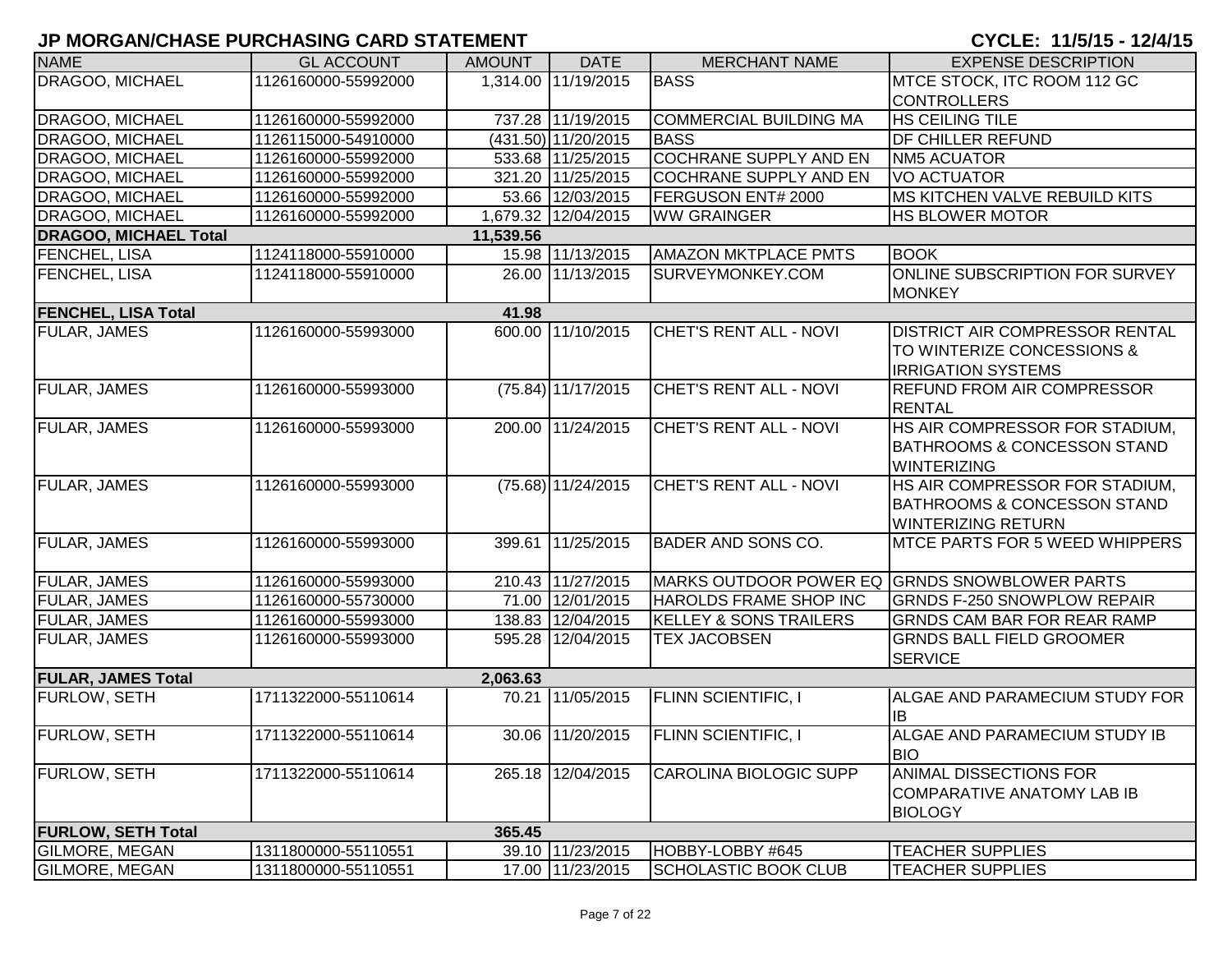| <b>NAME</b>                               | <b>GL ACCOUNT</b>   | <b>AMOUNT</b> | <b>DATE</b>         | <b>MERCHANT NAME</b>          | <b>EXPENSE DESCRIPTION</b>              |
|-------------------------------------------|---------------------|---------------|---------------------|-------------------------------|-----------------------------------------|
| <b>GILMORE, MEGAN Total</b>               |                     | 56.10         |                     |                               |                                         |
| GONZALEZ-SHEERAN, MARQ6100020000-24316257 |                     |               | (30.04) 11/06/2015  | KROGER #632                   | <b>RETURN DRINK ITEMS FROM ACTIVITY</b> |
|                                           |                     |               |                     |                               | <b>AFTERNOON</b>                        |
| GONZALEZ-SHEERAN, MAR06100020000-24316257 |                     |               | 100.00 11/10/2015   | <b>NICKANDERSON</b>           | <b>CANCELLATION FEE FOR DJ</b>          |
|                                           |                     |               |                     |                               | SCHEDULED FOR 7TH GRADE ACTIVITY        |
|                                           |                     |               |                     |                               | <b>AFTERNOON</b>                        |
| GONZALEZ-SHEERAN, MAR06100020000-24316263 |                     |               | 25.00 11/10/2015    | <b>SEFMD (SCIENCE FAIR)</b>   | AFFILIATION FEE FOR DETROIT             |
|                                           |                     |               |                     |                               | <b>SCIENCE FAIR</b>                     |
| GONZALEZ-SHEERAN, MARQ6100020000-24316645 |                     |               | 182.26 11/12/2015   | <b>PREMIER PET SUPPLY</b>     | SALMOM IS THE CLASSROOM                 |
|                                           |                     |               |                     |                               | PROJECT - 2 NEW DOUBLE FILTERS,         |
|                                           |                     |               |                     |                               | FILTERS CATRIDGES, 2 TEST KITS,         |
|                                           |                     |               |                     |                               | <b>THERMOMETER</b>                      |
| GONZALEZ-SHEERAN, MAR06100020000-24316257 |                     |               | 18.40 11/23/2015    | JOANN ETC #1933               | MATERIALS FOR ORNAMENTS FOR             |
|                                           |                     |               |                     |                               | <b>SENIOR CITIZEN LUNCHEON</b>          |
| GONZALEZ-SHEERAN, MARQ1111220730-55110000 |                     |               | 16.37 11/23/2015    | KROGER #632                   | <b>SCIENCE EXPERIMENT STUFF: YEAST,</b> |
|                                           |                     |               |                     |                               | FOOD COLORING, TEA BAGS, PLASTIC        |
|                                           |                     |               |                     |                               | <b>GLOVES</b>                           |
| <b>GONZALEZ-SHEERAN, MARGARET Total</b>   |                     | 311.99        |                     |                               |                                         |
| <b>GORDON, BRIAN</b>                      | 6100061000-24316104 |               | 66.63 11/09/2015    | <b>GUERNSEY DAIRY</b>         | <b>DINNER FOR WORKERS</b>               |
| <b>GORDON, BRIAN</b>                      | 6100061000-24316104 |               | 147.77 11/12/2015   | SAMSCLUB #6657                | <b>SUPPLIES FOR OFFICE</b>              |
| <b>GORDON, BRIAN</b>                      | 1429300000-54910000 |               | 431.00 11/13/2015   | <b>TRINITY COACH</b>          | <b>MHSAA BUS</b>                        |
| <b>GORDON, BRIAN</b>                      | 1429300000-54120000 |               | 44.20 11/18/2015    | <b>BASKETBALL PRODUCTS IN</b> | <b>NETS FOR GYM</b>                     |
| <b>GORDON, BRIAN</b>                      | 6100061000-24316195 |               | 1,703.20 11/23/2015 | <b>MCCAMLY PLAZA HOTEL</b>    | <b>ROOMS FOR VOLLEYBALL</b>             |
| <b>GORDON, BRIAN</b>                      | 1429300000-57410000 |               | 143.58 11/23/2015   | <b>MCCAMLY PLAZA HOTEL</b>    | <b>ROOM FOR VOLLEYBALL FINALS</b>       |
| <b>GORDON, BRIAN</b>                      | 6100061000-24316276 |               | 402.45 11/24/2015   | AMAZON.COM                    | <b>JACKETS FOR STAFF</b>                |
| <b>GORDON, BRIAN</b>                      | 6100061000-24316276 |               | 402.45 11/24/2015   | AMAZON.COM                    | <b>JACKETS FOR STAFF</b>                |
| <b>GORDON, BRIAN</b>                      | 6100061000-24316276 |               | 402.45 11/25/2015   | AMAZON.COM                    | <b>JACKETS FOR STAFF</b>                |
| <b>GORDON, BRIAN</b>                      | 6100061000-24316104 |               | 102.74 11/25/2015   | <b>BUSCH'S #1205</b>          | <b>THANKSGIVING DINNER</b>              |
| <b>GORDON, BRIAN</b>                      | 6100061000-24316104 |               | 28.70 11/25/2015    | Q01<br>MEIJER INC #057        | SUPPLIES FOR OFFICE                     |
| <b>GORDON, BRIAN</b>                      | 6100061000-24316104 |               | 57.38 11/25/2015    | PANERA BREAD #667             | <b>BREAKFAST FOR TOURNAMENT</b>         |
| <b>GORDON, BRIAN</b>                      | 6100061000-24316172 |               | 439.00 11/27/2015   | <b>GLAZIER CLINICS</b>        | <b>COACHING CLINIC</b>                  |
| <b>GORDON, BRIAN</b>                      | 6100061000-24316104 |               | 34.18 12/03/2015    | <b>BENITOS PIZZA-NOVI</b>     | <b>PIZZA FOR KIDS</b>                   |
| <b>GORDON, BRIAN</b>                      | 6100061000-24316114 |               | 697.94 12/04/2015   | <b>BEST BUY MHT 00004176</b>  | <b>CAMERA FOR BOYS BASKETBALL</b>       |
| <b>GORDON, BRIAN Total</b>                |                     | 5,103.67      |                     |                               |                                         |
| <b>GREBINSKI, KRISTEN</b>                 | 6100020000-24316243 |               | 2.25 11/06/2015     | J W PEPPER AND SON INC        | <b>MUSIC</b>                            |
| <b>GREBINSKI, KRISTEN</b>                 | 6100020000-24316243 |               | 7.94 11/16/2015     | J W PEPPER AND SON INC        | <b>MUSIC</b>                            |
| <b>GREBINSKI, KRISTEN</b>                 | 6100020000-24316243 |               | 1.95 11/17/2015     | J W PEPPER AND SON INC        | <b>MUSIC</b>                            |
| <b>GREBINSKI, KRISTEN</b>                 | 6100020000-24316243 |               | 95.00 11/20/2015    | <b>ACT*MICHIGAN MUSIC CON</b> | <b>CONFERENCE</b>                       |
| <b>GREBINSKI, KRISTEN</b>                 | 6100020000-24316243 |               | (26.99) 11/24/2015  | J W PEPPER AND SON INC        | <b>MUSIC</b>                            |
| <b>GREBINSKI, KRISTEN</b>                 | 6100020000-24316243 |               | 17.98 12/01/2015    | MUSICNOTES.COM                | <b>MUSIC</b>                            |
| <b>GREBINSKI, KRISTEN</b>                 | 6100020000-24316243 |               | 43.98 12/02/2015    | J W PEPPER AND SON INC        | <b>MUSIC</b>                            |
| <b>GREBINSKI, KRISTEN Total</b>           |                     | 142.11        |                     |                               |                                         |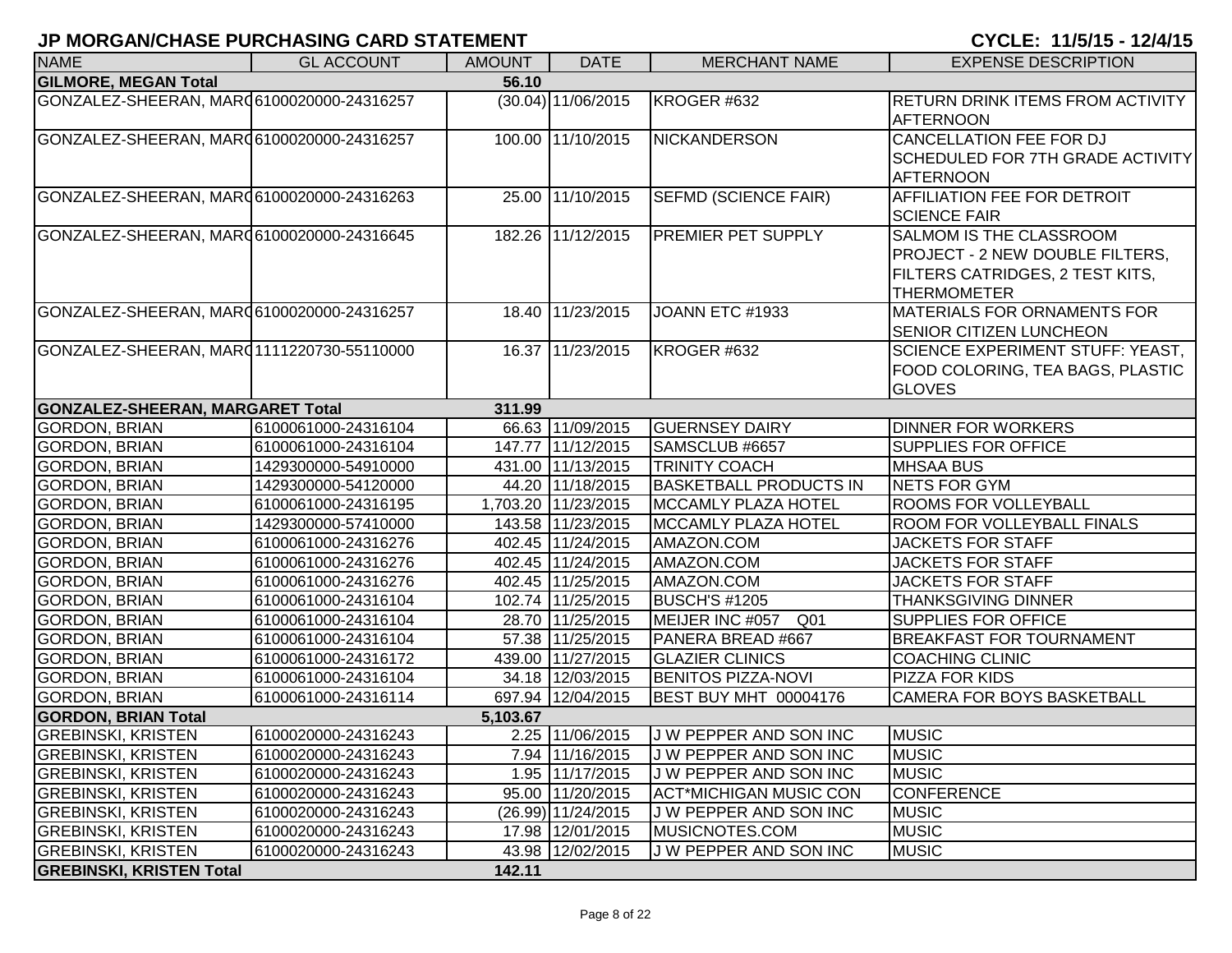| <b>NAME</b>                    | <b>GL ACCOUNT</b>   | <b>AMOUNT</b> | <b>DATE</b>          | <b>MERCHANT NAME</b>          | <b>EXPENSE DESCRIPTION</b>                                                                                                                             |
|--------------------------------|---------------------|---------------|----------------------|-------------------------------|--------------------------------------------------------------------------------------------------------------------------------------------------------|
| HANSEN, ANN                    | 1335100000-53220553 |               | 33.00 11/10/2015     | <b>APPELBAUM TRAINING INS</b> | <b>TRAINING FOR CARE STAFF</b>                                                                                                                         |
| HANSEN, ANN                    | 1311800000-53220551 |               | 15.00 11/16/2015     | <b>APPELBAUM TRAINING INS</b> | TRAINING FOR PRESCHOOL STAFF                                                                                                                           |
| <b>HANSEN, ANN</b>             | 1311800000-53220551 |               | 15.00 12/01/2015     | <b>APPELBAUM TRAINING INS</b> | <b>TRAINING FOR PRESCHOOL STAFF</b>                                                                                                                    |
| <b>HANSEN, ANN Total</b>       |                     | 63.00         |                      |                               |                                                                                                                                                        |
| <b>HARRIS, CHRISTINE</b>       | 6100000000-24316355 |               | 20.55 11/11/2015     | KROGER #632                   | HARVEST WEEK COOKING PROJECT<br><b>SUPPLIES</b>                                                                                                        |
| HARRIS, CHRISTINE              | 6100000000-24316355 |               | 38.99 11/12/2015     | ORIENTAL TRADING CO           | FALL & WINTER PROJECT SUPPLIES                                                                                                                         |
| <b>HARRIS, CHRISTINE</b>       | 6100000000-24316355 |               | 24.56 12/03/2015     | <b>ORIENTAL TRADING CO</b>    | WINTER HOLIDAY PARTY SUPPLIES                                                                                                                          |
| <b>HARRIS, CHRISTINE Total</b> |                     | 84.10         |                      |                               |                                                                                                                                                        |
| HARVEY, JENNIFER               | 1711322000-55110614 |               | 152.62 11/05/2015    | THE HOME DEPOT 2737           | <b>IB SUPPLIES</b>                                                                                                                                     |
| HARVEY, JENNIFER               | 1711322000-55110614 |               | 31.32 11/11/2015     | MICHAELS STORES 3744          | <b>IB SUPPLIES</b>                                                                                                                                     |
| HARVEY, JENNIFER               | 1711322000-55110614 |               | 313.00 11/13/2015    | <b>DBC*BLICK ART MATERIAL</b> | <b>IB SUPPLIES</b>                                                                                                                                     |
| HARVEY, JENNIFER               | 1711322000-55110614 |               | 285.32 11/20/2015    | <b>DBC*BLICK ART MATERIAL</b> | <b>IB SUPPLIES</b>                                                                                                                                     |
| HARVEY, JENNIFER               | 1711322000-55110614 |               | 11.99 11/20/2015     | F+W3 - NORTHLIGHTSHOP.        | <b>IB SUPPLIES</b>                                                                                                                                     |
| HARVEY, JENNIFER               | 1711322000-55110614 |               | 20.76 12/01/2015     | SSI*SCHOOL SPECIALTY          | <b>IB SUPPLIES</b>                                                                                                                                     |
| HARVEY, JENNIFER               | 1711322000-55110614 |               | 102.99 12/02/2015    | <b>AMAZON MKTPLACE PMTS</b>   | <b>IB SUPPLIES</b>                                                                                                                                     |
| HARVEY, JENNIFER               | 1711322000-55110614 |               | 12.99 12/02/2015     | PAYPAL *ART MY WAY            | <b>IB SUPPLIES</b>                                                                                                                                     |
| HARVEY, JENNIFER               | 1711322000-55110614 |               | 39.53 12/03/2015     | <b>AMAZON MKTPLACE PMTS</b>   | <b>IB SUPPLIES</b>                                                                                                                                     |
| HARVEY, JENNIFER               | 1711322000-55110614 |               | 61.45 12/03/2015     | MICHAELS STORES 3744          | <b>IB SUPPLIES</b>                                                                                                                                     |
| HARVEY, JENNIFER               | 1711322000-55110614 |               | 9.20 12/04/2015      | <b>DBC*BLICK ART MATERIAL</b> | <b>IB SUPPLIES</b>                                                                                                                                     |
| <b>HARVEY, JENNIFER Total</b>  |                     | 1,041.17      |                      |                               |                                                                                                                                                        |
| HAYNES, DEBORAH                | 1335100000-55110553 |               | 38.40 12/01/2015     | MICHAELS STORES 3744          | <b>TEACHING SUPPLIES</b>                                                                                                                               |
| <b>HAYNES, DEBORAH Total</b>   |                     | 38.40         |                      |                               |                                                                                                                                                        |
| <b>HENDERSON, BETH</b>         | 1125200000-55910000 |               | 139.27 12/03/2015    | STAPLS7147078595000001        | <b>BUSINESS OFFICE SUPPLIES</b>                                                                                                                        |
| <b>HENDERSON, BETH Total</b>   |                     | 139.27        |                      |                               |                                                                                                                                                        |
| <b>HOLLY, SHEILA</b>           | 1722100000-57910611 |               | 180.30 11/05/2015    | <b>MARIA'S DELI</b>           | <b>CENTRALIZED ENROLLMENT</b><br><b>COMMITTEE MEETING</b>                                                                                              |
| <b>HOLLY, SHEILA</b>           | 1722100000-53220611 |               | 25.00 11/05/2015     | OAKLAND SCHOOLS-RC INT        | TITLE III, ESL, DIFFERENTIATION FOR<br>EL USING WIDA TOOLS, HANNAH<br>MERTZ, 11.24.15                                                                  |
| HOLLY, SHEILA                  | 1711100000-55110611 |               | 63.00 11/06/2015     | WWW.FLOCABULARY.COM           | ANNUAL ONLINE SUBSCRIPTION<br>RENEWAL, READING SPECIALIST, JUDY<br><b>SAUER</b>                                                                        |
| <b>HOLLY, SHEILA</b>           | 1722100000-57910611 |               | 55.97 11/09/2015     | JETS PIZZA - MI 46            | STUDENT CENTERED LEARNING<br>COMMITTEE HILLEL TOUR DEBRIEF                                                                                             |
| <b>HOLLY, SHEILA</b>           | 1637100323-54910748 |               | 675.00 11/09/2015    | NATL CATHOLIC EDUCATIO        | TITLE IIA, CATHOLIC CENTRAL, NCEA<br>2016 CONVENTION & EXPO,<br><b>REGISTRATION FEES FOR: DAVID</b><br>LEWIS, JOHN HUBER, JAKE MARMUL;<br>3.29-31-2016 |
| <b>HOLLY, SHEILA</b>           | 1722100000-55910611 |               | $(26.90)$ 11/09/2015 | STAPLS7145075703001001        | HANGING FILE FOLDERS RETURNED                                                                                                                          |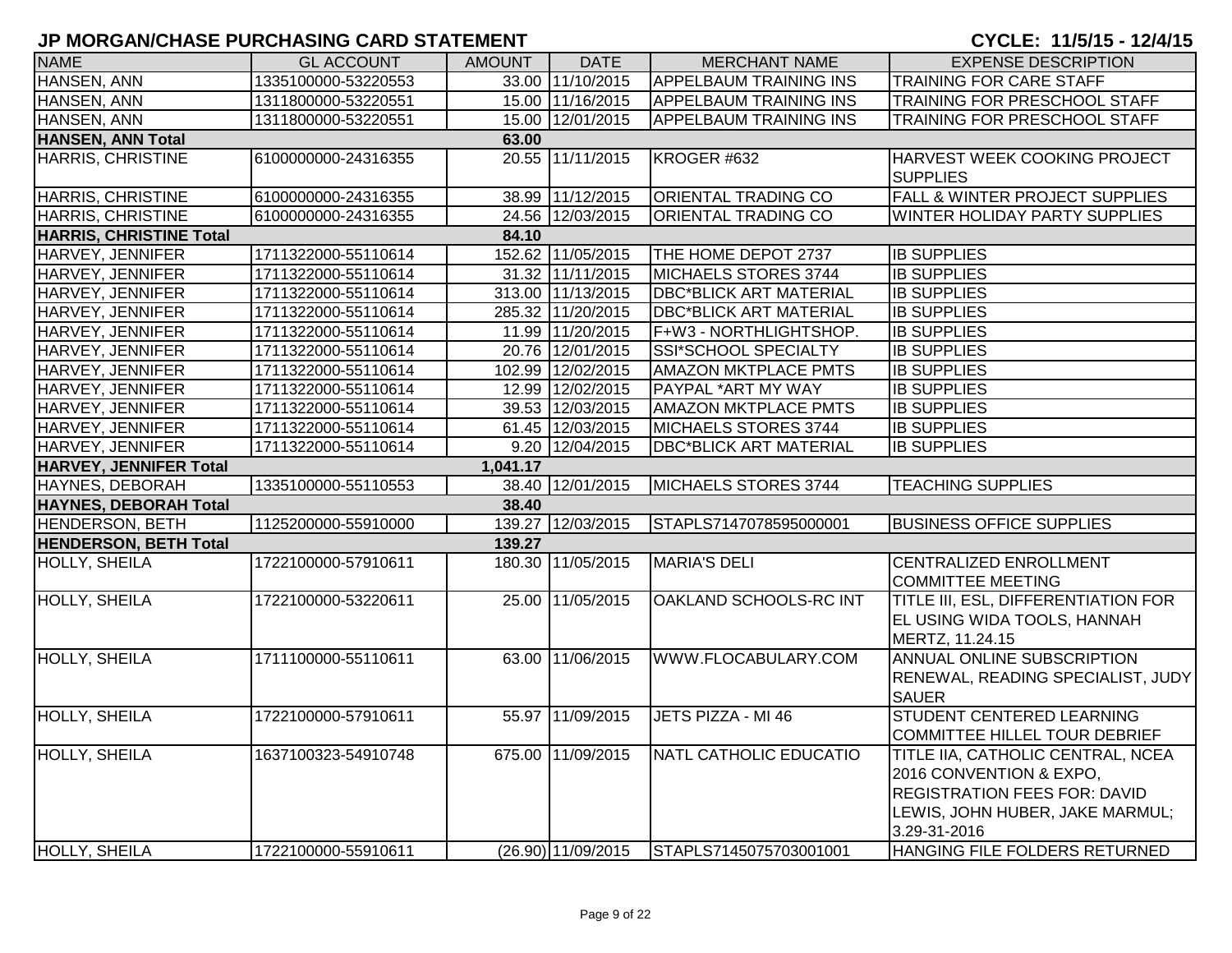| <b>NAME</b>                 | <b>GL ACCOUNT</b>   | <b>AMOUNT</b> | <b>DATE</b>        | <b>MERCHANT NAME</b>          | <b>EXPENSE DESCRIPTION</b>                    |
|-----------------------------|---------------------|---------------|--------------------|-------------------------------|-----------------------------------------------|
| <b>HOLLY, SHEILA</b>        | 1711114000-55110611 |               | 772.43 11/12/2015  | MHE*MCGRAW-HILL ECOMM         | 3RD GRADE MATH MANIPULATIVES, PV              |
|                             |                     |               |                    |                               |                                               |
| <b>HOLLY, SHEILA</b>        | 1711113000-55110611 |               | 87.25 11/12/2015   | STAPLS7146053717000001        | PRIMARY JOURNALS, NOVI WOODS                  |
| <b>HOLLY, SHEILA</b>        | 1722100000-53220611 |               | 30.00 11/13/2015   | OAKLAND SCHOOLS-RC INT        | CONNECTED MATH TRAINING (3 DAY                |
|                             |                     |               |                    |                               | EVENT), OAKLAND SCHOOLS,                      |
|                             |                     |               |                    |                               | <b>CORTNEY KIDON</b>                          |
| HOLLY, SHEILA               | 1722100000-53220611 |               | (20.00) 11/16/2015 | OAKLAND SCHOOLS-RC INT        | <b>REGISTRATION REFUND</b>                    |
| HOLLY, SHEILA               | 1123200000-57910000 |               | 84.94 11/19/2015   | <b>EDUCATION WEEK</b>         | EDUCATION WEEK, CABINET YEARLY                |
|                             |                     |               |                    |                               | SUBSCRIPTION RENEWAL                          |
| HOLLY, SHEILA               | 1722100000-57910611 |               | 60.00 11/20/2015   | <b>MPAAA</b>                  | <b>MEMBERSHIP RENEWAL</b>                     |
| <b>HOLLY, SHEILA</b>        | 1123100000-53220000 |               | 360.00 12/03/2015  | <b>MASB</b>                   | MASB CBA SESSIONS: 103, 108, 106;             |
|                             |                     |               |                    |                               | <b>PAUL COOK 12.4.15</b>                      |
| HOLLY, SHEILA               | 1123100000-53220000 | 270.00        | 12/03/2015         | <b>MASB</b>                   | MASB CBA SESSIONS: 252, 327, 342,             |
|                             |                     |               |                    |                               | 264; DENNIS O'CONNOR 12.4-5.15                |
| <b>HOLLY, SHEILA Total</b>  |                     | 2,616.99      |                    |                               |                                               |
| HOSKINS, DIANE              | 6100000000-24316301 |               | 132.20 11/10/2015  | <b>RED OLIVE XV</b>           | <b>STUDENT DINNER</b>                         |
| HOSKINS, DIANE              | 6100000000-24316301 |               | 82.38 11/11/2015   | <b>RED OLIVE XV</b>           | <b>STUDENT DINNER</b>                         |
| HOSKINS, DIANE              | 1122700331-55910751 |               | 226.78 11/11/2015  | <b>STAPLES DIRECT</b>         | PAPER                                         |
| <b>HOSKINS, DIANE</b>       | 6100000000-24316301 |               | 21.80 11/11/2015   | WM SUPERCENTER #5893          | <b>STUDENT DINNER</b>                         |
| HOSKINS, DIANE              | 6100000000-24316301 |               | 63.45 11/13/2015   | COTTAGE INN PIZZA NOVI        | <b>STUDENT DINNER</b>                         |
| HOSKINS, DIANE              | 6100000000-24316301 |               | 106.76 11/17/2015  | <b>RED OLIVE XV</b>           | <b>STUDENT DINNER</b>                         |
| HOSKINS, DIANE              | 6100000000-24316301 |               | 135.38 11/18/2015  | <b>RED OLIVE XV</b>           | <b>STUDENT DINNER</b>                         |
| <b>HOSKINS, DIANE</b>       | 6100000000-24316301 |               | 99.34 11/25/2015   | <b>RED OLIVE XV</b>           | <b>STUDENT DINNER</b>                         |
| HOSKINS, DIANE              | 6100000000-24316301 |               | 96.49 12/02/2015   | <b>GUIDOS PIZZA - NOVI</b>    | <b>STUDENT DINNER</b>                         |
| HOSKINS, DIANE              | 6100000000-24316301 |               | 135.38 12/02/2015  | <b>RED OLIVE XV</b>           | <b>STUDENT DINNER</b>                         |
| <b>HOSKINS, DIANE Total</b> |                     | 1,099.96      |                    |                               |                                               |
| <b>HOURIGAN, MARK</b>       | 1111322000-55110723 |               | 53.77 11/17/2015   | J W PEPPER AND SON INC        | PURCHASE OF SOLO AND ENSEMBLE<br><b>MUSIC</b> |
| <b>HOURIGAN, MARK</b>       | 1111322000-55110723 |               | 19.00 11/23/2015   | J W PEPPER AND SON INC        | PURCHASE OF SOLO AND ENSEMBLE                 |
|                             |                     |               |                    |                               | <b>MUSIC</b>                                  |
| <b>HOURIGAN, MARK Total</b> |                     | 72.77         |                    |                               |                                               |
| JUOPPERI, JOHN              | 1126160000-55992000 |               | 104.10 11/06/2015  | <b>ETNA DISTRIBUTORS WIXO</b> | <b>NW ROOF DRAIN COVERS</b>                   |
| JUOPPERI, JOHN              | 1126160000-55992000 |               | 110.00 11/09/2015  | <b>NEW HUDSON WELDING</b>     | NM5 DIAMOND PLATE TO FABRICATE                |
|                             |                     |               |                    |                               | <b>GREASE TRAP LIDS</b>                       |
| JUOPPERI, JOHN              | 1126160000-55992000 |               | 53.42 11/12/2015   | THE HOME DEPOT 2737           | HS WATER FOUNTAIN, MTCE SUPPLIES              |
|                             |                     |               |                    |                               |                                               |
| JUOPPERI, JOHN              | 1126160000-55992000 |               | 17.93 11/16/2015   | <b>FASTENAL COMPANY01</b>     | <b>MS SWING</b>                               |
| JUOPPERI, JOHN              | 1126160000-55992000 |               | 17.63 11/16/2015   | THE HOME DEPOT 2737           | <b>NW BLUE RIBBON</b>                         |
| JUOPPERI, JOHN              | 1126160000-55992000 |               | 696.00 11/17/2015  | <b>REDFORD LOCK COMPANY I</b> | NM6 LOCK, MTCE LOCKS                          |
| JUOPPERI, JOHN              | 1126160000-55992000 |               | 348.48 11/20/2015  | <b>REDFORD LOCK COMPANY I</b> | <b>PV LOCKS</b>                               |
| JUOPPERI, JOHN              | 1126160000-55992000 |               | 20.22 11/20/2015   | THE HOME DEPOT 2737           | MS ROOM 120 SWING                             |
| JUOPPERI, JOHN Total        |                     | 1,367.78      |                    |                               |                                               |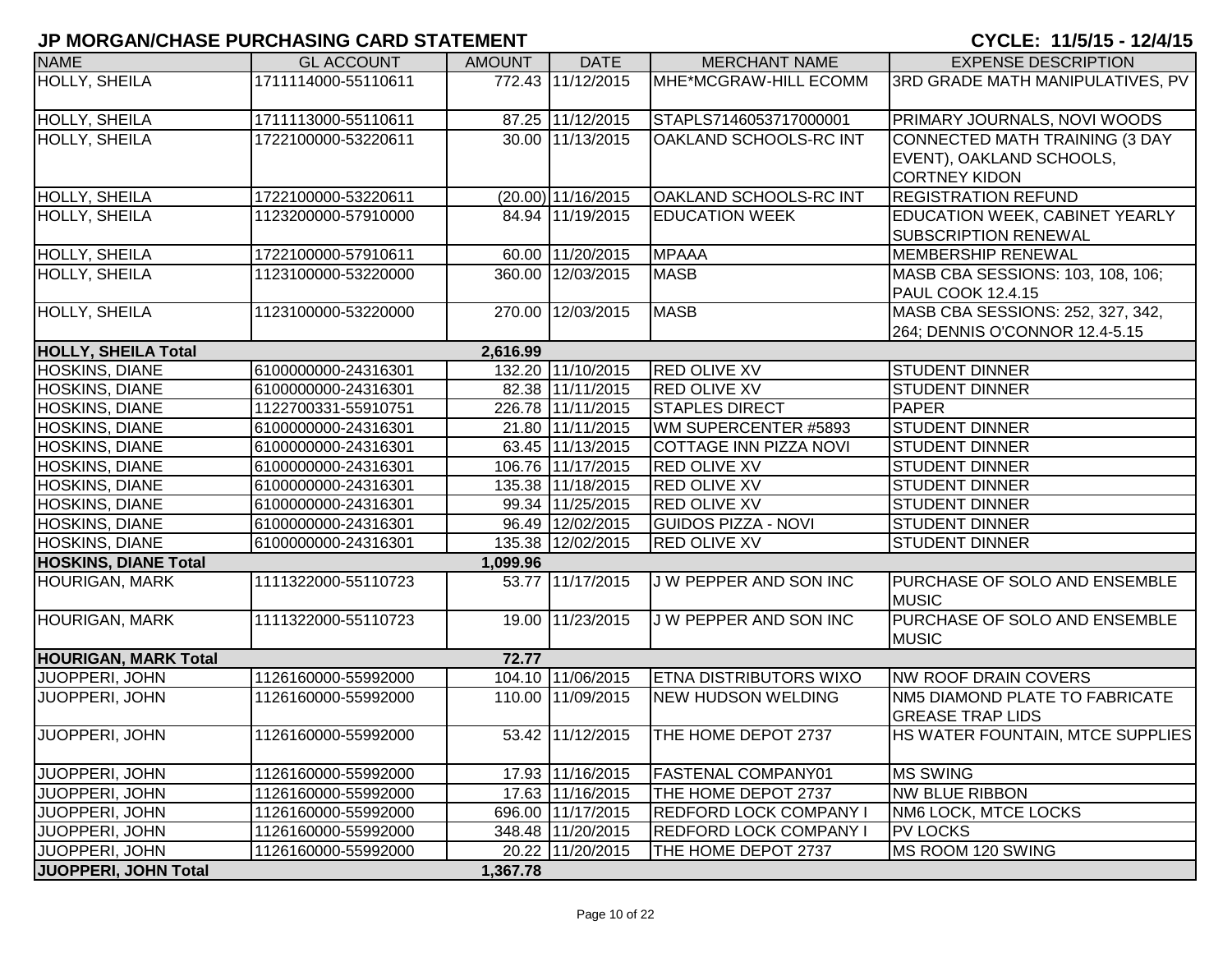| <b>NAME</b>                      | <b>GL ACCOUNT</b>   | <b>AMOUNT</b> | <b>DATE</b>         | <b>MERCHANT NAME</b>              | <b>EXPENSE DESCRIPTION</b>                                 |
|----------------------------------|---------------------|---------------|---------------------|-----------------------------------|------------------------------------------------------------|
| KORTLANDT, PATRICIA              | 6100011000-24316501 |               | 499.05 11/09/2015   | IN *ROVIN CERAMICS                | 1325 LBS OF CLAY FOR ART                                   |
| KORTLANDT, PATRICIA              | 1111111000-55110719 |               | 85.25 11/16/2015    | SSI*SCHOOL SPECIALTY              | BINDING COMBS FOR 2ND GRADE PBL<br><b>PROJECT</b>          |
| KORTLANDT, PATRICIA              | 6100011000-24316501 |               | 535.92 11/25/2015   | SQ *WHITEBOARDSUSA.COM            | 45 WHITEBOARDS - 5 FOR EACH 3RD<br>AND 4TH GRADE CLASSROOM |
| KORTLANDT, PATRICIA              | 1111111000-55110702 |               | 627.55 11/25/2015   | SSI*SCHOOL SPECIALTY              | <b>CLASSROOM MATERIALS FOR ART</b>                         |
| KORTLANDT, PATRICIA              | 6100011000-24316501 |               | 100.95 11/25/2015   | SSI*SCHOOL SPECIALTY              | <b>CLASSROOM MATERIALS FOR ART</b>                         |
| KORTLANDT, PATRICIA              | 1111111000-55110000 |               | 75.00 12/02/2015    | HAL LEONARD ONLINE                | <b>VIDEO LICENSING FEE</b>                                 |
| <b>KORTLANDT, PATRICIA Total</b> |                     | 1,923.72      |                     |                                   |                                                            |
| LAINE, MARGARET                  | 6100022000-24316106 |               | 59.71 11/06/2015    | THE UPS STORE 0582                | SHIPPING FOR CAMBRIDGE BMAT                                |
|                                  |                     |               |                     |                                   | TEST. CHECK FROM PARENT TO                                 |
|                                  |                     |               |                     |                                   | <b>COVER COSTS ATTACHED</b>                                |
| LAINE, MARGARET                  | 1711322000-55210614 |               | 61.03 11/17/2015    | <b>PAYPAL *IBID PRESS</b>         | SHIPPING FOR IB TEXTBOOK                                   |
| LAINE, MARGARET                  | 1722100000-53220614 |               | 25.00 12/02/2015    | <b>DELTA</b>                      | LUGGAGE FEE FOR M. LAINE                                   |
| LAINE, MARGARET                  | 1722100000-53220614 |               | 96.74 12/03/2015    | <b>FLYING BRIDGE</b>              | LUNCH FOR M. LAINE, C. ROTHSTEIN,                          |
|                                  |                     |               |                     |                                   | G. CATRINE, L. MEYER-GARBOVITS                             |
|                                  |                     |               |                     |                                   | AND K. CASTLE ON 12/2/2015 FOR IB                          |
|                                  |                     |               |                     |                                   | <b>CONFERENCE</b>                                          |
| LAINE, MARGARET                  | 1722100000-53220614 |               | 500.64 12/03/2015   | TRADEWINDS ISLAND RESO            | <b>HOTEL STAY 3 NIGHTS FOR IB</b>                          |
|                                  |                     |               |                     |                                   | <b>TRAINING FOR M. LAINE</b>                               |
| <b>LAINE, MARGARET Total</b>     |                     | 743.12        |                     |                                   |                                                            |
| LAMBERT, ELIZABETH               | 1126160000-55992000 |               | 183.10 11/05/2015   | <b>LEONARDS SYSRUPS</b>           | HS POOL CO2                                                |
| LAMBERT, ELIZABETH               | 1126160000-55990000 |               | (86.17) 11/06/2015  | CINTAS 721                        | TAX REFUND FROM MTCE UNIFORMS                              |
| LAMBERT, ELIZABETH               | 1126122000-54910000 |               | 1,685.00 11/06/2015 | IN *ALL CITY ROOTER               | HS JET & VAC CLEANOUTS IN BACK OF<br><b>SCHOOL</b>         |
| LAMBERT, ELIZABETH               | 1126122000-54910000 |               | 1,365.00 11/06/2015 | IN *ALL CITY ROOTER               | HS CATCH BASIN CLEANING IN<br><b>COURTYARD</b>             |
| LAMBERT, ELIZABETH               | 1126120000-54910000 |               | 140.00 11/06/2015   | IN *AQUATIC SOURCE, LL            | HS POOL MTCE VISIT                                         |
| LAMBERT, ELIZABETH               | 1126160000-55992000 |               | 260.00 11/06/2015   | IN *AQUATIC SOURCE, LL            | HS POOL CHLORINE                                           |
| LAMBERT, ELIZABETH               | 1126160000-55992000 |               | 57.54 11/06/2015    | IN *AQUATIC SOURCE, LL            | <b>HS POOL CHEMICALS</b>                                   |
| LAMBERT, ELIZABETH               | 1126122000-54910000 |               | 246.50 11/06/2015   | JACKSON SERVICE CO.               | HS KITCHEN POWER WALL                                      |
| LAMBERT, ELIZABETH               | 1126160000-55710000 |               | 321.59 11/09/2015   | CORRIGAN OIL #2 - BRI             | <b>MTCE FUEL</b>                                           |
| LAMBERT, ELIZABETH               | 1126122000-54910000 |               | 733.73 11/09/2015   | KONE INC.                         | <b>HS ELEVATOR</b>                                         |
| LAMBERT, ELIZABETH               | 1126152000-55991000 |               | 3,937.43 11/09/2015 | <b>NICHOLS</b>                    | HS CUSTODIAL SUPPLIES                                      |
| LAMBERT, ELIZABETH               | 1126115000-55991000 |               | 434.80 11/09/2015   | <b>NICHOLS</b>                    | DF CUSTODIAL SUPPLIES                                      |
| LAMBERT, ELIZABETH               | 1126112000-55991000 |               | 171.72 11/09/2015   | <b>NICHOLS</b>                    | <b>OH CUSTODIAL SUPPLIES</b>                               |
| LAMBERT, ELIZABETH               | 1126118000-54910000 |               | 800.00 11/09/2015   | <b>URBANS PARTITION &amp; REM</b> | NM5 ROOMS 514/518 & 545 PARTITION<br><b>REPAIRS</b>        |
| LAMBERT, ELIZABETH               | 1126122000-54910000 |               | 228.41 11/10/2015   | <b>CUMMINS BRIDGEWAY-1</b>        | HS GENERATOR MAINTENANCE<br><b>INSPECTION - ONAN</b>       |
| LAMBERT, ELIZABETH               | 1126122000-54910000 |               | 225.09 11/10/2015   | <b>CUMMINS BRIDGEWAY-1</b>        | HS GENERATOR MAINTENANCE<br><b>INSPECTION - KOHLER</b>     |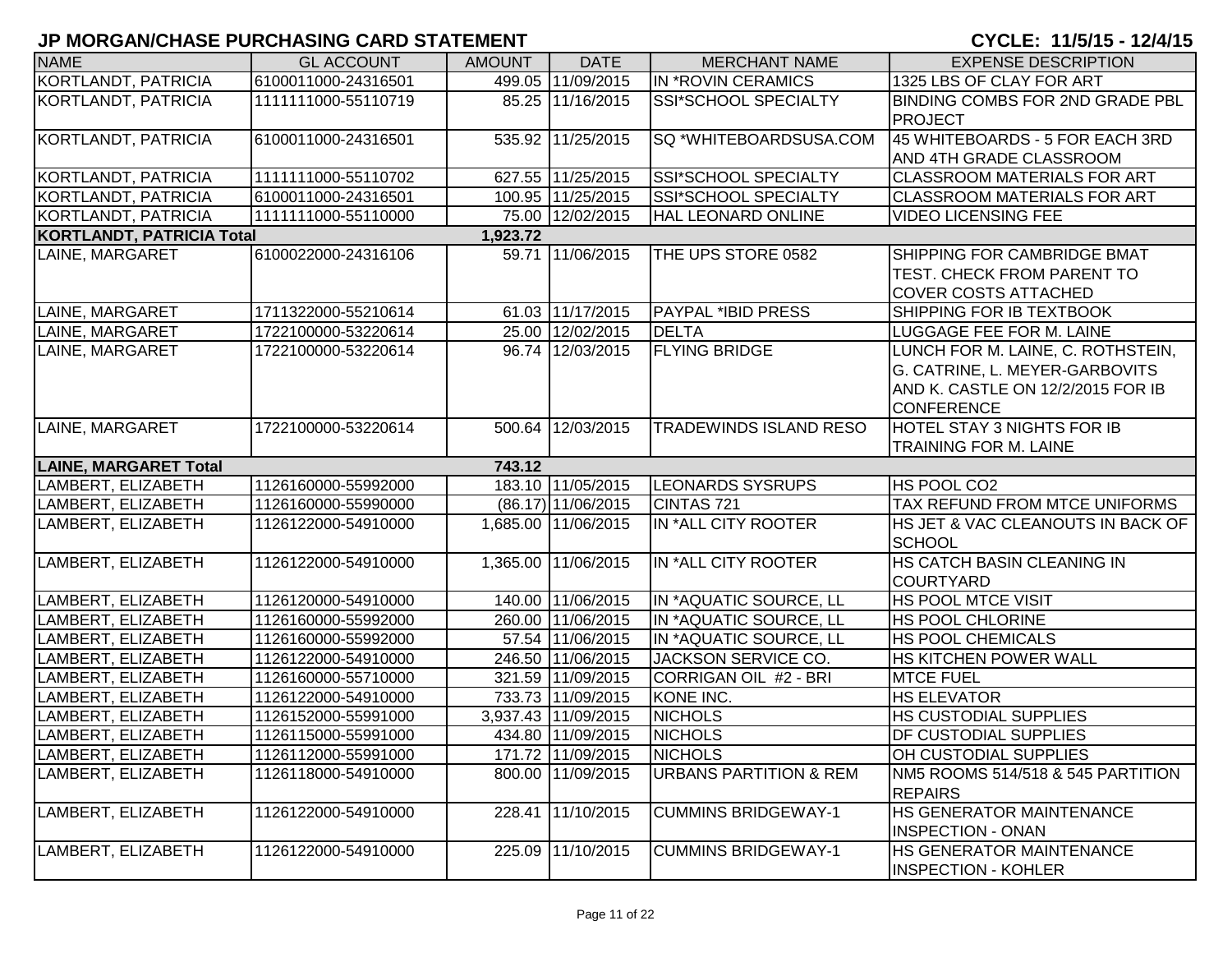| <b>NAME</b>        | <b>GL ACCOUNT</b>   | <b>AMOUNT</b> | <b>DATE</b>         | <b>MERCHANT NAME</b>          | <b>EXPENSE DESCRIPTION</b>         |
|--------------------|---------------------|---------------|---------------------|-------------------------------|------------------------------------|
| LAMBERT, ELIZABETH | 1126120000-54910000 |               | 215.46 11/10/2015   | <b>CUMMINS BRIDGEWAY-1</b>    | <b>MS GENERATOR MAINTENANCE</b>    |
|                    |                     |               |                     |                               | <b>INSPECTION</b>                  |
| LAMBERT, ELIZABETH | 1126103000-54910000 |               | 224.59 11/10/2015   | <b>CUMMINS BRIDGEWAY-1</b>    | <b>ITC GENERATOR MAINTENANCE</b>   |
|                    |                     |               |                     |                               | <b>INSPECTION</b>                  |
| LAMBERT, ELIZABETH | 1126113000-54910000 |               | 224.59 11/10/2015   | <b>CUMMINS BRIDGEWAY-1</b>    | <b>NW GENERATOR MAINTENANCE</b>    |
|                    |                     |               |                     |                               | <b>INSPECTION</b>                  |
| LAMBERT, ELIZABETH | 1126120000-54910000 |               | 462.00 11/10/2015   | <b>DE-CAL INC</b>             | MS ROOM 340 NOISE IN CEILING       |
| LAMBERT, ELIZABETH | 4126115951-54110000 |               | 3,180.12 11/10/2015 | <b>DE-CAL INC</b>             | DF NORTH BOILER LEAKING 3 WAY      |
|                    |                     |               |                     |                               | <b>VALVE</b>                       |
| LAMBERT, ELIZABETH | 1126118000-54910000 |               | 1,230.16 11/10/2015 | <b>DE-CAL INC</b>             | NM6 ROOM 637 NO COOLING            |
| LAMBERT, ELIZABETH | 1126115000-54910000 |               | 322.63 11/10/2015   | <b>DE-CAL INC</b>             | NM6 ROOM 608 OUTSIDE AIR           |
|                    |                     |               |                     |                               | <b>THERMOSTAT</b>                  |
| LAMBERT, ELIZABETH | 4126118951-54110000 |               | 2,055.14 11/10/2015 | <b>DE-CAL INC</b>             | NM5 ROOM 514 REPLACE CONDENSER     |
|                    |                     |               |                     |                               | <b>FAN MOTOR</b>                   |
| LAMBERT, ELIZABETH | 4126118951-54110000 |               | 1,609.53 11/10/2015 | <b>DE-CAL INC</b>             | NM6 MEDIA CENTER NO COOLING        |
| LAMBERT, ELIZABETH | 1126122000-54910000 |               | 854.00 11/10/2015   | <b>DE-CAL INC</b>             | HS HEATING CIRC PUMP FOR AHU-23 &  |
|                    |                     |               |                     |                               | LINE PUMP #3                       |
| LAMBERT, ELIZABETH | 1126122000-54910000 |               | 266.00 11/10/2015   | <b>DE-CAL INC</b>             | HS POOL BOILER DOWN                |
| LAMBERT, ELIZABETH | 1126122000-54910000 |               | 266.00 11/10/2015   | <b>DE-CAL INC</b>             | HS AIR COMPRESSOR AIR PRESSURE     |
|                    |                     |               |                     |                               |                                    |
| LAMBERT, ELIZABETH | 1126122000-54910000 |               | 1,083.32 11/10/2015 | <b>DE-CAL INC</b>             | HS DAMAGED WIRE HARNESS ON         |
|                    |                     |               |                     |                               | <b>CONDENSOR FAN MOTOR</b>         |
| LAMBERT, ELIZABETH | 1126122000-54910000 |               | 1,391.27 11/10/2015 | <b>DE-CAL INC</b>             | HS AIR COMPRESSOR                  |
| LAMBERT, ELIZABETH | 1126118000-54910000 |               | 195.00 11/10/2015   | NATIONAL TIME                 | NM5 TAMPER SWITCH TROUBLE          |
| LAMBERT, ELIZABETH | 1126160000-54910000 |               | 309.20 11/11/2015   | <b>ARCH ENVIRONMENTAL GRO</b> | <b>DISTRICT LAMP RECYCLING</b>     |
| LAMBERT, ELIZABETH | 1126122000-54910000 |               | 1,038.00 11/11/2015 | <b>DETROIT ELEVATOR COMPA</b> | <b>HS ELEVATOR PRESSURE RELIEF</b> |
|                    |                     |               |                     |                               | <b>VALVE TESTING</b>               |
| LAMBERT, ELIZABETH | 1126160000-55992000 |               | 92.84 11/12/2015    | <b>AIRGASS NORTH</b>          | <b>DISTRICT WELDING</b>            |
| LAMBERT, ELIZABETH | 1126160000-55710000 |               | 109.78 11/12/2015   | CORRIGAN OIL #2 - BRI         | <b>MTCE FUEL</b>                   |
| LAMBERT, ELIZABETH | 1126160000-55992000 |               | 234.15 11/13/2015   | NAPA PARTS 0024965            | MTCE #21, 24, 25, & 2 F550         |
|                    |                     |               |                     |                               | MAINTENANCE PARTS/SUPPLIES         |
| LAMBERT, ELIZABETH | 1126160000-55910000 |               | 61.00 11/16/2015    | <b>ABSOPURE WATER COMPANY</b> | <b>MTCE SUPPLIES</b>               |
| LAMBERT, ELIZABETH | 1126160000-54120000 |               | 215.97 11/16/2015   | BELLE TIRE 017                | MTCE LOOSE TRAILER WHEELS          |
| LAMBERT, ELIZABETH | 1126122000-54910000 |               | 995.00 11/16/2015   | NATIONAL TIME                 | HS 7000 PANEL TROUBLE              |
| LAMBERT, ELIZABETH | 1126111000-54910000 |               | 452.80 11/16/2015   | NATIONAL TIME                 | VO BAD SMOKE DETECTOR HEAD,        |
|                    |                     |               |                     |                               | <b>DUCT DETECTOR L2, 34</b>        |
| LAMBERT, ELIZABETH | 1126160000-55992000 |               | 527.80 11/16/2015   | PENCHURA                      | NM5 PLAYGROUND TIRE SWING          |
| LAMBERT, ELIZABETH | 1126122000-54910000 |               | 2,590.80 11/18/2015 | DAVEY TREE EXPERT COMP        | HS AERIFICATION OF SOCCER FIELDS,  |
|                    |                     |               |                     |                               | <b>SOFTBALL FIELD</b>              |
| LAMBERT, ELIZABETH | 1126122000-54910000 |               | 189.50 11/18/2015   | IN *SECURE DOORS LLC          | HS AUDITORIUM FIRE DOOR REPAIR     |
| LAMBERT, ELIZABETH | 1126160000-55730000 |               | 29.85 11/18/2015    | NAPA PARTS 0024965            | MTCE RED DUMP DIESEL #9 REPAIR     |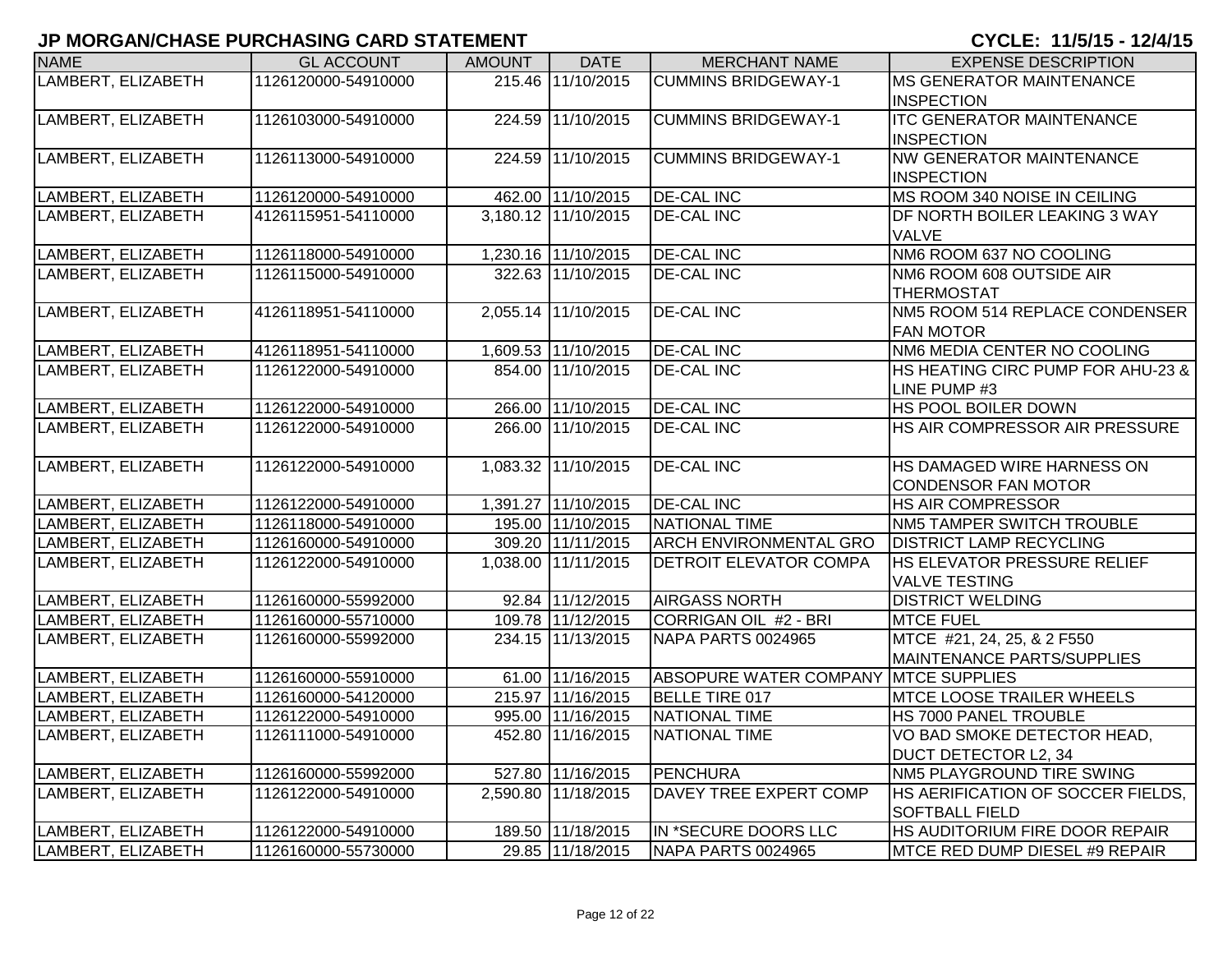| <b>NAME</b>                     | <b>GL ACCOUNT</b>   | <b>AMOUNT</b> | <b>DATE</b>         | <b>MERCHANT NAME</b>              | <b>EXPENSE DESCRIPTION</b>          |
|---------------------------------|---------------------|---------------|---------------------|-----------------------------------|-------------------------------------|
| LAMBERT, ELIZABETH              | 1126161000-53840000 |               | 328.25 11/18/2015   | <b>REPUBLIC SERVICES TRAS</b>     | HS TEMP ROLLOFF, BOSCO ROLLOFF      |
|                                 |                     |               |                     |                                   |                                     |
| LAMBERT, ELIZABETH              | 1126160000-55993000 |               | 80.26 11/19/2015    | JOHN DEERE LANDSCAPES0            | <b>GRNDS TORO NOZZLES</b>           |
| LAMBERT, ELIZABETH              | 1126660000-54934000 |               | 949.25 11/20/2015   | <b>PROTECTION ONE ALARM</b>       | <b>DISTRICT SECURITY SERVICES</b>   |
| LAMBERT, ELIZABETH              | 1126660000-54934000 |               | 10.00 11/20/2015    | <b>PROTECTION ONE ALARM</b>       | <b>ESB SECURITY SERVICES</b>        |
| LAMBERT, ELIZABETH              | 1126170000-54910000 |               | 473.75 11/24/2015   | <b>ARCH ENVIRONMENTAL GRO</b>     | <b>TRANS SPILL KIT</b>              |
| LAMBERT, ELIZABETH              | 1126122000-54910000 |               | 1,676.40 11/24/2015 | THERMALNETICS, INC.               | HS POOL HEATER                      |
| LAMBERT, ELIZABETH              | 1126160000-55710000 |               | 245.22 11/25/2015   | CORRIGAN OIL #2 - BRI             | <b>MTCE FUEL</b>                    |
| LAMBERT, ELIZABETH              | 4126122951-54110000 |               | 7,930.00 11/25/2015 | <b>DE-CAL INC</b>                 | HS HW HEATING PUMP, MOTOR, VFD      |
|                                 |                     |               |                     |                                   | <b>DRIVE</b>                        |
| LAMBERT, ELIZABETH              | 4245622000-56225000 |               | 3,500.00 11/25/2015 | IN *ASPEN DOOR SUPPLY             | HS TOILET PARTITIONS                |
| LAMBERT, ELIZABETH              | 1126122000-54910000 |               | 415.32 11/25/2015   | <b>MARSH POWER TOOLS</b>          | HS WOOD LATHE REPAIRS               |
| LAMBERT, ELIZABETH              | 1126160000-55992000 |               | 400.00 11/25/2015   | <b>NICHOLS</b>                    | <b>MTCE TISSUE DISPENSERS</b>       |
| LAMBERT, ELIZABETH              | 1126170000-54910000 |               | 132.93 11/25/2015   | <b>QUALITY FIRST AID &amp; SA</b> | TRANS FIRST AID KIT                 |
| LAMBERT, ELIZABETH              | 1126100000-54910829 |               | 4,262.75 12/01/2015 | ARCH ENVIRONMENTAL GRO            | <b>DISTRICT STORMWATER</b>          |
|                                 |                     |               |                     |                                   | <b>MANAGEMENT</b>                   |
| LAMBERT, ELIZABETH              | 1126160000-55992000 |               | 587.50 12/01/2015   | IN *AQUATIC SOURCE, LL            | HS POOL CHLORINE                    |
| LAMBERT, ELIZABETH              | 1126160000-54910000 |               | 137.16 12/01/2015   | <b>QUALITY FIRST AID &amp; SA</b> | MTCE FIRST AID KIT                  |
| LAMBERT, ELIZABETH              | 1126120000-54910000 |               | 601.00 12/01/2015   | <b>STAMP-RITE INC</b>             | HS GYM - REPLACE C                  |
| LAMBERT, ELIZABETH              | 1126160000-55710000 |               | 294.78 12/02/2015   | CORRIGAN OIL #2 - BRI             | <b>MTCE FUEL</b>                    |
| LAMBERT, ELIZABETH              | 1126122000-54910000 |               | 1,220.00 12/02/2015 | <b>NATIONAL TIME</b>              | HS AHU 25 & 22 SHORTED WIRES        |
| LAMBERT, ELIZABETH              | 1126160000-55910000 |               | 31.25 12/02/2015    | STAPLS7146951844000001            | <b>MTCE OFFICE SUPPLIES</b>         |
| LAMBERT, ELIZABETH              | 1126161000-53840000 |               | 3,256.02 12/02/2015 | <b>WM EZPAY</b>                   | <b>DISTRICT WASTE REMOVAL</b>       |
| LAMBERT, ELIZABETH              | 2326161000-53840000 |               | 1,085.34 12/02/2015 | <b>WM EZPAY</b>                   | <b>DISTRICT WASTE REMOVAL - REC</b> |
|                                 |                     |               |                     |                                   | <b>MILLAGE</b>                      |
| LAMBERT, ELIZABETH              | 1126160000-55992000 |               | 87.00 12/03/2015    | <b>LEONARDS SYSRUPS</b>           | HS POOL CO2                         |
| LAMBERT, ELIZABETH              | 1126101000-54910000 |               | 148.00 12/04/2015   | <b>DETROIT ELEVATOR COMPA</b>     | <b>ESB ELEVATOR MAINTENANCE</b>     |
| LAMBERT, ELIZABETH              | 1126115000-54910000 |               | 25.00 12/04/2015    | <b>ERADICO SERVICES</b>           | DF PEST CONTROL                     |
| LAMBERT, ELIZABETH              | 1126120000-54910000 |               | 34.00 12/04/2015    | <b>ERADICO SERVICES</b>           | <b>MS PEST CONTROL</b>              |
| LAMBERT, ELIZABETH              | 1126122000-54910000 |               | 30.00 12/04/2015    | <b>ERADICO SERVICES</b>           | HS PEST CONTROL                     |
| LAMBERT, ELIZABETH              | 1126114000-54910000 |               | 25.00 12/04/2015    | <b>ERADICO SERVICES</b>           | PV PEST CONTROL                     |
| LAMBERT, ELIZABETH              | 1126113000-54910000 |               | 25.00 12/04/2015    | <b>ERADICO SERVICES</b>           | <b>NW PEST CONTROL</b>              |
| LAMBERT, ELIZABETH              | 1126118000-54910000 |               | 25.00 12/04/2015    | <b>ERADICO SERVICES</b>           | NM6 PEST CONTROL                    |
| LAMBERT, ELIZABETH              | 1126101000-54910000 |               | 40.00 12/04/2015    | <b>ERADICO SERVICES</b>           | <b>ESB PEST CONTROL</b>             |
| LAMBERT, ELIZABETH              | 1126118000-54910000 |               | 25.00 12/04/2015    | <b>ERADICO SERVICES</b>           | NM5 PEST CONTROL                    |
| LAMBERT, ELIZABETH              | 1126111000-54910000 |               | 25.00 12/04/2015    | <b>ERADICO SERVICES</b>           | <b>VO PEST CONTROL</b>              |
| LAMBERT, ELIZABETH              | 1126112000-54910000 |               | 25.00 12/04/2015    | <b>ERADICO SERVICES</b>           | OH PEST CONTROL                     |
| LAMBERT, ELIZABETH              | 1126103000-54910000 |               | 25.00 12/04/2015    | <b>ERADICO SERVICES</b>           | <b>ITC PEST CONTROL</b>             |
| LAMBERT, ELIZABETH              | 1126105000-54910000 |               | 28.00 12/04/2015    | <b>ERADICO SERVICES</b>           | <b>PS PEST CONTROL</b>              |
| <b>LAMBERT, ELIZABETH Total</b> |                     | 59,314.42     |                     |                                   |                                     |
| LANEY, CHRISTOPHER              | 6100020000-24316247 |               | 101.80 11/20/2015   | <b>INDUSTRIAL ARTS SUPPLY</b>     | <b>SUPPLIES FOR CLASS</b>           |
| <b>LANEY, CHRISTOPHER Total</b> |                     | 101.80        |                     |                                   |                                     |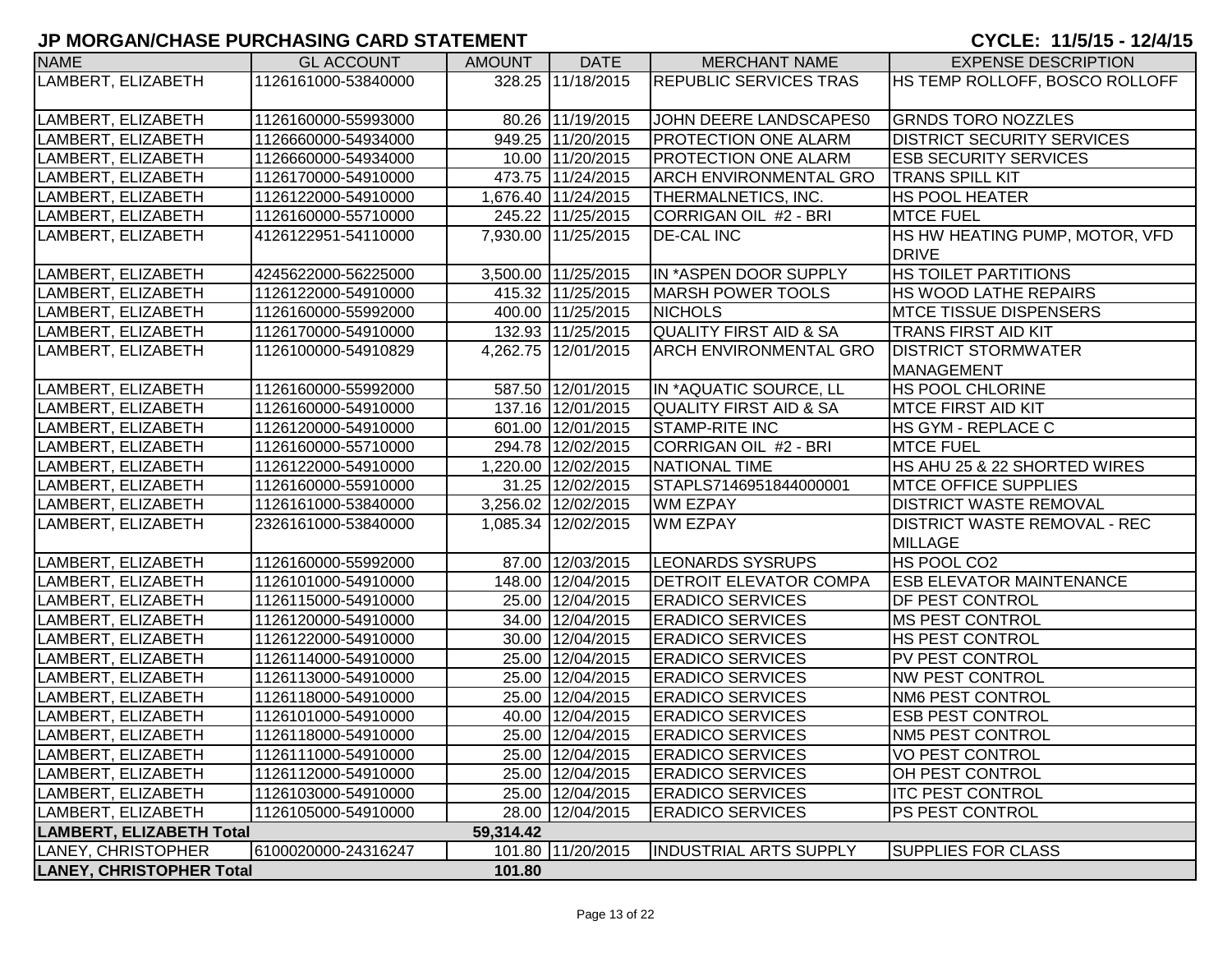| <b>NAME</b>                    | <b>GL ACCOUNT</b>   | <b>AMOUNT</b> | <b>DATE</b>         | <b>MERCHANT NAME</b>                  | <b>EXPENSE DESCRIPTION</b>                                                                                                                                                                                   |
|--------------------------------|---------------------|---------------|---------------------|---------------------------------------|--------------------------------------------------------------------------------------------------------------------------------------------------------------------------------------------------------------|
| <b>LASH, NANCY</b>             | 1111114000-55110708 |               | 116.34 11/05/2015   | <b>CURRICULUM ASSOC</b>               | <b>CLASSROOM/TEACHER SUPPLY</b>                                                                                                                                                                              |
| <b>LASH, NANCY</b>             | 1111114000-55110708 |               | 1,600.00 11/10/2015 | WWW.FLOCABULARY.COM                   | <b>TEACHER CLASSROOM LEARNING</b>                                                                                                                                                                            |
| <b>LASH, NANCY</b>             | 1111114000-55110708 |               | 21.21 11/11/2015    | STAPLS7146004311000001                | <b>TEACHER/CLASSROOM SUPPLY</b>                                                                                                                                                                              |
| <b>LASH, NANCY</b>             | 1124114000-55910000 |               | 36.49 11/12/2015    | <b>SCHOOL HEALTH CORP</b>             | <b>OFFICE SUPPLY / BANDAIDS</b>                                                                                                                                                                              |
| <b>LASH, NANCY</b>             | 1111114000-55110708 |               | 70.32 11/16/2015    | STAPLS7146212359000001                | TEACHER/CLASSROOM SUPPLIES                                                                                                                                                                                   |
| <b>LASH, NANCY</b>             | 1111114000-55110708 |               | 1,995.00 11/20/2015 | KINGS KEYBOARD HOUSE I                | TEACHER/CLASSROOM SUPPLY                                                                                                                                                                                     |
| <b>LASH, NANCY</b>             | 1111114000-55110729 |               | 269.50 11/20/2015   | REI*GREENWOODHEINEMANN TEACHER SUPPLY |                                                                                                                                                                                                              |
| <b>LASH, NANCY</b>             | 1124114000-55910000 |               | 15.00 11/24/2015    | <b>DUNCAN DISPOSAL SYSTEM</b>         | MONTHLY DISPOSAL AND RECYCLING                                                                                                                                                                               |
| <b>LASH, NANCY</b>             | 1111114000-55110708 |               | 184.27 11/24/2015   | RGS PAY*                              | <b>CLASSROOM/TEACHER SUPPLY</b>                                                                                                                                                                              |
| <b>LASH, NANCY</b>             | 1111114000-55110702 |               | 223.51 12/02/2015   | DAL-TILE #164 DETROIT                 | <b>ARTROOM SUUPLY</b>                                                                                                                                                                                        |
| <b>LASH, NANCY</b>             | 1111114000-55110708 |               | 71.63 12/03/2015    | STAPLS7147023345000001                | TEACHER/CLASSROOM SUUPLY                                                                                                                                                                                     |
| <b>LASH, NANCY</b>             | 1111114000-55110708 |               | 2,131.68 12/04/2015 | SSI*SCHOOL SPECIALTY                  | TEACHER / CLASSROOM SUPPLY                                                                                                                                                                                   |
| <b>LASH, NANCY Total</b>       |                     | 6,734.95      |                     |                                       |                                                                                                                                                                                                              |
| LUMLEY, SHERYL                 | 1122600511-55910000 |               | 341.97 11/13/2015   | DMI* DELL K-12 PTR                    | <b>TONER FOR LAPTOP CARTS</b>                                                                                                                                                                                |
| LUMLEY, SHERYL                 | 6100000000-24316301 |               | 111.19 11/18/2015   | SAMSCLUB #6657                        | <b>FOOD FOR STUDENTS</b>                                                                                                                                                                                     |
| LUMLEY, SHERYL                 | 6100000000-24316301 |               | 41.52 11/24/2015    | SAMS CLUB #6657                       | <b>FOOD FOR STUDENTS</b>                                                                                                                                                                                     |
| <b>LUMLEY, SHERYL Total</b>    |                     | 494.68        |                     |                                       |                                                                                                                                                                                                              |
| LUSSENDEN, ASHLEY              | 1311800000-55110551 |               | 21.35 11/06/2015    | MEIJER INC #122<br>Q01                | <b>CLASSROOM SUPPLIES</b>                                                                                                                                                                                    |
| <b>LUSSENDEN, ASHLEY</b>       | 1311800000-55110551 |               | 25.63 12/03/2015    | MEIJER INC #122<br>Q01                | <b>SCIENCE EXPERIMENTS</b>                                                                                                                                                                                   |
| <b>LUSSENDEN, ASHLEY Total</b> |                     | 46.98         |                     |                                       |                                                                                                                                                                                                              |
| MARRA, KELLY                   | 1611851343-54910000 |               | 27.00 11/05/2015    | <b>SQ *LET'S DIG IN</b>               | I PURCHASED THESE AT THE<br>DEARBORN EALRY CHILDHOOD<br>CONFERENCE. I GOT WATER BEADS<br>FOR THE SAND AND WATER SENSORY<br>TABLE. I ALSO PURCHASED FELT<br><b>BOARD STORY CHARACTERS FOR</b><br><b>SONGS</b> |
| MARRA, KELLY                   | 1611851343-54910000 |               | 48.10 11/06/2015    | <b>TARGET</b><br>00014654             | <b>TEACHING SUPPLIES</b>                                                                                                                                                                                     |
| MARRA, KELLY                   | 1622151343-53220000 |               | 270.00 11/13/2015   | OAKLAND SCHOOLS-RC INT                | HIGH SCOPE CONFLICT RESOLUTION<br><b>TRAINING</b>                                                                                                                                                            |
| <b>MARRA, KELLY Total</b>      |                     | 345.10        |                     |                                       |                                                                                                                                                                                                              |
| MCDONALD, SUSAN                | 1111115000-55110727 |               | 58.50 11/05/2015    | PAYPAL *SEEDLINGSBR                   | SEEDLINGS BRAILLE BOOKS - K.<br><b>TAYLOR (MEDIA)</b>                                                                                                                                                        |
| MCDONALD, SUSAN                | 6100015000-24316501 |               | 270.00 11/06/2015   | IN *PLANTERRA CORP                    | DCC PLANT MAINTENANCE                                                                                                                                                                                        |
| MCDONALD, SUSAN                | 6100015000-24316501 |               | 85.96 11/11/2015    |                                       | TEACHERSPAYTEACHERS.CO  DCC PAID FOR 2ND GRADE MATH<br><b>FACTS</b>                                                                                                                                          |
| MCDONALD, SUSAN                | 1111115000-55110799 |               | 161.14 11/13/2015   | SSI*SCHOOL SPECIALTY                  | <b>SCHOOL SUPPLIES ORDER</b>                                                                                                                                                                                 |
| MCDONALD, SUSAN                | 1111115000-55110799 |               | 198.77 11/20/2015   | <b>GREAT BIG STUFF INC</b>            | <b>GIANT PENCIL FOR LEADERSHIP</b><br><b>BOARD</b>                                                                                                                                                           |
| MCDONALD, SUSAN                | 1111115000-55110799 |               | 45.00 11/20/2015    | SSI*PREMIER HAM&STEPH                 | <b>SUPPLIES</b>                                                                                                                                                                                              |
| MCDONALD, SUSAN                | 1111115000-55110799 |               | 144.21 11/27/2015   | SSI*SCHOOL SPECIALTY                  | CONSTRUCTION PAPER                                                                                                                                                                                           |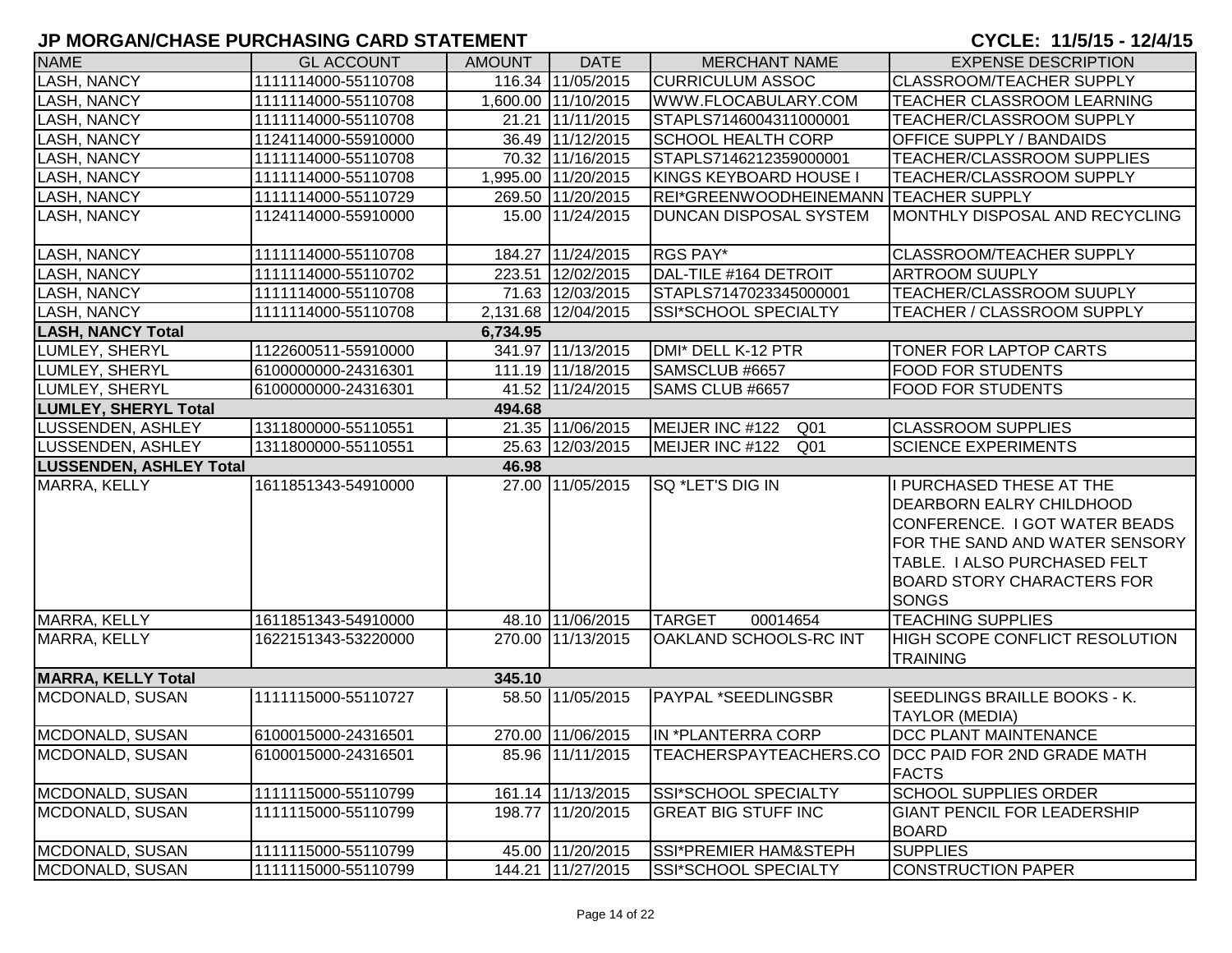| <b>NAME</b>                     | <b>GL ACCOUNT</b>   | <b>AMOUNT</b> | <b>DATE</b>         | <b>MERCHANT NAME</b>          | <b>EXPENSE DESCRIPTION</b>        |
|---------------------------------|---------------------|---------------|---------------------|-------------------------------|-----------------------------------|
| MCDONALD, SUSAN                 | 6100015000-24316501 |               | 209.95 11/30/2015   | STAPLS7146243486000001        | DCC PURCHASE - BULLETIN BOARD     |
|                                 |                     |               |                     |                               | <b>FOR D. TAYLOR</b>              |
| MCDONALD, SUSAN                 | 6100015000-24316501 |               | 223.51 12/03/2015   | DAL-TILE #164 DETROIT         | DCC PURCHASE - TILES FOR J. NORTH |
|                                 |                     |               |                     |                               |                                   |
| MCDONALD, SUSAN                 | 1124115000-55910000 |               | 636.00 12/03/2015   | SQ *MERCURY DISTRIB           | 4 WALKIE TALKIES                  |
| <b>MCDONALD, SUSAN Total</b>    |                     | 2,033.04      |                     |                               |                                   |
| MCDOUGALL, BARBARA              | 6100061000-24316104 |               | 30.50 11/09/2015    | <b>BENITOS PIZZA-NOVI</b>     | <b>KLAA SWIM LUNCH FOR EVENT</b>  |
|                                 |                     |               |                     |                               | <b>WORKERS</b>                    |
| MCDOUGALL, BARBARA              | 6100061000-24316177 |               | 135.45 11/11/2015   | <b>RAMADA INNS</b>            | <b>OVERNIGHT POM TRIP</b>         |
| MCDOUGALL, BARBARA              | 6100061000-24316177 |               | 135.45 11/11/2015   | <b>RAMADA INNS</b>            | <b>OVERNIGHT POM TRIP</b>         |
| MCDOUGALL, BARBARA              | 6100061000-24316177 |               | 135.45 11/11/2015   | <b>RAMADA INNS</b>            | <b>OVERNIGHT POM TRIP</b>         |
| MCDOUGALL, BARBARA              | 6100061000-24316177 |               | 135.45 11/11/2015   | <b>RAMADA INNS</b>            | <b>OVERNIGHT POM TRIP</b>         |
| MCDOUGALL, BARBARA              | 6100061000-24316177 |               | 135.45 11/11/2015   | <b>RAMADA INNS</b>            | <b>OVERNIGHT POM TRIP</b>         |
| MCDOUGALL, BARBARA              | 6100061000-24316177 |               | 135.45 11/11/2015   | RAMADA INNS                   | <b>OVERNIGHT POM TRIP</b>         |
| MCDOUGALL, BARBARA              | 6100061000-24316177 |               | 135.45 11/11/2015   | <b>RAMADA INNS</b>            | <b>OVERNIGHT POM TRIP</b>         |
| MCDOUGALL, BARBARA              | 6100061000-24316104 |               | 20.65 11/12/2015    | KROGER #632                   | KLAA ATHLETIC DIRECTORS LUNCH     |
| MCDOUGALL, BARBARA              | 6100061000-24316104 |               | 18.63 11/13/2015    | SAMS CLUB #6657               | <b>COLLEGE SIGNING CEREMONY</b>   |
| MCDOUGALL, BARBARA              | 6100061000-24316104 |               | 24.12 11/19/2015    | <b>GUERNSEY DAIRY</b>         | <b>VOLUNTEER DINNER</b>           |
| MCDOUGALL, BARBARA              | 6100061000-24316195 |               | 697.00 11/19/2015   | <b>TRINITY COACH</b>          | <b>VOLLEYBALL BUS</b>             |
| MCDOUGALL, BARBARA              | 6100061000-24316104 |               | 28.46 11/23/2015    | KROGER #615                   | MHSAA PLAYOFF FOOTBALL GAME       |
| MCDOUGALL, BARBARA              | 6100061000-24316195 |               | 109.89 11/23/2015   | <b>WYNDHAM</b>                | NIKKI MCEVERS HOTEL ROOM FOR VB   |
|                                 |                     |               |                     |                               | <b>FINALS</b>                     |
| MCDOUGALL, BARBARA              | 6100061000-24316187 |               | 1,499.40 11/27/2015 | <b>DOUBLETREE</b>             | <b>GIRLS' SWIMMING</b>            |
| MCDOUGALL, BARBARA              | 6100061000-24316104 |               | 406.95 11/27/2015   | <b>MARIA'S DELI</b>           | <b>THANKSGIVING DINNER</b>        |
| MCDOUGALL, BARBARA              | 6100061000-24316104 |               | 26.94 12/02/2015    | <b>BAGGER DAVES NOVI</b>      | DINNER WHILE SHOPPING FOR THE     |
|                                 |                     |               |                     |                               | <b>OCADA HOLIDAY PARTY</b>        |
| MCDOUGALL, BARBARA              | 6100061000-24316104 |               | 178.87 12/02/2015   | SAMSCLUB #6657                | OFFICE SNACKS & DRINKS            |
| <b>MCDOUGALL, BARBARA Total</b> |                     | 3,989.56      |                     |                               |                                   |
| <b>MCKAIG, HEATHER</b>          | 1111322000-55110741 |               | 23.96 11/05/2015    | <b>AMAZON MKTPLACE PMTS</b>   | <b>MIC CLIPS</b>                  |
| <b>MCKAIG, HEATHER</b>          | 1111322000-55110709 |               | 216.05 11/06/2015   | <b>DRAMATISTS PLAY SERVIC</b> | <b>SCRIPTS - ONE ACT PLAY</b>     |
| MCKAIG, HEATHER                 | 1111322000-55110709 |               | 81.26 11/16/2015    | <b>DRAMATISTS PLAY SERVIC</b> | SCRIPTS - ONE ACT PLAY            |
| <b>MCKAIG, HEATHER</b>          | 6100022000-24316143 |               | 4.99 11/16/2015     | SHEETMUSICPLUS.COM            | SHEET MUSIC - STATE THESPIAN      |
| <b>MCKAIG, HEATHER</b>          | 6100022000-24316143 |               | 5.50 11/19/2015     | MUSICNOTES.COM                | SHEET MUSIC - STATE THESPIAN      |
| <b>MCKAIG, HEATHER</b>          | 1111322000-55110709 |               | 45.35 12/02/2015    | <b>DRAMATISTS PLAY SERVIC</b> | SCRIPTS - ONE ACT PLAY            |
| <b>MCKAIG, HEATHER</b>          | 6100022000-24316143 |               | 3.99 12/02/2015     | MUSICNOTES.COM                | SHEET MUSIC - STATE THESPIAN      |
| <b>MCKAIG, HEATHER</b>          | 6100022000-24316143 |               | 196.00 12/03/2015   | <b>EDUC THEATRE ASSOC</b>     | <b>NEW THESPIAN INITIATES</b>     |
| MCKAIG, HEATHER                 | 6100022000-24316143 |               | 5.50 12/04/2015     | MUSICNOTES.COM                | SHEET MUSIC - STATE THESPIAN      |
| <b>MCKAIG, HEATHER</b>          | 6100022000-24316143 |               | 41.66 12/04/2015    | QDOBA #0470                   | STUDENT STATE BOARD DINNER -      |
|                                 |                     |               |                     |                               | <b>STATE THESPIAN FESTIVAL</b>    |
| <b>MCKAIG, HEATHER Total</b>    |                     | 624.26        |                     |                               |                                   |
| MILLER, HELEN                   | 6100001000-24316770 |               | 50.00 11/12/2015    | TLF VANESSAS FLOWERS          | FLOWERS FUNERAL/VALENTINE         |
| MILLER, HELEN                   | 1128300000-55610000 |               | 13.65 11/17/2015    | SAMSCLUB #6657                | <b>WATER/SNACKS HR/PD MTGS</b>    |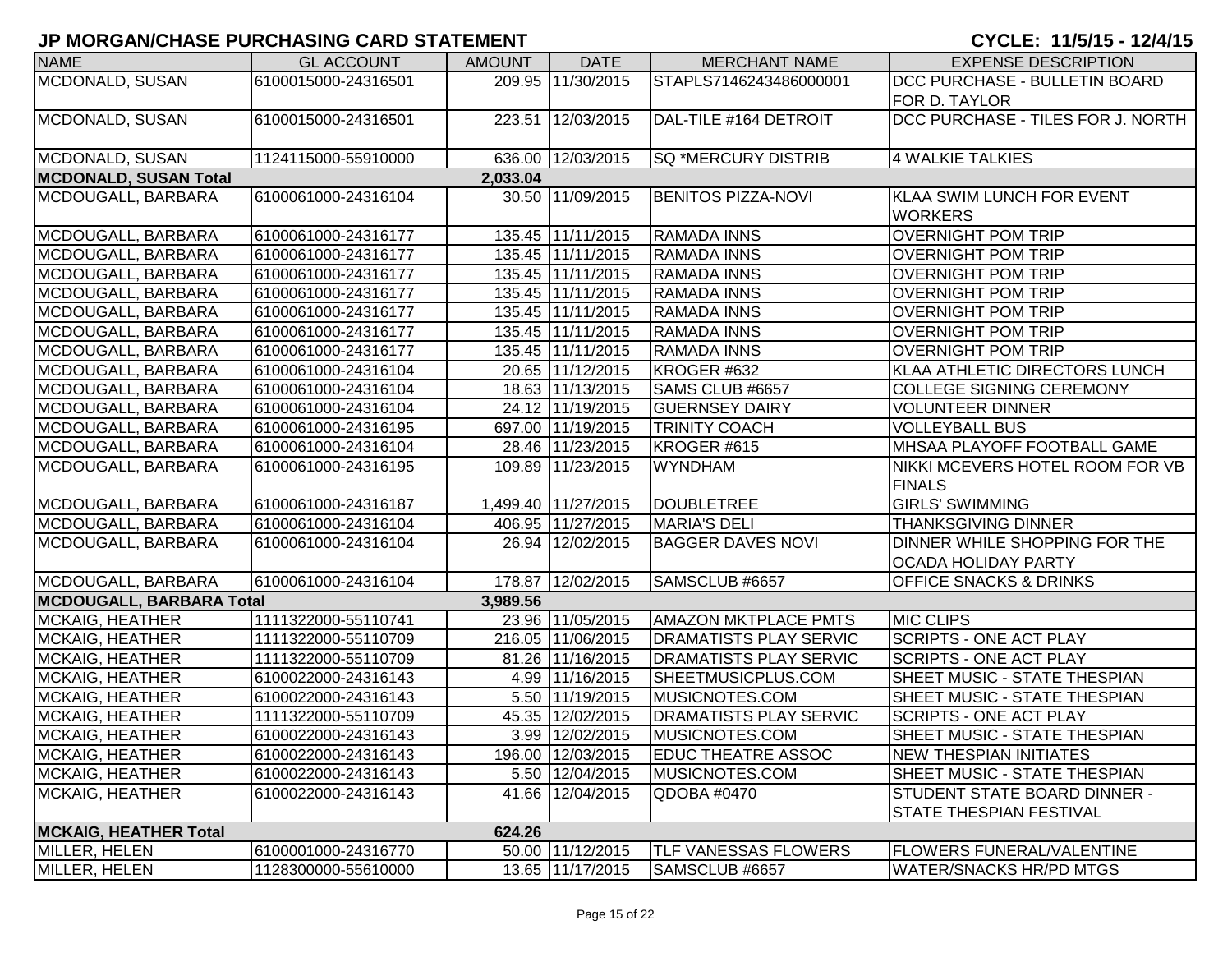| <b>NAME</b>                   | <b>GL ACCOUNT</b>   | <b>AMOUNT</b> | <b>DATE</b>         | <b>MERCHANT NAME</b>             | <b>EXPENSE DESCRIPTION</b>             |
|-------------------------------|---------------------|---------------|---------------------|----------------------------------|----------------------------------------|
| MILLER, HELEN                 | 1128300000-55610000 |               | 11.98 11/18/2015    | SAMSCLUB #6657                   | <b>SNACKS HR/PD MTGS</b>               |
| MILLER, HELEN                 | 6100001000-24316770 |               | 50.00 11/25/2015    | <b>TLF VANESSAS FLOWERS</b>      | <b>FLOWERS FUNERAL/HANSEN FATHER</b>   |
|                               |                     |               |                     |                                  |                                        |
| <b>MILLER, HELEN Total</b>    |                     | 125.63        |                     |                                  |                                        |
| MILLER, WILLIAM               | 1126160000-55992000 |               | 12.50 11/06/2015    | <b>CITY ELECTRIC SUPPLY</b>      | <b>MS FUSE</b>                         |
| MILLER, WILLIAM               | 1126160000-55992000 |               | 533.68 11/09/2015   | COCHRANE SUPPLY AND EN           | NM5 ROOM 502 ACTUATOR                  |
| MILLER, WILLIAM               | 1126160000-55992000 |               | 2.63 11/09/2015     | THE HOME DEPOT 2737              | <b>MS COUPLING</b>                     |
| <b>MILLER, WILLIAM Total</b>  |                     | 548.81        |                     |                                  |                                        |
| NESMITH, RUSSELL              | 1126160000-55730000 |               | 71.99 11/06/2015    | <b>BELLE TIRE 017</b>            | <b>MTCE TIRE FOR SMALL TRAILER</b>     |
| NESMITH, RUSSELL              | 1126160000-55993000 |               | 10.83 11/11/2015    | <b>ETNA DISTRIBUTORS WIXO</b>    | <b>HS SOUTH SPORTS PUMP HOUSE</b>      |
| NESMITH, RUSSELL              | 1126160000-55992000 |               | 15.94 11/11/2015    | THE HOME DEPOT 2737              | OH TRAPS                               |
| NESMITH, RUSSELL              | 1126160000-55993000 |               | 127.15 11/12/2015   | PIONEER REVERE 8008771           | <b>GRNDS RED GAMELINE</b>              |
| NESMITH, RUSSELL              | 1126160000-55992000 |               | 20.54 11/13/2015    | <b>BEST PLUMBING SPECIALT</b>    | <b>MS SCIENCE LABS</b>                 |
| NESMITH, RUSSELL              | 1126160000-55992000 |               | 9.92 11/16/2015     | THE HOME DEPOT 2737              | <b>MS HOME EC ROOM</b>                 |
| NESMITH, RUSSELL              | 1126160000-55990000 |               | 19.33 11/23/2015    | PENN STATION 205                 | <b>MTCE SATURDAY FOOTBALL GAME</b>     |
| NESMITH, RUSSELL              | 1126160000-55992000 |               | 27.42 11/23/2015    | THE HOME DEPOT 2704              | <b>VO SIDEWALK</b>                     |
| NESMITH, RUSSELL              | 1126160000-55992000 |               | 11.48 11/23/2015    | THE HOME DEPOT 2704              | <b>VO SIDEWALK</b>                     |
| NESMITH, RUSSELL              | 1126160000-55730000 |               | 1,052.86 11/24/2015 | HAROLDS FRAME SHOP INC           | MTCE F-350 V-10 REBUILD DUMP           |
|                               |                     |               |                     |                                  | <b>CYLINDER</b>                        |
| NESMITH, RUSSELL              | 1126160000-55992000 |               | 68.00 11/24/2015    | <b>SIGNS BY TOMORROW</b>         | <b>MTCE STICKERS FOR TRUCK</b>         |
| NESMITH, RUSSELL              | 1126160000-55992000 |               | 15.95 11/27/2015    | THE HOME DEPOT 2737              | <b>PS BATHROOM</b>                     |
| NESMITH, RUSSELL              | 1126160000-55992000 |               | 89.47 12/04/2015    | <b>BEST PLUMBING SPECIALT</b>    | <b>PV KITCHEN</b>                      |
| NESMITH, RUSSELL              | 1126160000-55992000 |               | 93.23 12/04/2015    | <b>BEST PLUMBING SPECIALT</b>    | <b>MTCE PLUMBING STOCK</b>             |
| NESMITH, RUSSELL              | 1126160000-55992000 |               | 9.80 12/04/2015     | THE HOME DEPOT 2737              | <b>MS TOILET SEAT</b>                  |
| <b>NESMITH, RUSSELL Total</b> |                     | 1,643.91      |                     |                                  |                                        |
| NEWMAN, MARK                  | 1126115000-54910000 |               | 192.68 11/11/2015   | <b>SOUND ENGINEERING</b>         | <b>DF INTERCOM</b>                     |
| NEWMAN, MARK                  | 1126160000-55992000 |               | 599.93 11/17/2015   | FOLDINGCHAIRS4LESS.COM           | PV 2 FOLDING CHAIR TRUCKS              |
| NEWMAN, MARK                  | 1126160000-54910000 |               | 1,145.00 11/17/2015 | <b>VETARANS FENCE</b>            | HS, MS, & PV FENCE REPAIRS             |
| NEWMAN, MARK                  | 1126160000-55992000 |               | 1,115.00 11/18/2015 | <b>AM EAGLE PRECAST</b>          | <b>MTCE SIGN BOLLARDS FOR DISTRICT</b> |
| NEWMAN, MARK                  | 1126160000-55990000 |               | 22.32 11/23/2015    | DD/BR #304009<br>Q <sub>35</sub> | <b>MTCE DONUTS FOR SNOW PLOW</b>       |
|                               |                     |               |                     |                                  | <b>TEAM</b>                            |
| NEWMAN, MARK                  | 4245218000-56312000 |               | 636.07 11/24/2015   | <b>OFFICESIGNCOMPANYCOM</b>      | NM6 SIGNAGE FOR NEW ADDITIONS          |
| NEWMAN, MARK                  | 4245214000-56312000 |               | 636.07 11/24/2015   | <b>OFFICESIGNCOMPANYCOM</b>      | PV SIGNAGE FOR NEW ADDITIONS           |
| NEWMAN, MARK                  | 4245215000-56312000 |               | 636.06 11/24/2015   | <b>OFFICESIGNCOMPANYCOM</b>      | DF SIGNAGE FOR NEW ADDITIONS           |
| NEWMAN, MARK                  | 1126160000-54966000 |               | 20.40 12/02/2015    | <b>SEC OF STATE BRANCH121</b>    | <b>MTCE TITLE FOR HS MERCURY</b>       |
| <b>NEWMAN, MARK Total</b>     |                     | 5,003.53      |                     |                                  |                                        |
| OCONNOR, GAIL                 | 1335100000-55110553 |               | 107.52 11/09/2015   | AMAZON.COM                       | <b>TEACHING SUPPLIES</b>               |
| <b>OCONNOR, GAIL</b>          | 1335100000-55110553 |               | 28.95 11/11/2015    | NWF*NATIONAL WILDLIFE            | <b>TEACHING SUPPLIES</b>               |
| <b>OCONNOR, GAIL</b>          | 1311800000-55110551 |               | 11.40 11/11/2015    | STAPLS7145965606000001           | <b>TEACHING SUPPLIES</b>               |
| OCONNOR, GAIL                 | 1311800000-55110551 |               | 114.31 11/11/2015   | STAPLS7145965606000002           | <b>TEACHING SUPPLIES</b>               |
| OCONNOR, GAIL                 | 1311800000-55110551 |               | 165.61 11/16/2015   | STAPLS7146278295000001           | <b>TEACHING SUPPLIES</b>               |
| <b>OCONNOR, GAIL</b>          | 1311800000-55110551 |               | 35.00 11/16/2015    | STAPLS7146278295000002           | <b>TEACHING SUPPLIES</b>               |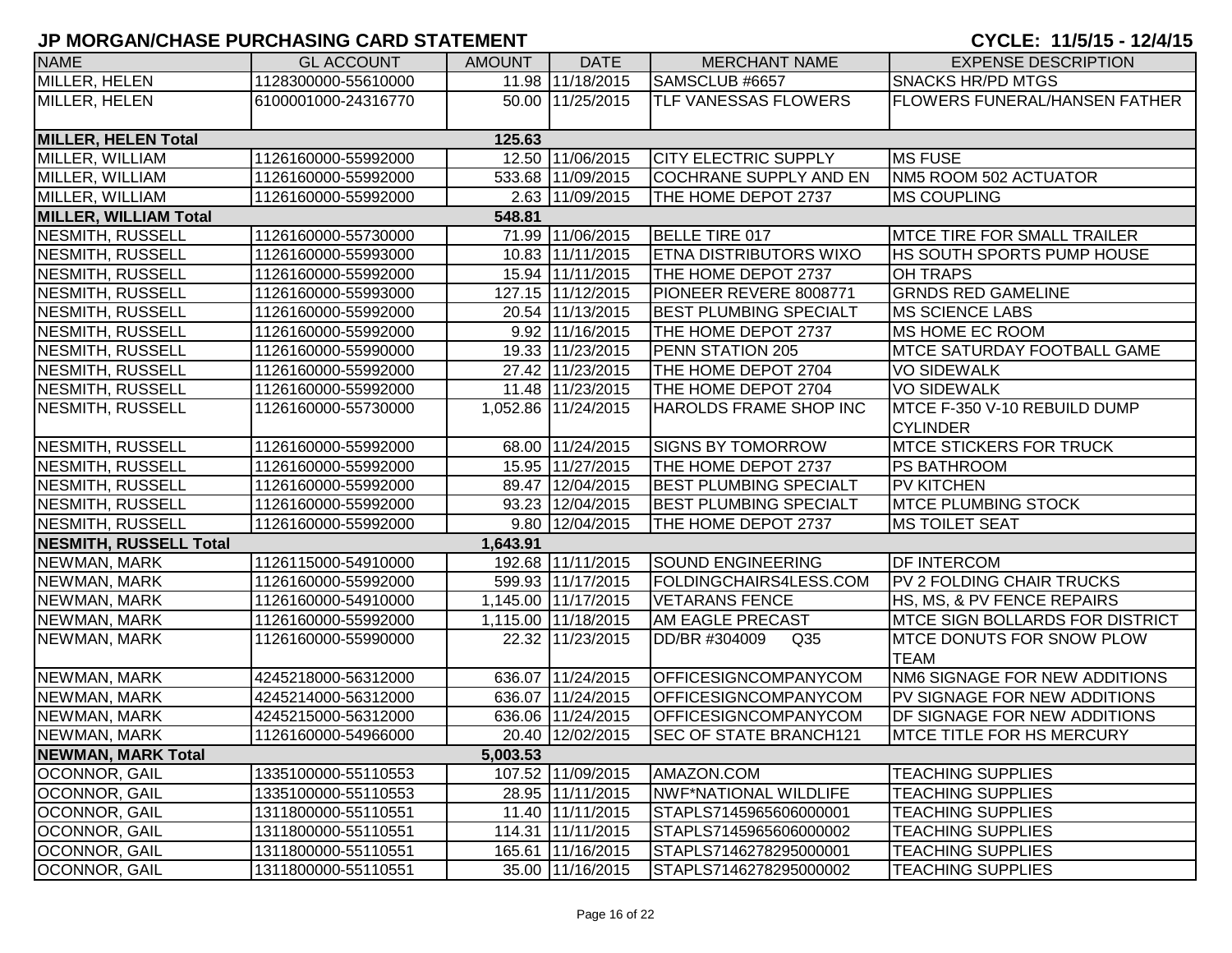| <b>NAME</b>                 | <b>GL ACCOUNT</b>   | <b>AMOUNT</b> | <b>DATE</b>         | <b>MERCHANT NAME</b>         | <b>EXPENSE DESCRIPTION</b>           |
|-----------------------------|---------------------|---------------|---------------------|------------------------------|--------------------------------------|
| <b>OCONNOR, GAIL</b>        | 1311800000-55110551 |               | 19.56 11/16/2015    | STAPLS7146278295000006       | <b>TEACHING SUPPLIES</b>             |
| OCONNOR, GAIL               | 1331100000-55910000 |               | 241.11 11/18/2015   | STAPLS7146280001000002       | <b>COM. ED. OFFICE SUPPLIES</b>      |
| OCONNOR, GAIL               | 1311800000-55110551 |               | 31.75 11/20/2015    | STAPLS7146278295000004       | <b>TEACHING SUPPLIES</b>             |
| OCONNOR, GAIL               | 1331100000-55910000 |               | (241.11) 11/20/2015 | STAPLS7146280001001001       | <b>RETURN - OFFICE SUPPLIES</b>      |
| OCONNOR, GAIL               | 1311800000-55110551 |               | 29.18 11/23/2015    | STAPLS7146278295000005       | <b>TEACHING SUPPLIES</b>             |
| OCONNOR, GAIL               | 1311800000-55110551 |               | 11.29 11/27/2015    | STAPLS7146278295000003       | <b>TEACHING SUPPLIES</b>             |
| OCONNOR, GAIL               | 1311800000-55110551 |               | 48.15 11/27/2015    | STAPLS7146822332000001       | <b>TEACHING SUPPLIES</b>             |
| OCONNOR, GAIL               | 1335100000-55110553 |               | 20.00 12/01/2015    | NWF*NATIONAL WILDLIFE        | <b>TEACHING SUPPLIES</b>             |
| OCONNOR, GAIL               | 1335100000-55110553 |               | 40.00 12/01/2015    | <b>NWF*NATIONAL WILDLIFE</b> | <b>TEACHING SUPPLIES</b>             |
| OCONNOR, GAIL               | 1335100000-55110553 |               | 80.00 12/01/2015    | <b>NWF*NATIONAL WILDLIFE</b> | <b>TEACHING SUPPILES</b>             |
| OCONNOR, GAIL               | 1335100000-55110553 |               | 80.00 12/01/2015    | NWF*NATIONAL WILDLIFE        | <b>TEACHING</b>                      |
| OCONNOR, GAIL               | 1335100000-55110553 |               | 20.00 12/01/2015    | <b>NWF*NATIONAL WILDLIFE</b> | <b>TEACHING SUPPLIES</b>             |
| OCONNOR, GAIL               | 1331100000-55910000 |               | 241.11 12/02/2015   | STAPLS7146280001003001       | <b>OFFICE SUPPLIES</b>               |
| <b>OCONNOR, GAIL</b>        | 1311800000-55110551 |               | 236.74 12/03/2015   | STAPLS7147023063000001       | <b>TEACHING SUPPLIES</b>             |
| <b>OCONNOR, GAIL</b>        | 1311800000-55110551 |               | 67.50 12/03/2015    | STAPLS7147023063000002       | <b>TEACHING SUPPLIES</b>             |
| <b>OCONNOR, GAIL</b>        | 1311800000-55110551 |               | 25.07 12/04/2015    | SSI*SCHOOL SPECIALTY         | <b>TEACHING SUPPLIES</b>             |
| <b>OCONNOR, GAIL Total</b>  |                     | 1,413.14      |                     |                              |                                      |
| RAIS, MICHELLE              | 6100020000-24316238 |               | 142.13 12/02/2015   | SAMS CLUB #6657              | SUPPLIES FOR HOSTING SOLO AND        |
|                             |                     |               |                     |                              | <b>ENSEMBLE</b>                      |
| <b>RAIS, MICHELLE Total</b> |                     | 142.13        |                     |                              |                                      |
| <b>REICHLEY, CARRIE</b>     | 1111118000-55110719 |               | 295.00 11/06/2015   | <b>MSU PAYMENTS</b>          | <b>CONNECTED MATHEMATICS</b>         |
|                             |                     |               |                     |                              | CONFERENCE-ERIKKA JENKINS            |
| <b>REICHLEY, CARRIE</b>     | 1111118000-55110719 |               | 295.00 11/06/2015   | <b>MSU PAYMENTS</b>          | <b>CONNECTED MATHEMATICS</b>         |
|                             |                     |               |                     |                              | CONFERENCE-DAVE COSMAN               |
| <b>REICHLEY, CARRIE</b>     | 1111118000-55110719 |               | 295.00 11/06/2015   | <b>MSU PAYMENTS</b>          | <b>CONNECTED MATHEMATICS</b>         |
|                             |                     |               |                     |                              | CONFERENCE-S.ERNSTER                 |
| <b>REICHLEY, CARRIE</b>     | 1111118000-55110719 |               | 295.00 11/06/2015   | <b>MSU PAYMENTS</b>          | <b>CONNECTED MATHEMATICS</b>         |
|                             |                     |               |                     |                              | CONFERENCE-LANA ZEBROWSKI            |
| <b>REICHLEY, CARRIE</b>     | 1111118000-55110719 |               | 295.00 11/06/2015   | <b>MSU PAYMENTS</b>          | <b>CONNECTED MATHEMATICS</b>         |
|                             |                     |               |                     |                              | CONFERENCE-J. DIAL                   |
| <b>REICHLEY, CARRIE</b>     | 1111118724-55110000 |               | 148.34 11/12/2015   | J W PEPPER AND SON INC       | A. SONNTAG - MUSIC DVD'S & OTHER     |
|                             |                     |               |                     |                              | <b>SUPPLIES</b>                      |
| <b>REICHLEY, CARRIE</b>     | 1111118000-55110799 |               | 45.60 11/16/2015    | <b>AMAZON MKTPLACE PMTS</b>  | "TOOTH FAIRY" BOXES FOR OFFICE       |
| <b>REICHLEY, CARRIE</b>     | 1111118724-55110000 |               | 100.36 11/17/2015   | J W PEPPER AND SON INC       | A. SONNTAG-MUSIC DVD'S & SUPPLIES    |
|                             |                     |               |                     |                              |                                      |
| <b>REICHLEY, CARRIE</b>     | 1111118000-55110799 |               | 10.00 11/19/2015    | DUNCAN DISPOSAL SYSTEM       | RECYCLING PAYMENT-12/1-2/29/16       |
| <b>REICHLEY, CARRIE</b>     | 1111118000-55110799 |               | 349.54 11/19/2015   | OFFICE DEPOT #1170           | RUBBERMAID WASTE BASKETS W/LIDS      |
|                             |                     |               |                     |                              | FOR COMMONS AREAS                    |
| <b>REICHLEY, CARRIE</b>     | 1111118000-55110799 |               | 561.14 11/23/2015   | <b>BARCO PRODUCTS</b>        | TRAFFIC CONES AND COLLARS FOR        |
|                             |                     |               |                     |                              | <b>IPARENT PICK-UP/DROP OFF AREA</b> |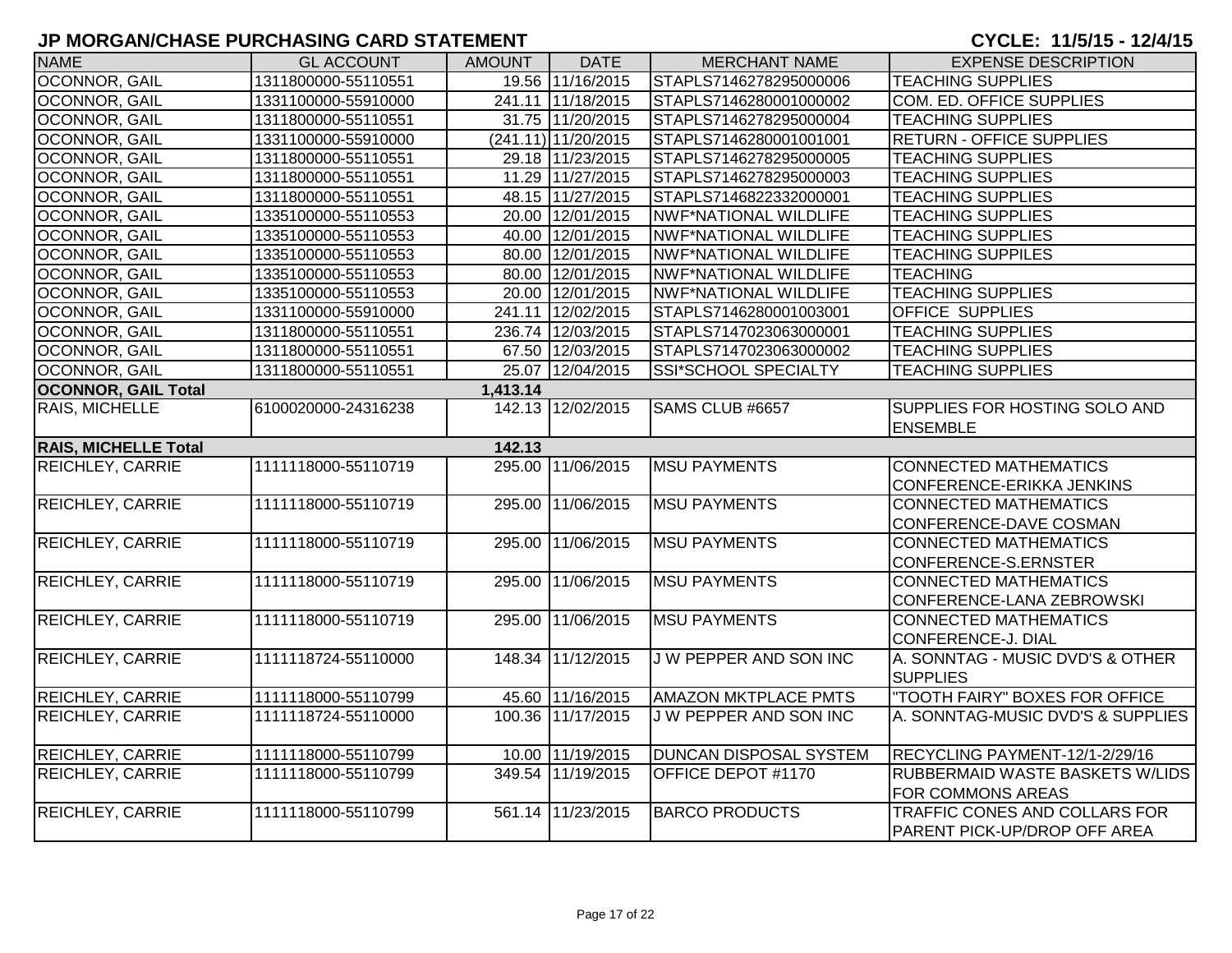| <b>NAME</b>                    | <b>GL ACCOUNT</b>   | <b>AMOUNT</b> | <b>DATE</b>         | <b>MERCHANT NAME</b>             | <b>EXPENSE DESCRIPTION</b>          |
|--------------------------------|---------------------|---------------|---------------------|----------------------------------|-------------------------------------|
| <b>REICHLEY, CARRIE</b>        | 6100018000-24316501 |               | 397.13 11/23/2015   | <b>HOWELL CONFERENCE AND</b>     | FINAL PAYMENT FOR "BIRDS OF PREY"   |
|                                |                     |               |                     |                                  | ASSEMBLY AND \$100 DEPOSIT FOR C.   |
|                                |                     |               |                     |                                  | KIDON'S FIELD TRIP IN MAY, 2016     |
|                                |                     |               |                     |                                  |                                     |
| <b>REICHLEY, CARRIE</b>        | 1111118000-55110799 |               | 40.17 11/23/2015    | OFFICE DEPOT #5125               | <b>BINS FOR MEDICAL SUPPLIES IN</b> |
|                                |                     |               |                     |                                  | <b>OFFICE</b>                       |
| <b>REICHLEY, CARRIE</b>        | 1111118000-55110799 |               | (19.79) 11/25/2015  | OFFICE DEPOT #1170               | <b>CREDIT FOR TAXES PAID</b>        |
| <b>REICHLEY, CARRIE</b>        | 1111118000-55110799 |               | $(2.27)$ 11/25/2015 | OFFICE DEPOT #5125               | <b>CREDIT FOR TAXES PAID</b>        |
| <b>REICHLEY, CARRIE</b>        | 1111118000-55110708 |               | 3.44 11/25/2015     | SSI*SCHOOL SPECIALTY             | RACHEL SCHUMANN-BACK ORDERED        |
|                                |                     |               |                     |                                  | PAINT FROM INVOICE 208115545363     |
|                                |                     |               |                     |                                  |                                     |
| <b>REICHLEY, CARRIE Total</b>  |                     | 3,108.66      |                     |                                  |                                     |
| RODRIGUEZ, SANDRA              | 1111113000-55110708 |               | 344.43 11/09/2015   | <b>MOLLY HAWKINS HOUSE IN</b>    | <b>ART ROOM SUPPLIES - DRAWING</b>  |
|                                |                     |               |                     |                                  | <b>PAPER FOR ALL CLASSES</b>        |
| RODRIGUEZ, SANDRA              | 1111113000-55110708 |               | 75.76 11/09/2015    | SSI*SCHOOL SPECIALTY             | ART PAINT - SOME OFFICE SUPPLIES    |
|                                |                     |               |                     |                                  | FOR THE OFFICE AND COIN             |
|                                |                     |               |                     |                                  | <b>ENVELOPES FOR STUDENTS LOST</b>  |
|                                |                     |               |                     |                                  | TEETH. BIRTHDAY STICKERS FOR THE    |
|                                |                     |               |                     |                                  | <b>OFFICE USE.</b>                  |
| RODRIGUEZ, SANDRA              | 1111113000-55110708 |               | 1,500.00 11/13/2015 | FCC*FRANKLINCVYSEMINAR           | LEADER IN ME INTELLECTUAL           |
|                                |                     |               |                     |                                  | PROPERTY SUBSCRIPTION RENEWAL -     |
|                                |                     |               |                     |                                  | <b>SCHOOL WIDE</b>                  |
| RODRIGUEZ, SANDRA              | 1111113000-55110708 |               | 395.33 11/18/2015   | SSI*SCHOOL SPECIALTY             | ROLL PAPER FOR THE SCHOOL - INK     |
|                                |                     |               |                     |                                  | TONER FOR CLASSROOM USE IN GYM      |
|                                |                     |               |                     |                                  | <b>AND MUSIC</b>                    |
| <b>RODRIGUEZ, SANDRA</b>       | 1111113000-55110708 |               | 396.00 12/03/2015   | METHODS SOLUTIONS IN             | MINDPLAY VIRTUAL READING COACH      |
|                                |                     |               |                     |                                  | STUDENT SUBSCRIPTIONS (12 MONTH)    |
|                                |                     |               |                     |                                  |                                     |
| RODRIGUEZ, SANDRA              | 6100013000-24316275 | 626.20        | 12/03/2015          | PRINTNOLOGY, INC. RETA           | BLUE RIBBON SCHOOL T-SHIRTS -       |
|                                |                     |               |                     |                                  | STAFF AND EXTRA STUDENT T'S         |
| <b>RODRIGUEZ, SANDRA Total</b> |                     | 3,337.72      |                     |                                  |                                     |
| SALTZMAN, DANA                 | 1311800000-55110551 |               | 15.23 11/20/2015    | WM SUPERCENTER #5893             | <b>TEACHING SUPPLIES</b>            |
| SALTZMAN, DANA                 | 1311800000-55110551 |               | 31.96 12/02/2015    | MICHAELS STORES 3744             | <b>SUPPLIES</b>                     |
| SALTZMAN, DANA                 | 1311800000-55110551 |               | 32.00 12/03/2015    | DOLRTREE 3613 00036137           | <b>SUPPLIES</b>                     |
| SALTZMAN, DANA                 | 1311800000-55110551 |               | 18.49 12/03/2015    | <b>ORIENTAL TRADING CO</b>       | <b>SUPPLIES</b>                     |
| SALTZMAN, DANA                 | 1311800000-55110551 |               | 23.60 12/04/2015    | WAL-MART #5893                   | <b>SUPPLIES</b>                     |
| <b>SALTZMAN, DANA Total</b>    |                     | 121.28        |                     |                                  |                                     |
| <b>SCHRINER, STEPHANIE</b>     | 6100020000-24316770 |               | 12.70 11/17/2015    | <b>EINSTEIN BROS BAGELS27</b>    | <b>RP MEETING BREAKFAST</b>         |
| <b>SCHRINER, STEPHANIE</b>     | 6100020000-24316770 |               | 24.96 11/17/2015    | STARBUCKS #02398 NORTH           | <b>RP MEETING BREAKFAST</b>         |
| <b>SCHRINER, STEPHANIE</b>     | 6100020000-24316770 |               | 16.47 11/20/2015    | TIM HORTON'S #5700               | <b>RP TRAINING BREAKFAST</b>        |
| SCHRINER, STEPHANIE            | 6100020000-24316770 |               | 27.76 11/23/2015    | DD/BR #304009<br>Q <sub>35</sub> | <b>TEACHER BREAKFAST</b>            |
| <b>SCHRINER, STEPHANIE</b>     | 6100020000-24316275 |               | 423.96 11/27/2015   | TARGET.COM *                     | <b>SUPPLIES</b>                     |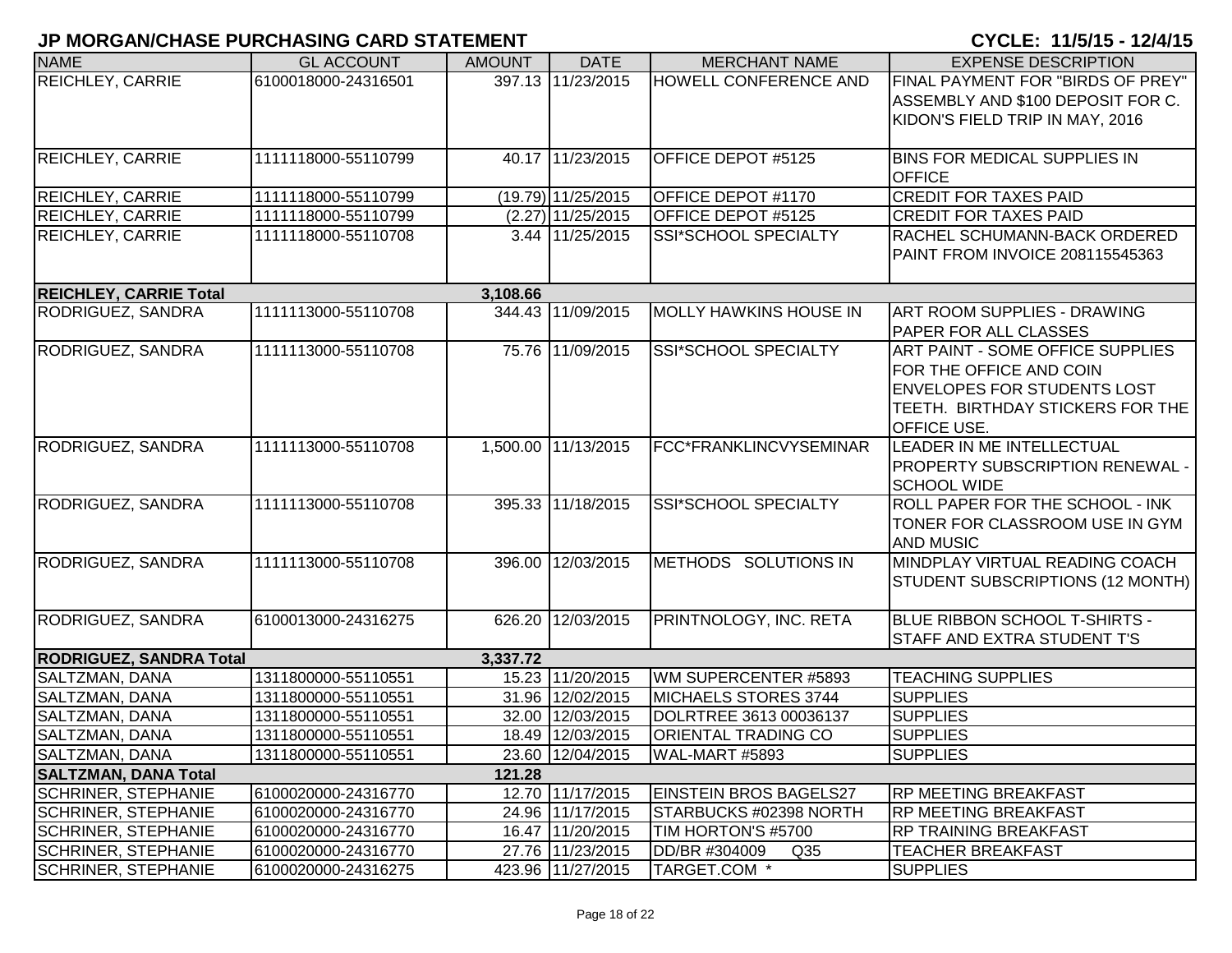| <b>NAME</b>                      | <b>GL ACCOUNT</b>   | <b>AMOUNT</b> | <b>DATE</b>         | <b>MERCHANT NAME</b>          | <b>EXPENSE DESCRIPTION</b>                                                             |
|----------------------------------|---------------------|---------------|---------------------|-------------------------------|----------------------------------------------------------------------------------------|
| <b>SCHRINER, STEPHANIE Total</b> |                     | 505.85        |                     |                               |                                                                                        |
| <b>SCHURIG, CLAIRE</b>           | 1111322724-55110000 |               | 26.99 11/06/2015    | J W PEPPER AND SON INC        | <b>MUSIC FOR FESTIVAL</b>                                                              |
| <b>SCHURIG, CLAIRE</b>           | 1111322724-55110000 |               | 2.25 11/11/2015     | J W PEPPER AND SON INC        | MUSIC FOR FESTIVAL                                                                     |
| <b>SCHURIG, CLAIRE</b>           | 1111322724-55110000 |               | 19.00 11/12/2015    | J W PEPPER AND SON INC        | <b>MUSIC FOR FESTIVAL</b>                                                              |
| <b>SCHURIG, CLAIRE</b>           | 1111322724-55110000 |               | 19.50 11/13/2015    | J W PEPPER AND SON INC        | <b>MUSIC FOR FESTIVAL</b>                                                              |
| <b>SCHURIG, CLAIRE Total</b>     |                     | 67.74         |                     |                               |                                                                                        |
| <b>SHAFER, RACHELLE</b>          | 6100012000-24316501 |               | 850.00 11/17/2015   | <b>TRINITY COACH</b>          | <b>FOURTH GRADE FIELD TRIP TO</b><br>LANSING. PTO EXPENSE                              |
| SHAFER, RACHELLE                 | 1111112000-55110708 |               | 186.00 11/19/2015   | <b>JUNIOR LIBRARY GUI</b>     | <b>T. ERICKSON. MEDIA SUBSCRIPTION</b><br><b>AND MYLAR JACKETS</b>                     |
| <b>SHAFER, RACHELLE</b>          | 6100012000-24316501 |               | 316.39 11/20/2015   | <b>MARIA'S DELI</b>           | STAFF LUNCHEON 11/19/2015. PTO<br><b>EXPENSE</b>                                       |
| SHAFER, RACHELLE                 | 6100012000-24316501 |               | 618.00 11/20/2015   | PAYPAL *KENSINGTONV           | D. CATHEY'S 4TH GRADE CLASSROOM<br><b>FIELD TRIP TO LANSING/PTO</b>                    |
| <b>SHAFER, RACHELLE</b>          | 6100012000-24316501 |               | 511.31 11/23/2015   | <b>ORIENTAL TRADING CO</b>    | <b>WILDCAT WALK PRIZES/PTO</b>                                                         |
| <b>SHAFER, RACHELLE</b>          | 1111112000-55110708 |               | 99.28 11/25/2015    | SSI*EPSCC                     | ERIN DAMON. WORDLY WISE FOR 1ST<br><b>GRADE</b>                                        |
| <b>SHAFER, RACHELLE</b>          | 1111112000-55110708 |               | 462.70 12/03/2015   | <b>DBC*BLICK ART MATERIAL</b> | <b>EMILY SAMUELS. ART TEACHER.</b><br><b>SUPPLIES FOR THE CLASSROOM</b>                |
| <b>SHAFER, RACHELLE</b>          | 6100012000-24316501 |               | 222.50 12/04/2015   | ANN ARBOR HANDSON ADMN        | DEPOSIT FOR ANN ARBOR HANDS-ON.<br>SCIENCE NIGHT APRIL 15, 2016. PTO<br><b>EXPENSE</b> |
| SHAFER, RACHELLE                 | 1111112000-55110708 |               | 86.69 12/04/2015    | STAPLS7147134942000001        | MANILA FOLDERS, BINDERS, AND<br><b>ADDRESS LABELS</b>                                  |
| <b>SHAFER, RACHELLE</b>          | 1111112000-55110708 |               | 586.25 12/04/2015   | <b>XPEDX</b>                  | COLOR #20 8.5 X 11 COPY PAPER                                                          |
| <b>SHAFER, RACHELLE</b>          | 1111112000-55110708 |               | 193.75 12/04/2015   | <b>XPEDX</b>                  | COLOR #20 8.5 X11 COPY PAPER                                                           |
| <b>SHAFER, RACHELLE Total</b>    |                     | 4,132.87      |                     |                               |                                                                                        |
| SHPAKOFF, KATHLEEN               | 1335100000-55110553 |               | 64.93 12/02/2015    | <b>TARGET</b><br>00014654     | <b>TEACHING MATERIALS</b>                                                              |
| <b>SHPAKOFF, KATHLEEN Total</b>  |                     | 64.93         |                     |                               |                                                                                        |
| SOVEL, SHEILA                    | 6100000000-24316355 |               | 23.43 11/13/2015    | MICHAELS STORES 2071          | <b>CLASSROOM SUPPLIES</b>                                                              |
| <b>SOVEL, SHEILA</b>             | 6100000000-24316355 |               | 36.55 11/24/2015    | KROGER #619                   | CLASSROOM SUPPLIES THANKSGIVING<br><b>FEAST IN CLASSROOM</b>                           |
| SOVEL, SHEILA                    | 6100000000-24316355 |               | 14.28 11/24/2015    | <b>TARGET</b><br>00008961     | <b>CLASSROOM SUPPLIES</b>                                                              |
| <b>SOVEL, SHEILA Total</b>       |                     | 74.26         |                     |                               |                                                                                        |
| <b>TURNER, NANCY</b>             | 4245600000-56420000 | 844.90        | 11/10/2015          | SCHOOLSIN.COM                 | CHANGING TABLE FOR ECH SPECIAL<br><b>ED CLASS</b>                                      |
| <b>TURNER, NANCY</b>             | 1612200381-54910000 |               | 1,200.00 11/11/2015 | <b>NCS PEARSON</b>            | <b>AIMSWEB ONLINE</b>                                                                  |
| <b>TURNER, NANCY</b>             | 1612200381-54910000 |               | 597.00 11/11/2015   | <b>NCS PEARSON</b>            | AIMSWEB COMPLETE WITH DATA<br>CAPTURE TOOLS SY 1516                                    |
| <b>TURNER, NANCY</b>             | 1222600000-55910000 |               | 45.85 11/27/2015    | STAPLS7146781133000001        | <b>BINDER TABS FOR PD NOTEBOOKS</b>                                                    |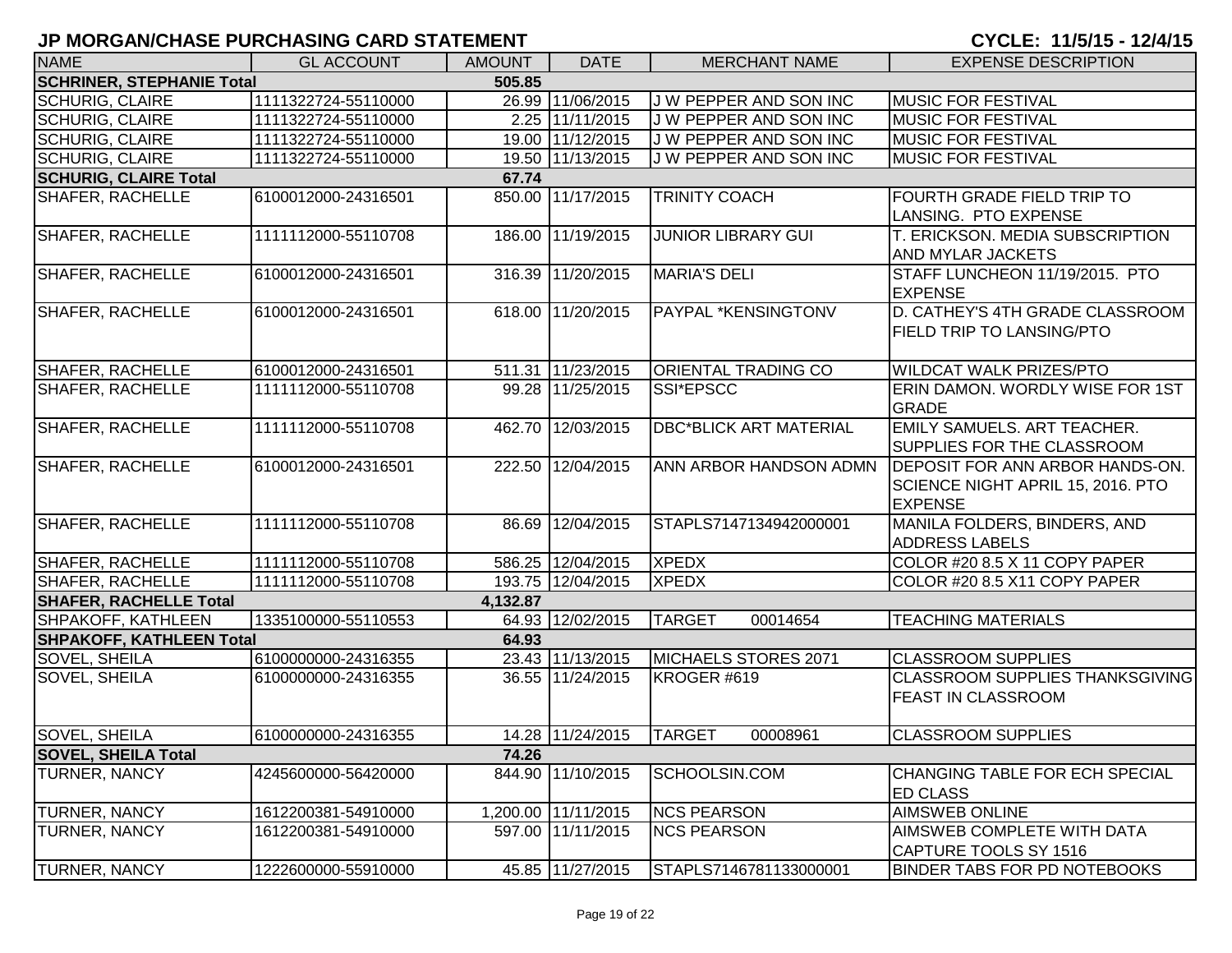| <b>NAME</b>                     | <b>GL ACCOUNT</b>   | <b>AMOUNT</b> | <b>DATE</b>           | <b>MERCHANT NAME</b>          | <b>EXPENSE DESCRIPTION</b>             |
|---------------------------------|---------------------|---------------|-----------------------|-------------------------------|----------------------------------------|
| <b>TURNER, NANCY</b>            | 1221600000-55110041 |               | 358.56 12/03/2015     | MULTI-HEALTH SYSTEMS          | ABAS II PARENT FORMS - PROTOCOL        |
|                                 |                     |               |                       |                               | FOR SOCIAL WORK EVALUATIONS            |
| <b>TURNER, NANCY Total</b>      |                     | 3,046.31      |                       |                               |                                        |
| <b>VALENTINE, CYNTHIA</b>       | 1127170000-53220000 |               | 90.00 11/12/2015      | <b>OAKLAND SCHOOLS-RC INT</b> | BEGINNING BUS DRIVER CLASS             |
| <b>VALENTINE, CYNTHIA Total</b> |                     | 90.00         |                       |                               |                                        |
| <b>VUICHARD, TATIANA</b>        | 1331100000-55910000 |               | 40.00 11/11/2015      | <b>SAFEWAY SHREDDING</b>      | SHRED SERVICE FOR COMMUNITY ED         |
| <b>VUICHARD, TATIANA</b>        | 1331100000-55990000 |               | 700.00 11/19/2015     | <b>BIG FROG OF NOVI</b>       | <b>LIFE GUARD T-SHIRTS</b>             |
| <b>VUICHARD, TATIANA</b>        | 6100000000-24316301 |               | 24.04 12/03/2015      | PANERA BREAD #667             | <b>SCHOOL/BUSINESS COUNCIL MEETING</b> |
|                                 |                     |               |                       |                               | <b>BREAKFAST</b>                       |
| <b>VUICHARD, TATIANA Total</b>  |                     | 764.04        |                       |                               |                                        |
| <b>WARECK, MICHELE</b>          | 6100022000-24316111 |               | 401.00 11/05/2015     | IN *SUPERIOR TEXT, LLC        | <b>REPLACEMENT LOST BOOKS</b>          |
| <b>WARECK, MICHELE</b>          | 6100022000-24316186 |               | 64.95 11/05/2015      | <b>STAPLES</b><br>00115659    | <b>STUDENT COUNCIL SUPPLIES</b>        |
| <b>WARECK, MICHELE</b>          | 6100022000-24316770 |               | 72.47 11/06/2015      | COOKIES BY DESIGN #17         | <b>GET WELL COOKIE BASKET</b>          |
| <b>WARECK, MICHELE</b>          | 1111322000-55110709 |               | 570.90 11/06/2015     | <b>CUSTOMINK LLC</b>          | SUPPLIES FOR DEBATE CONFERENCE         |
|                                 |                     |               |                       |                               |                                        |
| <b>WARECK, MICHELE</b>          | 1111322000-55110709 |               | 114.75 11/06/2015     | <b>DINN BROS INCINTERNET</b>  | <b>AWARDS FOR DEBATE COMPETITION</b>   |
| <b>WARECK, MICHELE</b>          | 1111322725-55110000 |               | 55.00 11/06/2015      | <b>JW PEPPER AND SON INC</b>  | <b>ORCHESTRA MUSIC</b>                 |
| <b>WARECK, MICHELE</b>          | 1111322000-55110716 |               | 264.60 11/06/2015     | MATHESON - M96                | <b>CTE SUPPLIES</b>                    |
| <b>WARECK, MICHELE</b>          | 1111322000-54910709 |               | 1,736.81 11/09/2015   | <b>SCANTRON CORPORATION</b>   | <b>TESTING FORMS</b>                   |
| <b>WARECK, MICHELE</b>          | 1111322000-55110726 |               | 2,092.00 11/09/2015   | <b>VERITIV</b>                | <b>COPY MACHINE PAPER</b>              |
| <b>WARECK, MICHELE</b>          | 6100022000-24316190 |               | 3,541.28 11/12/2015   | <b>CUSTOMINK LLC</b>          | <b>HOSA SHIRTS</b>                     |
| <b>WARECK, MICHELE</b>          | 1111322730-55110000 |               | 80.00 11/12/2015      | <b>GIVEDIRECT.ORG DONATIO</b> | <b>CENTER FOR EXCELLENCE IN</b>        |
|                                 |                     |               |                       |                               | <b>EDUCATION FOR SCIENCE</b>           |
| <b>WARECK, MICHELE</b>          | 6100022000-24316186 |               | 594.98 11/13/2015     | OFFICEMAX/OFFICEDEPOT6        | <b>TEACHER CHAIRS GIFT FROM</b>        |
|                                 |                     |               |                       |                               | <b>STUDENT COUNCIL</b>                 |
| <b>WARECK, MICHELE</b>          | 6100022000-24316190 |               | $(123.39)$ 11/17/2015 | <b>CUSTOMINK LLC</b>          | <b>CREDIT FOR HOSA SHIRTS</b>          |
| <b>WARECK, MICHELE</b>          | 6100022000-24316628 |               | 1,393.00 11/17/2015   | PAYPAL *WIZCOMTECHL           | PORTABLE HANDHELD SCANNER,             |
|                                 |                     |               |                       |                               | <b>USED GRANT MONEY</b>                |
| <b>WARECK, MICHELE</b>          | 1124922000-55999000 |               | 29.28 11/17/2015      | SAMS CLUB #6657               | <b>GRADUATION FOLDERS</b>              |
| <b>WARECK, MICHELE</b>          | 6100022000-24316108 |               | 122.59 11/17/2015     | SAMSCLUB #6657                | PARENT TEACHER STAFF SNACKS            |
| <b>WARECK, MICHELE</b>          | 6100022000-24316186 |               | 53.47 11/19/2015      | SAMS CLUB #6657               | CELEBRATION CAKE AND SUPPLIES          |
|                                 |                     |               |                       |                               | FOR CHAMPIONSHIP VOLLEYBALL            |
|                                 |                     |               |                       |                               | <b>TEAM</b>                            |
| <b>WARECK, MICHELE</b>          | 6100022000-24316186 |               | 177.00 11/24/2015     | IN THE NEWS ONLINE WAL        | <b>AWARDS BANNER</b>                   |
| <b>WARECK, MICHELE</b>          | 6100022000-24316186 |               | 45.48 11/24/2015      | <b>STAPLES</b><br>00115659    | <b>OFFICE SUPPLIES FOR STUDENT</b>     |
|                                 |                     |               |                       |                               | <b>RECOGNITION</b>                     |
| <b>WARECK, MICHELE</b>          | 6100022000-24316186 |               | 15.28 11/24/2015      | WAL-MART #5893                | <b>SPECIAL TEACHER BAG</b>             |
| <b>WARECK, MICHELE</b>          | 6100022000-24316186 |               | 221.46 11/25/2015     | SAMS CLUB #6657               | THANKSGIVING PIES FROM STUDENTS        |
|                                 |                     |               |                       |                               | <b>TO STAFF</b>                        |
| <b>WARECK, MICHELE</b>          | 6100022000-24316186 |               | 55.38 11/25/2015      | SAMSCLUB #6657                | <b>ADDITIONAL THANKSGIVING STAFF</b>   |
|                                 |                     |               |                       |                               | <b>PIES</b>                            |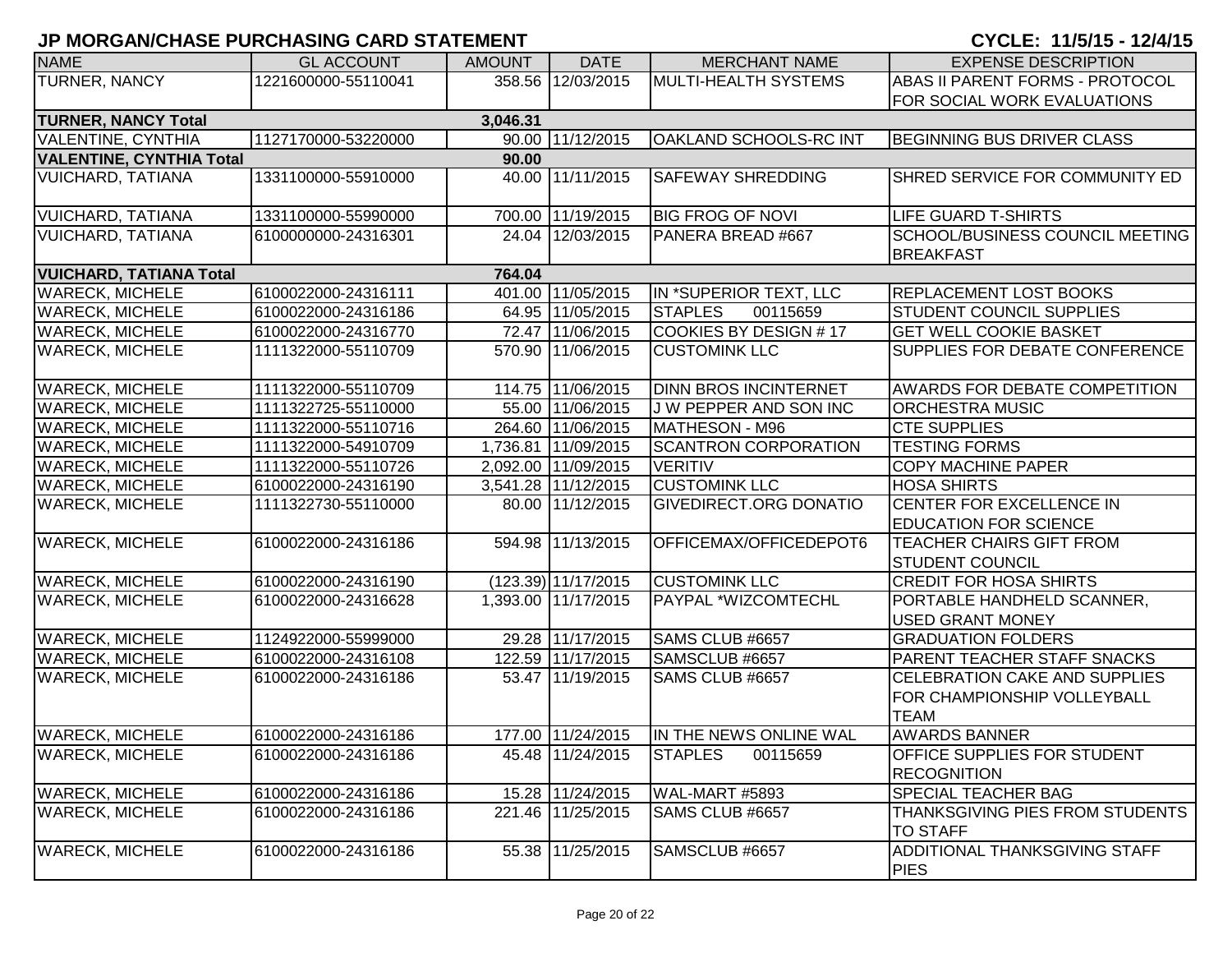# **JP MORGAN/CHASE PURCHASING CARD STATEMENT CYCLE: 11/5/15 - 12/4/15**

| <b>NAME</b>                  | <b>GL ACCOUNT</b>   | <b>AMOUNT</b> | <b>DATE</b>          | <b>MERCHANT NAME</b>         | <b>EXPENSE DESCRIPTION</b>           |
|------------------------------|---------------------|---------------|----------------------|------------------------------|--------------------------------------|
| <b>WARECK, MICHELE</b>       | 1111322000-55110708 |               | 60.00 11/30/2015     | UNIV OF TULSA-ONLINE P       | CHARGED IN ERROR. A CREDIT HAS       |
|                              |                     |               |                      |                              | <b>BEEN ISSUED</b>                   |
| <b>WARECK, MICHELE</b>       | 6100022000-24316275 |               | 79.00 12/01/2015     | WM SUPERCENTER #5893         | NEW COFFEE MACHINE FOR OFFICE        |
| <b>WARECK, MICHELE</b>       | 1111322000-55110709 |               | 70.00 12/02/2015     | <b>DINN BROS INCINTERNET</b> | <b>GAVELS FOR DEBATE COMPETITION</b> |
| <b>WARECK, MICHELE</b>       | 6100022000-24316111 |               | 1,027.50 12/02/2015  | IN *SUPERIOR TEXT, LLC       | REPLACEMENT ENGLISH NOVELS           |
| <b>WARECK, MICHELE</b>       | 6100022000-24316770 |               | 110.06 12/02/2015    | <b>TARGET</b><br>00008961    | STAFF MEETING PAY IT FORWARD         |
|                              |                     |               |                      |                              | <b>GIFTS</b>                         |
| <b>WARECK, MICHELE</b>       | 1111322000-55110708 |               | (60.00) 12/02/2015   | UNIV OF TULSA-ONLINE P       | <b>CREDIT FROM INCORRECT CHARGE</b>  |
| <b>WARECK, MICHELE</b>       | 1111322000-55110726 |               | 2.092.00 12/03/2015  | <b>XPEDX</b>                 | COPY PAPER FOR BUILDING COPY         |
|                              |                     |               |                      |                              | <b>MACHINES</b>                      |
| <b>WARECK, MICHELE</b>       | 6100022000-24316111 |               | 589.00 12/04/2015    | ARC*SERVICES/TRAINING        | AMERICAN RED CROSS CARDS             |
| <b>WARECK, MICHELE</b>       | 6100022000-24316174 |               | 41.43 12/04/2015     | WAL-MART #5893               | PLAN-PSAT STAFF MEETING SNACKS       |
| <b>WARECK, MICHELE Total</b> |                     | 15,587.28     |                      |                              |                                      |
| <b>WEBBER, RONALD</b>        | 1722100000-57910611 |               | 22.77 11/05/2015     | <b>MONROE BAKERY</b>         | <b>BUS DRIVER TRAINING 11/03/15</b>  |
| <b>WEBBER, RONALD</b>        | 1722100000-57910611 |               | 74.16 11/05/2015     | <b>NOVI COFFEE &amp; TEA</b> | <b>BUS DRIVER TRAINING 11/03/15</b>  |
| <b>WEBBER, RONALD</b>        | 1722100000-57910611 |               | 7.59 11/09/2015      | <b>MONROE BAKERY</b>         | PTO INTERSCHOOL COUNCIL MEETING      |
|                              |                     |               |                      |                              | 11-05-15                             |
| <b>WEBBER, RONALD</b>        | 1722100000-57910611 |               | 22.77 11/13/2015     | <b>MONROE BAKERY</b>         | CONTENT AREA DAY - MATH 11-11-15     |
| <b>WEBBER, RONALD</b>        | 1711118000-55210810 |               | 660.00 11/13/2015    | PAYPAL *READITONCEA          | PRESCHOOL SPECIAL EDUCATION          |
|                              |                     |               |                      |                              | <b>CURRICULUM</b>                    |
| <b>WEBBER, RONALD</b>        | 1722100000-53220611 |               | 60.00 11/20/2015     | OAKLAND SCHOOLS-RC INT       | <b>UPPER ELEMENTARY SCIENCE</b>      |
|                              |                     |               |                      |                              | <b>INSTITUTE WORKSHOP</b>            |
| <b>WEBBER, RONALD</b>        | 1722100000-55990630 |               | 90.64 11/25/2015     | <b>AMAZON MKTPLACE PMTS</b>  | <b>NEW TEACHER TEXTS</b>             |
| <b>WEBBER, RONALD</b>        | 1722100000-55990630 |               | 151.38 11/27/2015    | AMAZON.COM                   | <b>NEW TEACHER TEXTS</b>             |
| <b>WEBBER, RONALD</b>        | 1722100000-55990630 |               | 66.79 11/27/2015     | AMAZON.COM                   | <b>NEW TEACHER TEXTS</b>             |
| <b>WEBBER, RONALD</b>        | 1722100000-53220611 |               | 75.00 12/02/2015     | OAKLAND SCHOOLS-RC INT       | <b>COURAGEOUS CONVERSATIONS</b>      |
|                              |                     |               |                      |                              | <b>ABOUT RACE WORKSHOP</b>           |
| <b>WEBBER, RONALD</b>        | 1722100000-53220611 |               | 15.00 12/03/2015     | OAKLAND SCHOOLS-RC INT       | TEACHING EXECUTIVE FUNCTION          |
|                              |                     |               |                      |                              | <b>SKILLS</b>                        |
| <b>WEBBER, RONALD</b>        | 1722100000-53220611 |               | 50.00 12/03/2015     | OAKLAND SCHOOLS-RC INT       | <b>EMOTIONALLY LITERATE LEARNERS</b> |
| <b>WEBBER, RONALD</b>        | 1722100000-53220611 |               | 50.00 12/03/2015     | OAKLAND SCHOOLS-RC INT       | <b>EMOTIONALLY LITERATE LEARNERS</b> |
|                              |                     |               |                      |                              | <b>WORKSHOP</b>                      |
| <b>WEBBER, RONALD</b>        | 1722100000-57910611 |               | 105.95 12/03/2015    | <b>STAPLES</b><br>00103465   | ANNUAL SENIOR HOLIDAY LUNCHEON       |
|                              |                     |               |                      |                              | NOVI MIDDLE SCHOOL - ROTARY/NCSD     |
|                              |                     |               |                      |                              |                                      |
| <b>WEBBER, RONALD Total</b>  |                     | 1,452.05      |                      |                              |                                      |
| <b>WESNER, KIMBERLY</b>      | 6100020000-24316262 |               | $(55.00)$ 11/05/2015 | PAYPAL *MICHIGANASS          | <b>CONFERENCE REFUND</b>             |
| <b>WESNER, KIMBERLY</b>      | 1122220000-55310000 |               | 101.14 11/16/2015    | SQ *LOWRY'S BOOKS            | <b>BOOKS FOR THE LIBRARY</b>         |
| <b>WESNER, KIMBERLY</b>      | 1122220000-55310000 |               | 628.28 11/19/2015    | <b>CREATIVE PREVIEWS</b>     | NONFICTION BOOKS FOR THE LIBRARY     |
|                              |                     |               |                      |                              |                                      |
| <b>WESNER, KIMBERLY</b>      | 1122220000-55310000 |               | 111.34 11/20/2015    | AMAZON.COM                   | <b>BOOKS FOR THE LIBRARY</b>         |
| <b>WESNER, KIMBERLY</b>      | 1122220000-55310000 |               | 77.22 11/20/2015     | AMAZON.COM                   | <b>BOOKS FOR THE LIBRARY</b>         |